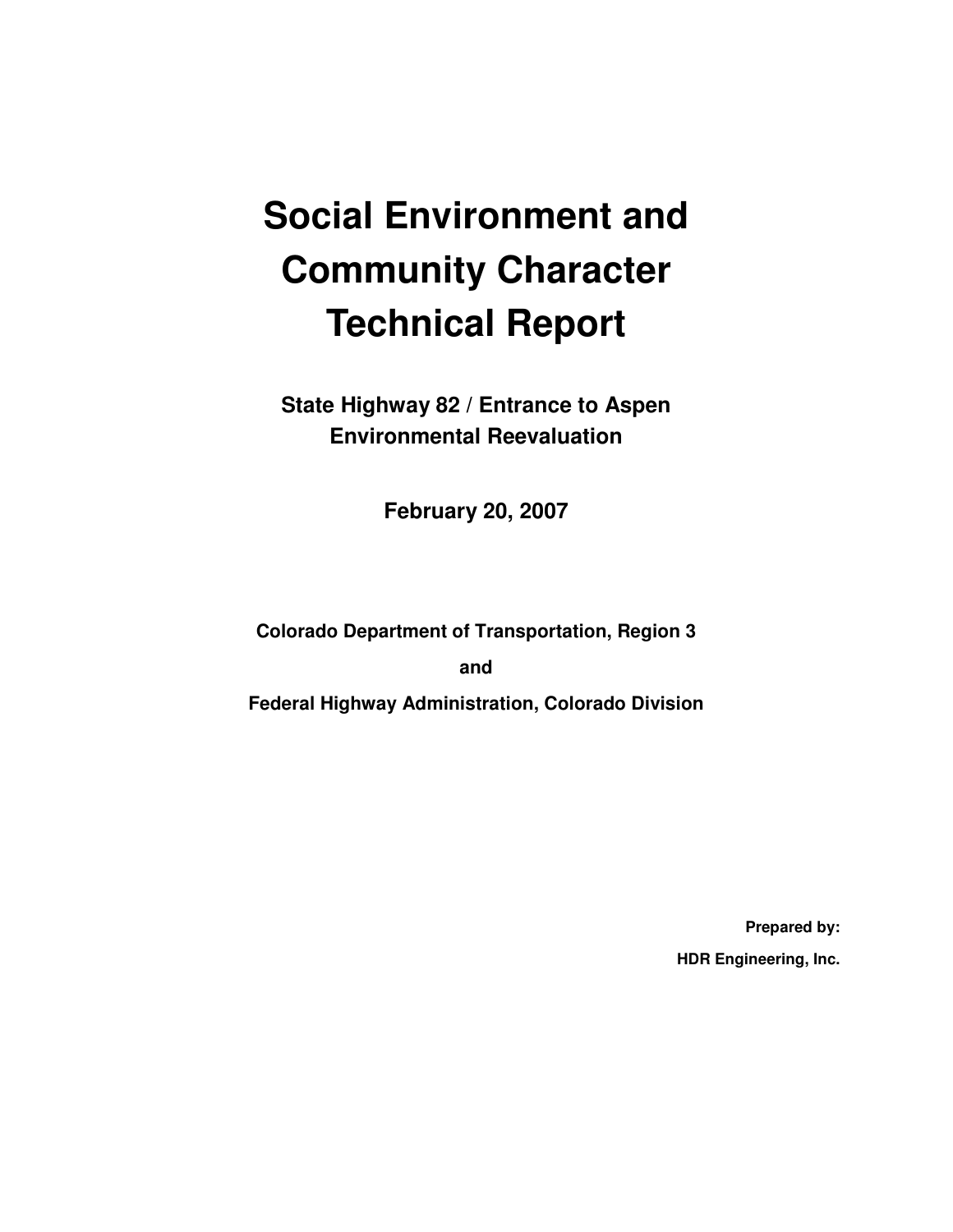### **Contents**

| 1.0 |     |                                                                             |  |  |  |
|-----|-----|-----------------------------------------------------------------------------|--|--|--|
|     | 1.1 |                                                                             |  |  |  |
|     | 1.2 |                                                                             |  |  |  |
|     | 1.3 |                                                                             |  |  |  |
|     |     | 1.3.1                                                                       |  |  |  |
|     |     | 1.3.2                                                                       |  |  |  |
|     |     | 1.3.3                                                                       |  |  |  |
|     |     | 1.3.4                                                                       |  |  |  |
|     |     | 1.3.5                                                                       |  |  |  |
|     |     | 1.3.6                                                                       |  |  |  |
|     |     | 1.3.7                                                                       |  |  |  |
| 2.0 |     |                                                                             |  |  |  |
|     | 2.1 |                                                                             |  |  |  |
|     | 2.2 |                                                                             |  |  |  |
|     |     | 2.2.1                                                                       |  |  |  |
|     | 2.3 |                                                                             |  |  |  |
|     |     | 2.3.1                                                                       |  |  |  |
| 3.0 |     |                                                                             |  |  |  |
| 4.0 |     |                                                                             |  |  |  |
| 5.0 |     |                                                                             |  |  |  |
| 6.0 |     |                                                                             |  |  |  |
| 7.0 |     |                                                                             |  |  |  |
|     |     |                                                                             |  |  |  |
|     |     | APPENDIX B. CITY OF ASPEN ORDINANCES SINCE 1997 THAT ARE RELEVANT TO SOCIAL |  |  |  |
|     |     |                                                                             |  |  |  |
|     |     |                                                                             |  |  |  |
|     |     |                                                                             |  |  |  |

### **Tables**

| Table 1-1. Population and population projections comparing FEIS (1997) data with currently available data |  |
|-----------------------------------------------------------------------------------------------------------|--|
|                                                                                                           |  |
|                                                                                                           |  |
|                                                                                                           |  |
|                                                                                                           |  |
|                                                                                                           |  |
|                                                                                                           |  |
|                                                                                                           |  |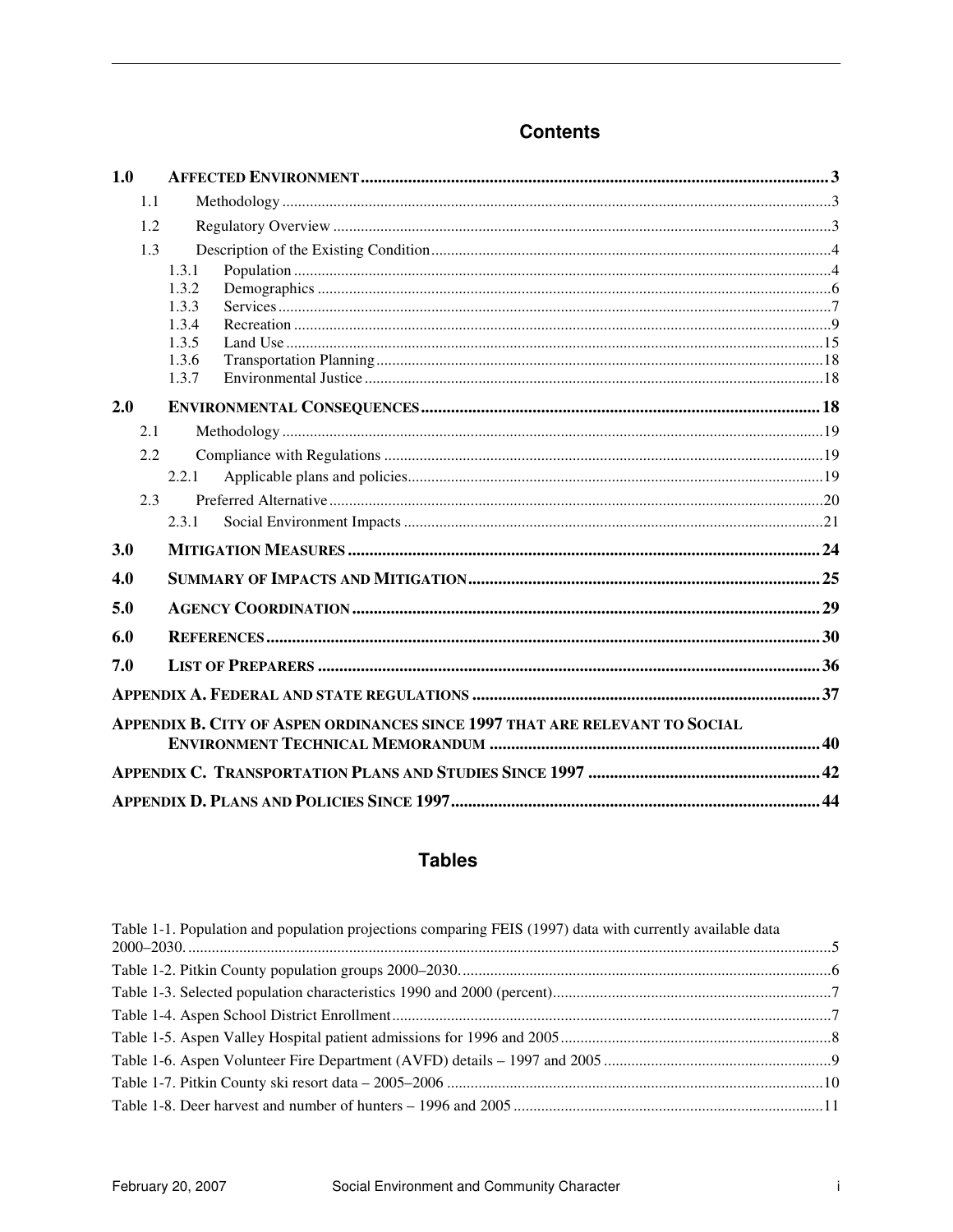| Table A–1. Federal and state regulations followed in development of the 1997 FEIS Social Environment |  |
|------------------------------------------------------------------------------------------------------|--|
|                                                                                                      |  |
|                                                                                                      |  |

### **Figures**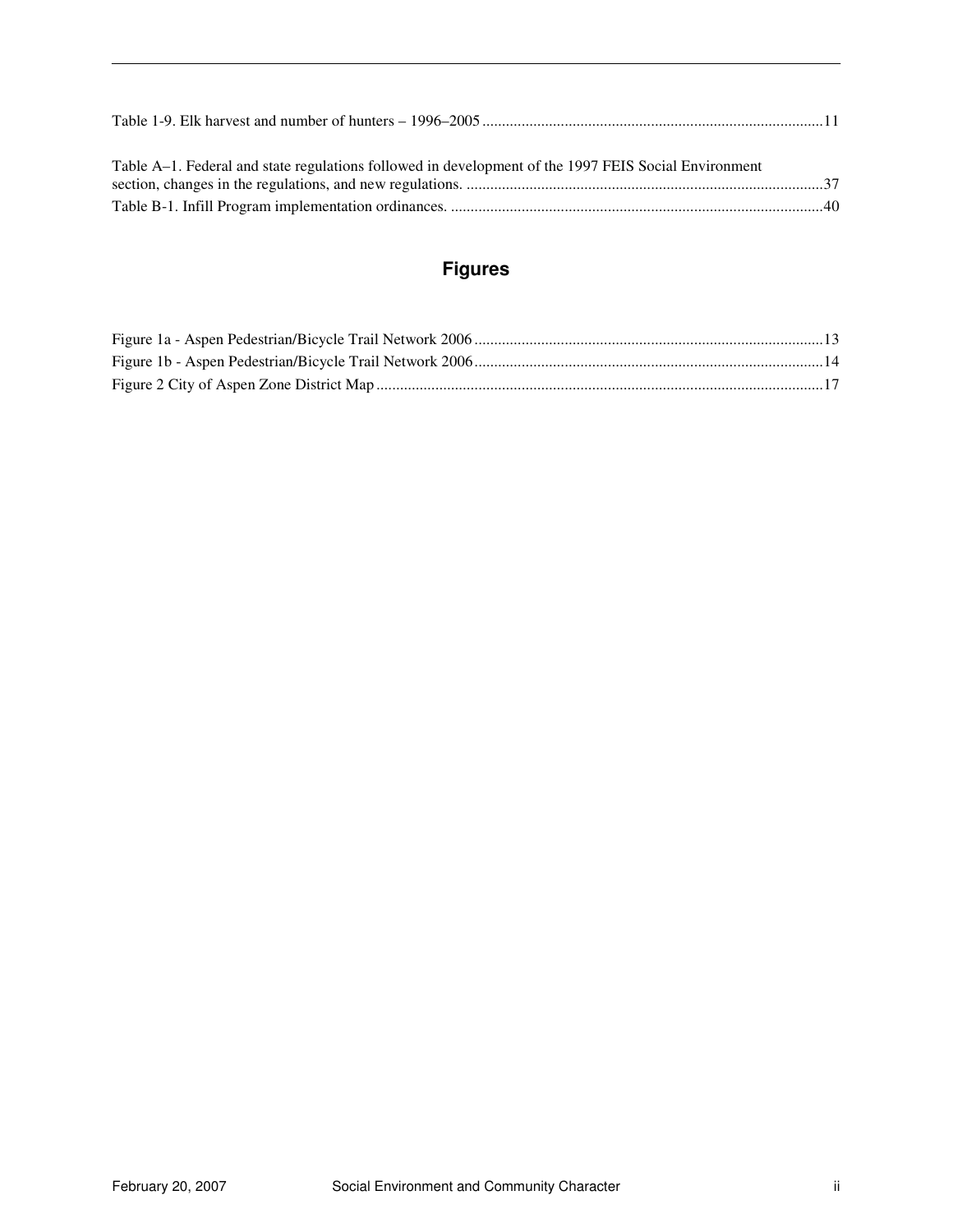# **1.0 Affected Environment**

This report provides a reevaluation of the social environment presented in the 1997 State Highway 82 Entrance to Aspen Final Environmental Impact Statement (FEIS).

Topics covered include population, demographics, public services, recreation, land use, transportation planning, and environmental justice as they relate to the Preferred Alternative selected in the 1998 Record of Decision. It is possible to discuss public services, recreation, land use, and transportation facilities that exist or are planned for the project corridor because they can be located within a narrow physical boundary. Population, demographics and the wider community relationships that are related to these topics cannot be confined to a narrow physical boundary, however, and these must be presented and analyzed for the region. For example, although the project corridor lies entirely within Pitkin County, the study area for population also includes Garfield and Eagle Counties because commuters from those counties use State Highway 82.

### **1.1 Methodology**

This technical report reevaluating the Entrance to Aspen FEIS Section IV.A, Social Environment, includes information assembled from many sources which are listed in the reference section. They include current plans, policy documents, and data from local government sponsored studies. Data in the FEIS were analyzed as they relate to the Preferred Alternative selected in the Record of Decision. More recent and/or current data on the same topics, as noted above, were assembled and compared to the FEIS data. Differences in the data and new trends were identified and reported.

## **1.2 Regulatory Overview**

The subjects covered in this technical report are those necessary to meet the requirements of federal regulations pertaining to federally-funded (in whole or in part) transportation projects that avoid, minimize, and mitigate adverse impacts. Table A-1 in Appendix A shows the federal regulations, executive orders, and state regulations upon which the 1997 FEIS was developed in regard to the social environment, and how the regulations were changed since 1997 (if they were), as well as any new regulations that pertain to population, demographics, services, recreation, land use, transportation planning, and environmental justice.

Many revisions have been made to City of Aspen Title 26 Land Use Regulations since 1997. Most of these are related to implementation of the *2000 Aspen Area Community Plan* and many will affect development along the State Highway 82 corridor. :y adopting the *2000 Aspen Area Community Plan*, the City of Aspen and Pitkin County jointly approved Aspen's Urban Growth Boundary (UGB) in accordance with CRS 31-12-105 et. seq:

The UGB identifies the land surrounding Aspen as either appropriate for urban development (within the UGB) or inappropriate for urban development (outside the UGB). Land within the UGB is expected to become part of the City's urbanized area, at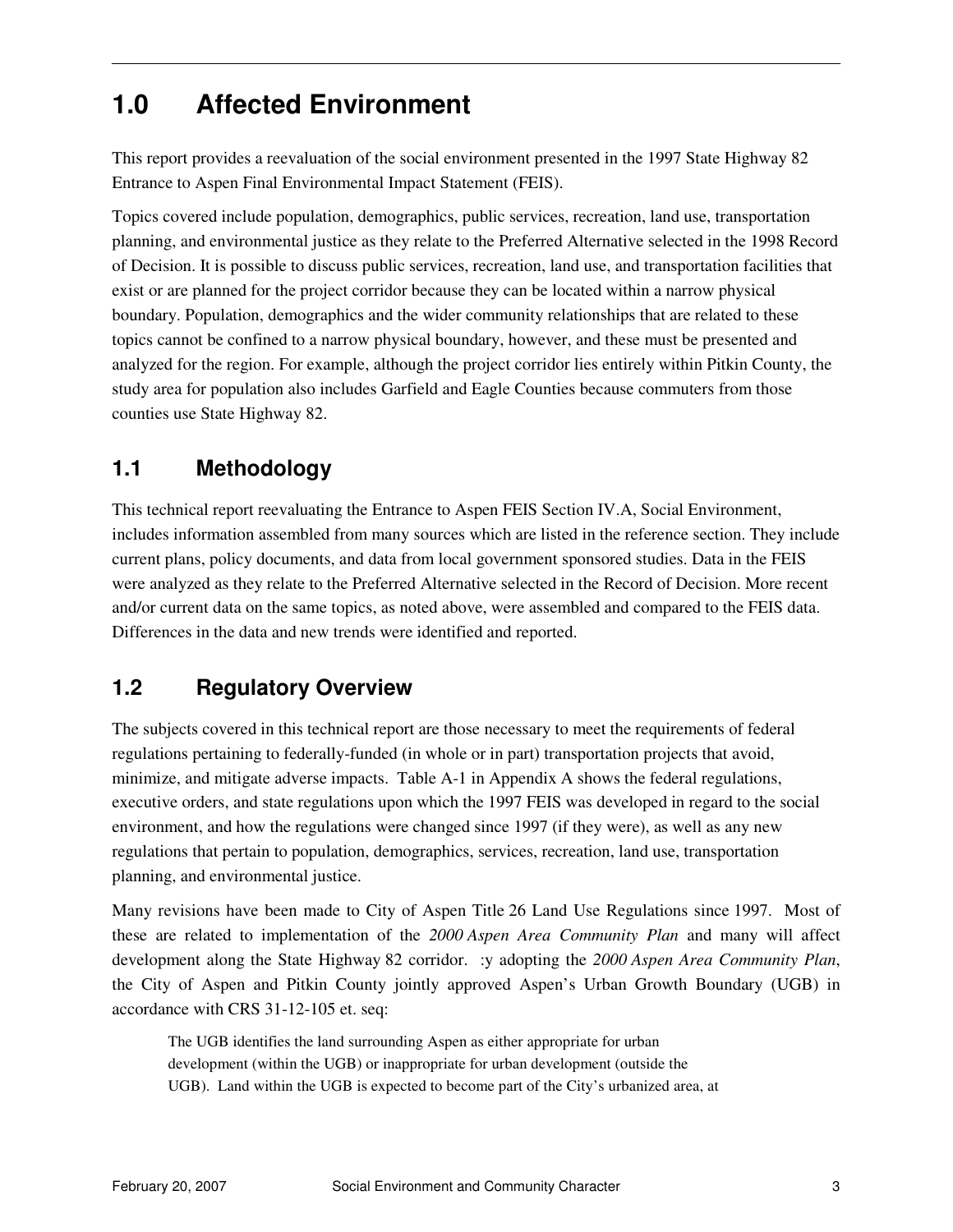some point, while outside the UGB should only be annexed as a method of preserving the nonurban character of the lands surrounding Aspen (Aspen/Pitkin 2000a).

*The 2000 Aspen Area Community Plan, Barriers to Infill Development*, a report commissioned by the City of Aspen in 2000 (Aspen 2002), made recommendations and identified action items related to growth management within the UGB. The report was published in January 2002. To implement the Infill Program several ordinances were adopted; these are described in Table B-1 in Appendix B. Other legislation of importance to the social environment of Aspen are described briefly below.

On March 28, 2006, the Aspen City Council approved an emergency ordinance that amended 18 sections of Title 26—the Land Use Code, "…in light of the potential rate and character of development activity and the negative impacts of such development activity on the health, peace, safety, and general well-being of the residents and visitors of Aspen..."<sup>1</sup> Highlights of this ordinance are in Appendix B.

Ordinance No. 19 (Series of 2006) was adopted, passed and approved on April 25, 2006. This emergency ordinance imposes a six-month temporary moratorium on the acceptance of any new land use application seeking a development order and on the issuance of certain building permits for property located in the following zone districts: R/MF, R.MFA, CC, C-1, S/C/I, NC, MU, L, CL, LO, and LP, except for essential public facilities. <sup>2</sup> Like Ordinance No. 12 (Series of 2006), this legislation is based on the rate and character of development activity, and further states that "recent land use applications seeking development orders in various City Zone Districts do not appear to be consistent with the goals and vision as expressed by the *2000 Aspen Area Community Plan*" and are having negative effects on the community. Among the negative effects cited are: the pace of construction is too fast to be absorbed and properly serviced, as well as being "deleterious" to the resort economy; Aspen is not achieving its affordable housing goals; the "infill code amendments" (listed above) are not having the desired effects; business serving local residents are experiencing negative impacts with the result that Aspen is losing "an essential character to the city's retail economy; and construction traffic and activity have a negative impact on health, safety, and wellbeing" (City of Aspen 2006b).

### **1.3 Description of the Existing Condition**

#### **1.3.1 Population**

In this section, population data and trends for Pitkin, Eagle, and Garfield Counties that were presented in the FEIS are compared with more recent data and trends. The FEIS notes that "at least three distinct population groups—Pitkin County residents, non-resident employees, and visitors—traverse State

 $\overline{a}$ 

<sup>&</sup>lt;sup>1</sup> Ordinance No. 12 (Series of 2006) An emergency ordinance of the City Council of the City of Aspen, Colorado, approving amendments to Title 26—the Land Use Code of the City of Aspen Municipal Code, passed March 28, 2006 (Aspen 2006a).

 $2$  Ordinance No. 19 (Series of 2006) Imposing a six month temporary moratorium on the acceptance of any new land use application seeking a development order and on the Residential Multi-Family (R/MF), Residential/ Multi-Family (R/MFA) Commercial Core (CC), Commercial (C-1), Service/Commercial/Industrial (S/C/I/), Neighborhood Commercial (NC), Mixed Use (MU), Lodge (L), Commercial Lodge (CL), Lodge Overlay (LO), Lodge Preservation Overlay (LP) Zone districts of the City of Aspen, (Excepting therefrom land use applications for essential public facilities; and, declaring an emergency, passed April 25, 2006 (Aspen 2006b).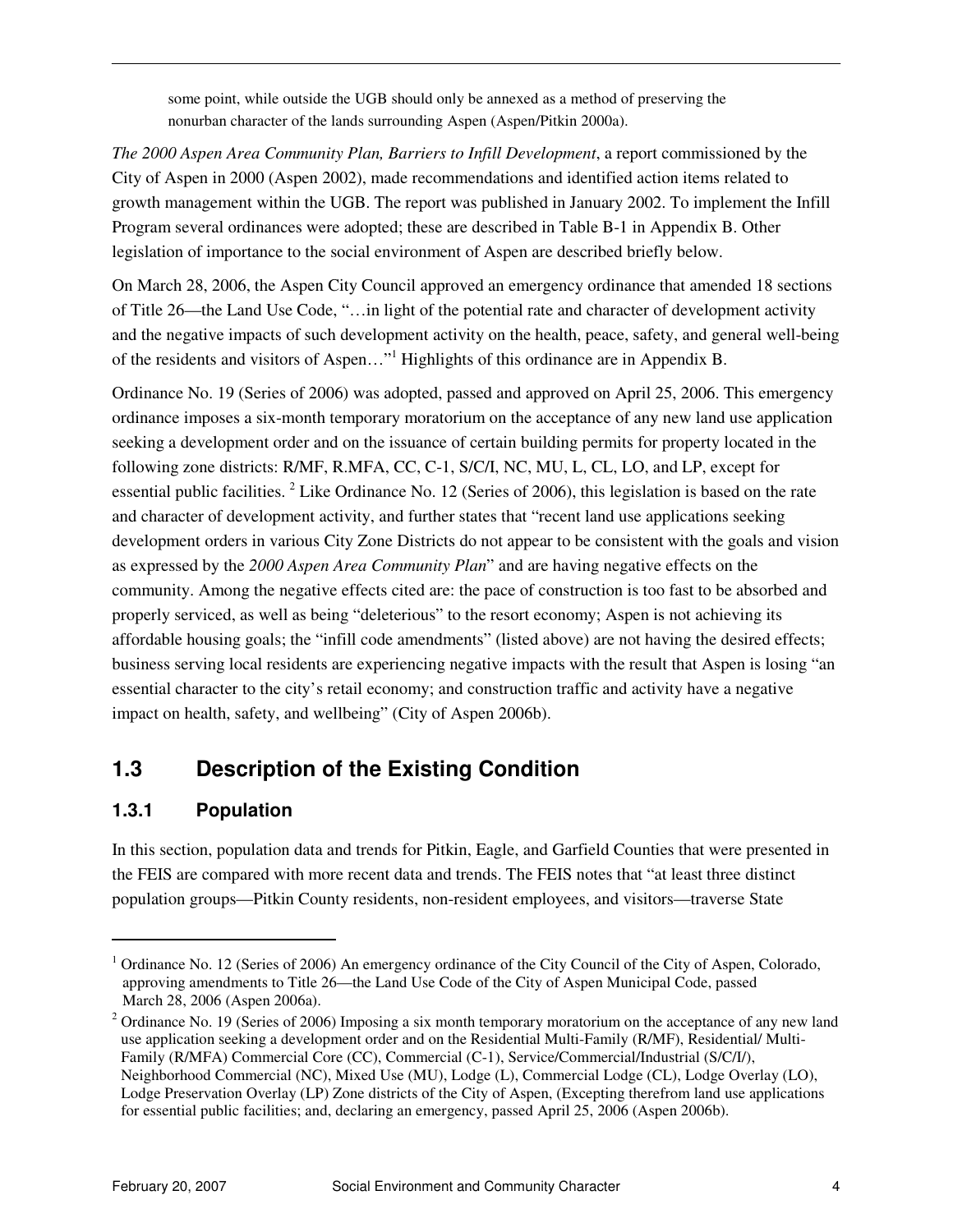Highway 82" and are affected by the Entrance to Aspen. These population groups continue to be relevant to this project.

For residents, State Highway 82 is the only road out of Aspen in the winter. Minor differences between State of Colorado population projections for Pitkin County, the county's own projections, and the 1990 U.S. Census used for the FEIS were caused by differences in collection and analysis methods and dates that the data were collected. Data used for comparison to those reported in the FEIS are from more recent sources and have not been adjusted.

The 1990 Census data showed a lower population for Pitkin County than that projected in the 1987 Aspen/Pitkin County Annual Growth, Population, and Housing Report, which was attributed to a population shift from Aspen to communities farther down the valley. These trends have continued and are shown in Tables 1-1 and 1-2.

**Table 1-1 Population and Population Projections Comparing FEIS (1997) Data with Currently Available Data 2000–2030** 

|                         | 2000                | 2000                        | 2010                | 2010                          | 2015                | 2020                           | 2025                                                  | 2030                           |
|-------------------------|---------------------|-----------------------------|---------------------|-------------------------------|---------------------|--------------------------------|-------------------------------------------------------|--------------------------------|
| <b>Jurisdiction</b>     | 1997<br><b>FEIS</b> | 2000<br>Census <sup>g</sup> | 1997<br><b>FEIS</b> | Demo-<br>graphic<br>Forecasts | 1997<br><b>FEIS</b> | Demo-<br>graphic<br>Forecasts' | West<br>Glenwood<br>Springs to<br>Aspen<br><b>CIS</b> | Demo-<br>graphic<br>Forecasts' |
| Pitkin                  | $14,800^{b}$        | 14.872                      | 16,700 <sup>b</sup> | 17,169                        | 17,700 <sup>b</sup> | 21,410                         | $25,204^e$                                            | 26,148                         |
| Aspen                   | $6,121^a$           | 5,914                       | $6,449^{\rm a}$     | $- -$                         | $6,614^a$           | $- -$                          | $9,259^d$                                             |                                |
| Snowmass<br>Village     | $2,844^a$           | 1,822                       | $3,460^a$           | $-$                           | $3,764^a$           | $\overline{\phantom{a}}$       | $2,756^d$                                             |                                |
| Unincorporated<br>Aspen | $4,471^a$           | $-$                         | $5,392^a$           | $-$                           | $5,851^a$           | $\overline{\phantom{a}}$       | $6,340^d$                                             |                                |
| Garfield                | $36,300^{b}$        | 43,791                      | $40,600^{b}$        | 72,563                        | $42,500^{b}$        | 109,763                        | 86,922 <sup>e</sup>                                   | 147,864                        |
| Eagle                   | $27,700^b$          | 41,659                      | $31,500^b$          | 57,000                        | $33,100^{b}$        | 73,400                         | $77,226^c$                                            | 88,000                         |

<sup>a</sup> FEIS data are from Table IV-2, a low growth scenario projection.

<sup>b</sup> FEIS data are from Table IV-5, which reflect a trend in population shifts to less expensive communities down valley.

c RFTA 2003, Table III-3

<sup>d</sup> RFTA 2003, Table III-4

e RFTA 2005, Table 2

<sup>f</sup> Watershed Collaborative 2005

<sup>g</sup> Sonoran 2005a

- Sonoran 2005b

- Sonoran 2005c
- Sonoran 2005d

Although the 1990s were high growth years for Pitkin, Eagle and Garfield Counties, the events of September 11, 2001, caused growth rates, development and investment to slow. While activity has remained high, it is not reflected as strongly because the base population has continued to increase (Watershed Collaborative 2005).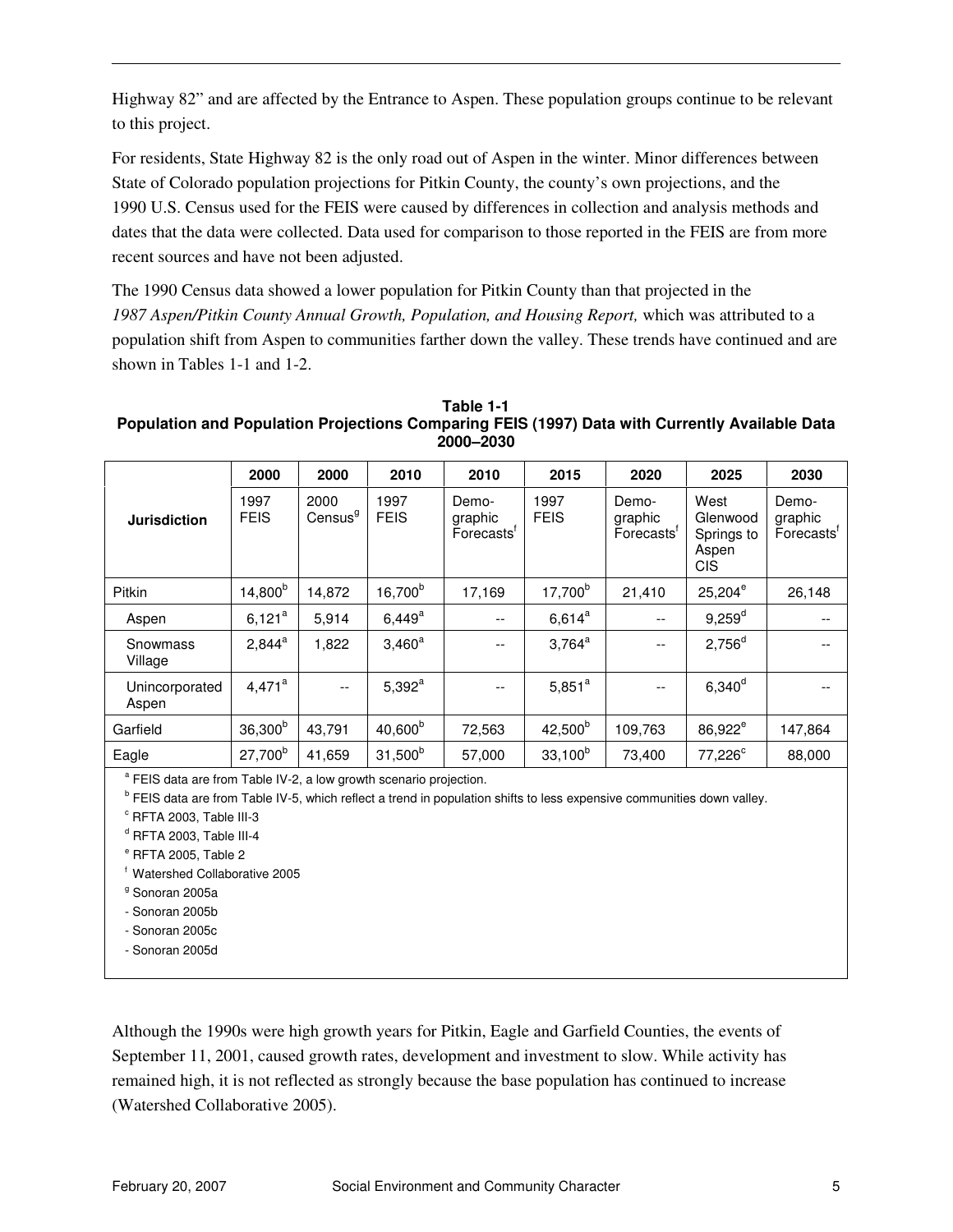For Pitkin County, population growth rates based on draft projections reach 2.3 percent between 2010 and 2015 and then decline slowly. Similar to the conclusions about Pitkin County's population in the FEIS, the assumption reported in *Demographic Forecasts: Eagle, Garfield, and Pitkin Counties 2005– 2030, An Interim Report* (Watershed Collaborative 2005) is that population growth in the county will be mainly driven by increased use of second homes by retiring baby-boomers.

The annual population growth rate for Eagle County is forecasted to remain about 2.5 percent until approximately 2015 and then begin to decline. Although a 2.5 percent growth rate is considered strong, it is far below the 7 percent growth rates of the 1990s. This trend is also believed to be related to retirees and second-home residents. The local economy, land use, and job growth are expected to be dominated by this trend (Watershed Collaborative 2005).

The Garfield County population forecasts reflect expected growth in energy development jobs and a population of commuters to jobs in Eagle and Pitkin Counties (Watershed Collaborative 2005).

Although population growth in Pitkin and Eagle Counties is expected to be driven mainly by the second home/resort/tourism industry, and Garfield County's by energy development, housing the workforce and the ability of the counties to provide affordable housing in an economic climate where property value expectations are high will be a challenge over the next decades. This issue will have an influence on the share of population growth distributed among the counties and communities in the region—especially where a county does not have the capacity to house its own labor force. The forecast rates of growth appear to be unrealistic to some communities as they study "build out" scenarios. Thus, the implication for the counties is that new residents will be accommodated in unincorporated places (Watershed Collaborative 2005).

The relationship among residents, visitors, and nonresidents is shown in Table 1-2.

| Group                                                                         | 2000                                                         | 2010         | 2015                | 2020         | 2025                | 2030                |  |  |
|-------------------------------------------------------------------------------|--------------------------------------------------------------|--------------|---------------------|--------------|---------------------|---------------------|--|--|
| Total residents                                                               | $17,258^{\rm a}$                                             | $19,488^a$   | $20,598^a$          | $21,410^{b}$ | $23,811^{b}$        | 26,148 <sup>b</sup> |  |  |
| Permanent                                                                     | $14,786^a$                                                   | $16,697^a$   | $17,648^a$          |              |                     |                     |  |  |
| Seasonal                                                                      | $2,472^a$                                                    | $2,790^a$    | $2,950^a$           |              |                     |                     |  |  |
| Nonresident<br>employees                                                      | $6,603^b$                                                    | $10,587^{b}$ | 13,035 <sup>b</sup> | $15,381^{b}$ | 17,358 <sup>b</sup> | 18,966 <sup>b</sup> |  |  |
| $40,408^a$<br>$38,226^a$<br>$33,853^a$<br><b>Visitors</b>                     |                                                              |              |                     |              |                     |                     |  |  |
| <sup>a</sup> FEIS data are from Table IV-2, a low growth scenario projection. |                                                              |              |                     |              |                     |                     |  |  |
|                                                                               | <sup>b</sup> Watershed Collaborative 2005, Appendix Table 1. |              |                     |              |                     |                     |  |  |

| Table 1-2                                        |
|--------------------------------------------------|
| <b>Pitkin County Population Groups 2000-2030</b> |

#### **1.3.2 Demographics**

Since the 1990 U.S. Census, the population of Hispanics (of any race) has grown more in the region than in the state—by almost 10 percent in Eagle County, 11 percent in Garfield County, and over 2 percent in Pitkin County (Sonoran 2005b, c, d). The state's Hispanic population, in comparison, has grown by just over 4 percent (Sonoran 2003).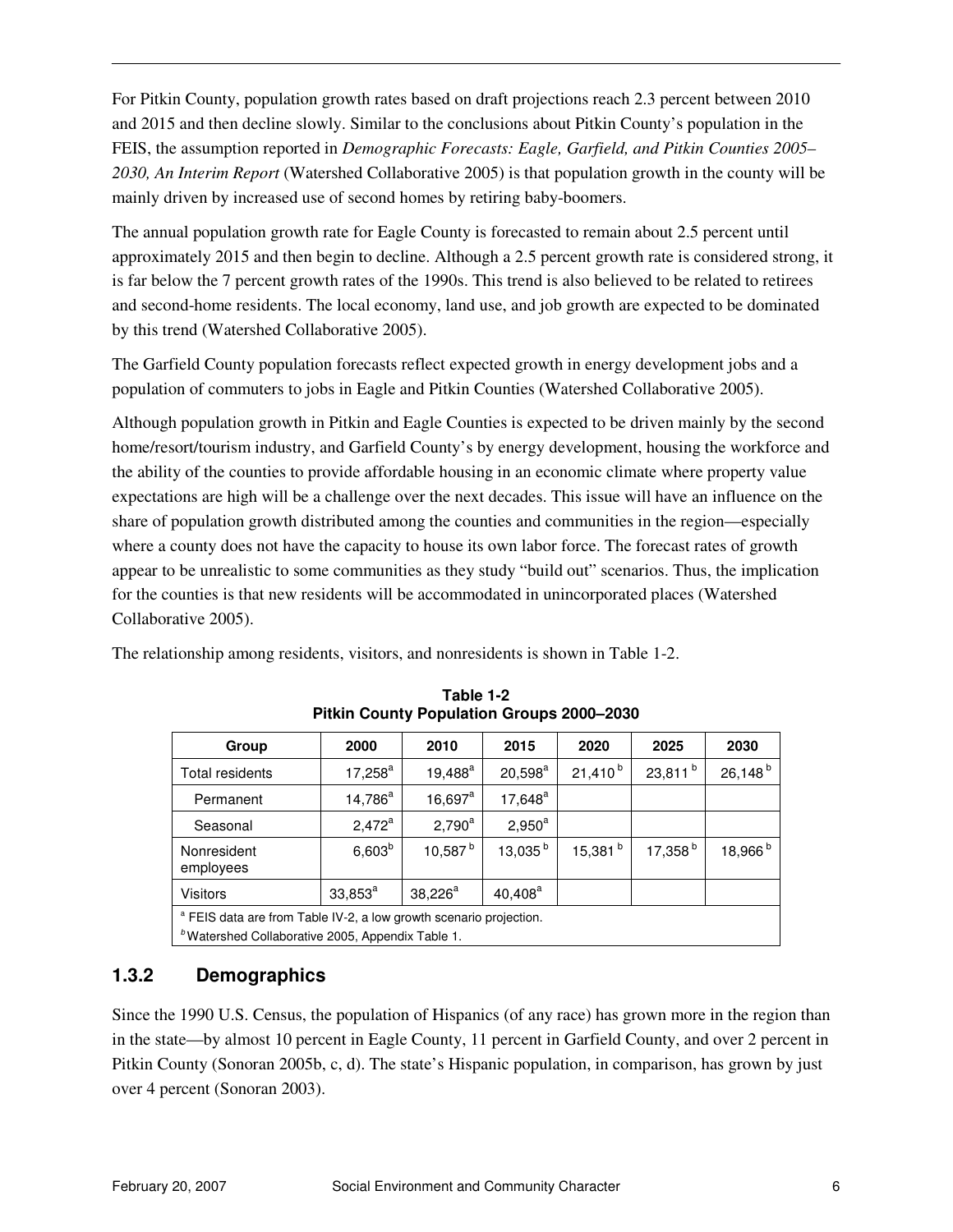| <b>Characteristic</b>                                                 | <b>Eagle County</b> |      |                | <b>Garfield County</b> |                | <b>Pitkin County</b> |                | Colorado |  |
|-----------------------------------------------------------------------|---------------------|------|----------------|------------------------|----------------|----------------------|----------------|----------|--|
|                                                                       | 1990<br>(FEIS)      | 2000 | 1990<br>(FEIS) | 2000                   | 1990<br>(FEIS) | 2000                 | 1990<br>(FEIS) | 2000     |  |
| Caucasian                                                             | 91.6                | 85.4 | 97.2           | 90.0                   | 97.4           | 94.3                 | 88.2           | 82.8     |  |
| Hispanic origin                                                       | 13.3                | 23.2 | 5.6            | 16.7                   | 3.8            | 6.5                  | 12.9           | 17.1     |  |
| College degree                                                        | 33.0                | 43.0 | 21.6           | 24.0                   | 49.8           | 57.0                 | 27.0           | 33.0     |  |
| Median age                                                            | 30.6                | 31.2 | 32.8           | 34.2                   | 34.8           | 38.4                 | 32.5           | 34.3     |  |
| Sources: 2000 U.S. Census:<br>- Sonoran 2005b, c. d<br>- Sonoran 2003 |                     |      |                |                        |                |                      |                |          |  |

**Table 1-3 Selected Population Characteristics - 1990 and 2000 (percent)** 

#### **1.3.3 Services**

#### 1.3.3.1 Schools

Aspen public schools, administered by the Aspen School District, include Aspen Elementary School, Aspen Middle School, Aspen High School, and Aspen Community School (K–8). The elementary school, middle school, and high school are located at 119–235 High School Road, which is south of State Highway 82 and east of Maroon Creek Road. Aspen Community School is located in Woody Creek, which is between Aspen and Snowmass (Aspen School District 2005). Enrollment for each school is shown in Table 1-4.

| 1996-97<br><b>School</b><br>2004/05                   |  |     |  |  |  |  |
|-------------------------------------------------------|--|-----|--|--|--|--|
| Aspen Elementary                                      |  | 493 |  |  |  |  |
| Aspen Middle School                                   |  | 452 |  |  |  |  |
| Aspen High School                                     |  | 505 |  |  |  |  |
| <b>Aspen Community School</b>                         |  | 116 |  |  |  |  |
| Total<br>1,245<br>1,566                               |  |     |  |  |  |  |
| Source: Aspen School District Annual Report 2004-2005 |  |     |  |  |  |  |

**Table 1-4 Aspen School District Enrollment** 

The district is actively promoting that students use transit, either the Roaring Fork Transit Authority (RFTA) or school buses to reach school, instead of relying on parents for transportation. They have instituted a punch card program, which has award incentives for using alternative modes to get to school (RFTA 2005a).

Colorado Mountain College, a public two-year institution, operates in 12 locations in western Colorado including in Aspen, Carbondale, and Glenwood Springs, all of which are along State Highway 82 (Colorado Mountain College 2006a).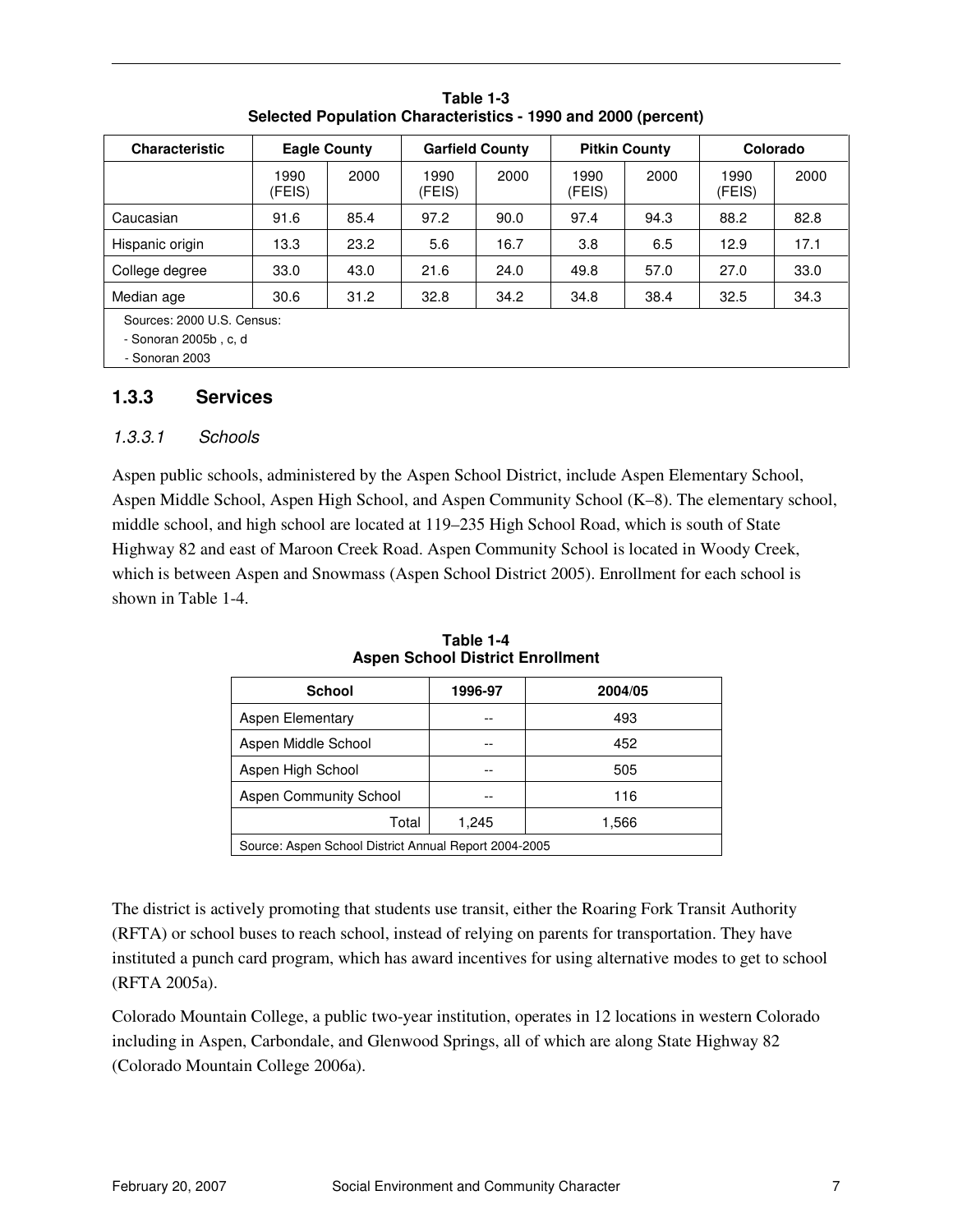The new Aspen Campus, the Morgridge Family Academic Center, opened in January 2001. The 34,000 square foot building includes classrooms, computer labs, "smart rooms," exhibition spaces and art studios. The Aspen Campus is a "community campus," primarily serving working adults who live nearby, offering some degree and certificate programs for full-time students (Colorado Mountain College 2006c). Total 2005 spring enrollment for the Aspen Campus was 1,293. The total 2005 spring enrollment at the Roaring Fork Campus (Glenwood Springs, Carbondale and Spring Valley) was 2,251 (Colorado Mountain College 2006a,).

#### 1.3.3.2 Health care

The 49-bed Aspen Valley Hospital (unchanged from 1997) lists 61 physicians in its directory, up from the estimated 30 physicians practicing in the Aspen/Snowmass village area in 1997 (Aspen Valley Hospital 2006). Table 1-5 compares patient admissions for 1997 and 2005.

| <b>Type of admission</b>   | <b>Number of patients</b> |          |  |  |  |
|----------------------------|---------------------------|----------|--|--|--|
|                            | 1996                      | $2005^a$ |  |  |  |
| Total inpatient admissions | 1,765                     | 1,775    |  |  |  |
| Outpatient visits          | 33,264                    | 30,927   |  |  |  |
| Offsite clinic visits      | N/A                       | 11,151   |  |  |  |
| Source: Ressler 2006.      |                           |          |  |  |  |

**Table 1-5 Aspen Valley Hospital Patient Admissions for 1996 and 2005** 

#### 1.3.3.3 Ambulance

The Aspen Ambulance District operates from the Aspen Valley Hospital. The service responded to 949 calls in 2005, up from 827 calls in 1996. It made 666 transports in 2005, compared to 559 in 1996 Walker 2006).

#### 1.3.3.4 Law enforcement

The Pitkin County Sheriff's Department employed 38 officers in April 1977. The staff is now shown at 26, including four support staff (Pitkin County Sheriff 2006a, b, c). The Aspen Police Department lists one additional staff member. It now has 35 employees, 28 of whom are peace officers (City of Aspen Police Department 2006).

#### 1.3.3.5 Fire protection

Since the 1997 FEIS was published, the Aspen Volunteer Fire Department (AVFD) responses have more than tripled from 232 total calls to 738. The major increase is in false alarms—502. The Fire Chief believes that this is a consequence of the high property values in the area—insurance companies require alarm systems and even a single smoke alarm will trigger a response. The AVFD is working on a system to filter out false alarms. AVFD has also experienced an increase in responses to hazardous conditions calls involving fuel or chemical spills, downed power lines, and so forth. These calls are thought to be possibly related to the increase in construction and development activities (Grob 2006).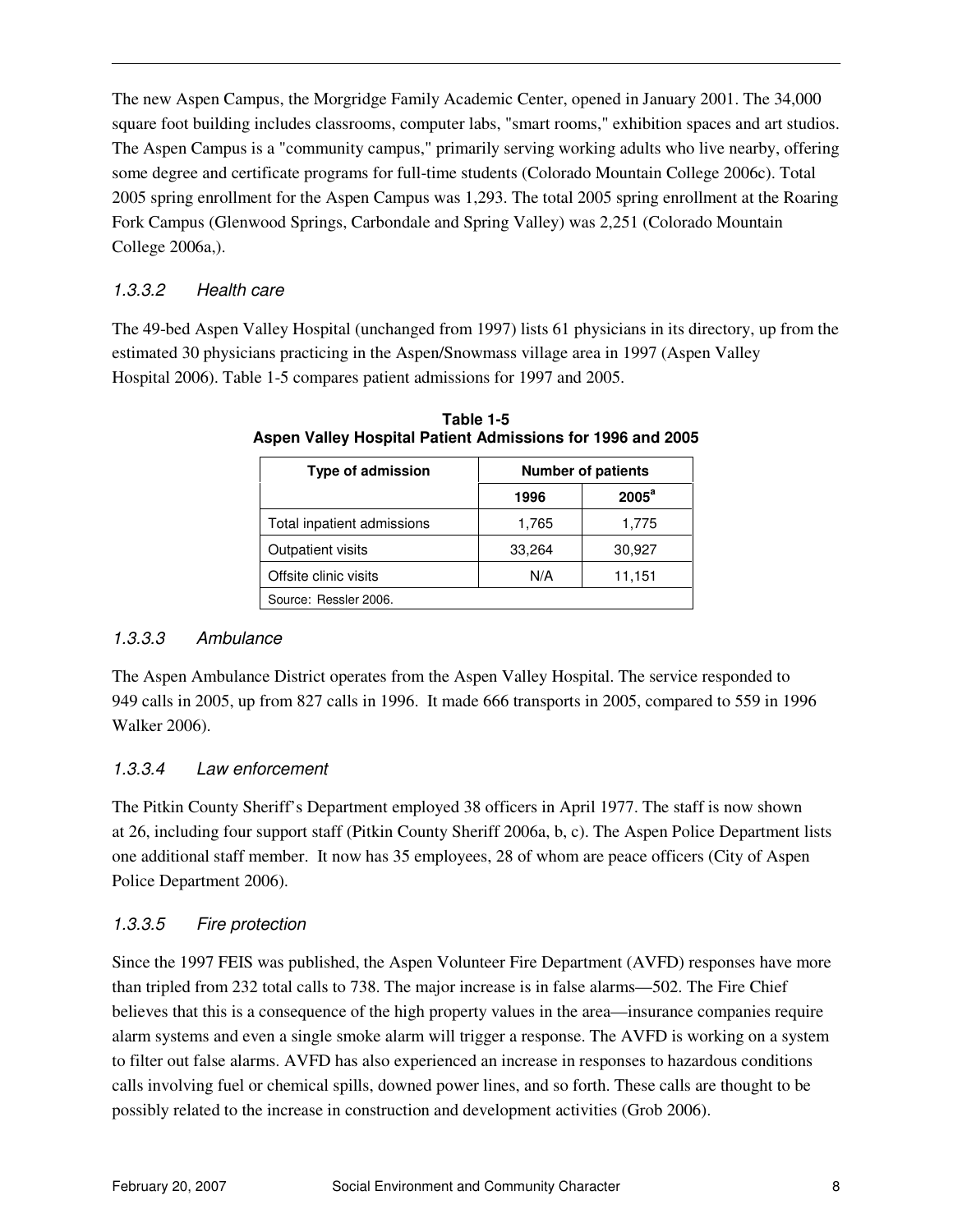AVFD continues to be the secondary emergency responder in support of the Aspen Valley Hospital. It is automatically called for CPR support and similar emergencies. A detailed comparison of AVFD's status in 1997 and in 2005/2006 is shown in Table 1-6.

| <b>Station locations</b><br>420 East Hopkins in<br>Same<br>$\bullet$<br>Aspen<br>New station to open on<br>Aspen/Pitkin County<br><b>Business Center (ABC)</b><br>Airport<br>development in 2007<br>Entrance to Starwood<br><b>Woody Creek</b><br>٠<br>Stutsman-Gerbaz, Inc.<br>Aspen Village<br>garage<br>$\bullet$<br>Trucks<br>1 3,000-gallon tender<br>$\bullet$<br>8 pumpers<br>5 pumpers<br>1 ladder<br>1 ladder<br>1 rescue vehicle<br>1 rescue vehicle<br>Service area<br>70 square miles<br>87 square miles with same<br>general boundaries as 1997<br>Staff and volunteers<br>1 paid fire chief<br>1 paid fire chief<br>$\bullet$<br>3 paid staff<br>4 paid staff<br>٠<br>The Woody Creek<br>station has a station<br>fighter/EMT<br>40-45 volunteers<br>50 volunteers<br>$\bullet$<br>Calls<br>70 fire<br>31 fire (-66 percent)<br>$\bullet$<br>37 rescue<br>44 rescue<br>$\bullet$<br>71 hazard (-16 percent)<br>$\bullet$ | <b>Detail</b> | <b>1997 FEIS</b> | 2005/2006 Condition <sup>a</sup> |
|----------------------------------------------------------------------------------------------------------------------------------------------------------------------------------------------------------------------------------------------------------------------------------------------------------------------------------------------------------------------------------------------------------------------------------------------------------------------------------------------------------------------------------------------------------------------------------------------------------------------------------------------------------------------------------------------------------------------------------------------------------------------------------------------------------------------------------------------------------------------------------------------------------------------------------------|---------------|------------------|----------------------------------|
|                                                                                                                                                                                                                                                                                                                                                                                                                                                                                                                                                                                                                                                                                                                                                                                                                                                                                                                                        |               |                  | Sage Way at the Airport          |
|                                                                                                                                                                                                                                                                                                                                                                                                                                                                                                                                                                                                                                                                                                                                                                                                                                                                                                                                        |               |                  |                                  |
|                                                                                                                                                                                                                                                                                                                                                                                                                                                                                                                                                                                                                                                                                                                                                                                                                                                                                                                                        |               |                  |                                  |
|                                                                                                                                                                                                                                                                                                                                                                                                                                                                                                                                                                                                                                                                                                                                                                                                                                                                                                                                        |               |                  | keeper who is also a fire        |
| 97 service (good intent)<br>$\bullet$<br>502 false alarms<br>232 total<br>$a$ Grob 2006                                                                                                                                                                                                                                                                                                                                                                                                                                                                                                                                                                                                                                                                                                                                                                                                                                                |               |                  | 738 total (+314 percent)         |

**Table 1-6 Aspen Volunteer Fire Department (AVFD) Details – 1997 and 2005/2006** 

#### **1.3.4 Recreation**

#### 1.3.4.1 Skiing

Downhill and cross country skiing remain primary attractions for residents and visitors to Aspen. Table 1-7 shows data for the 2005–2006-season.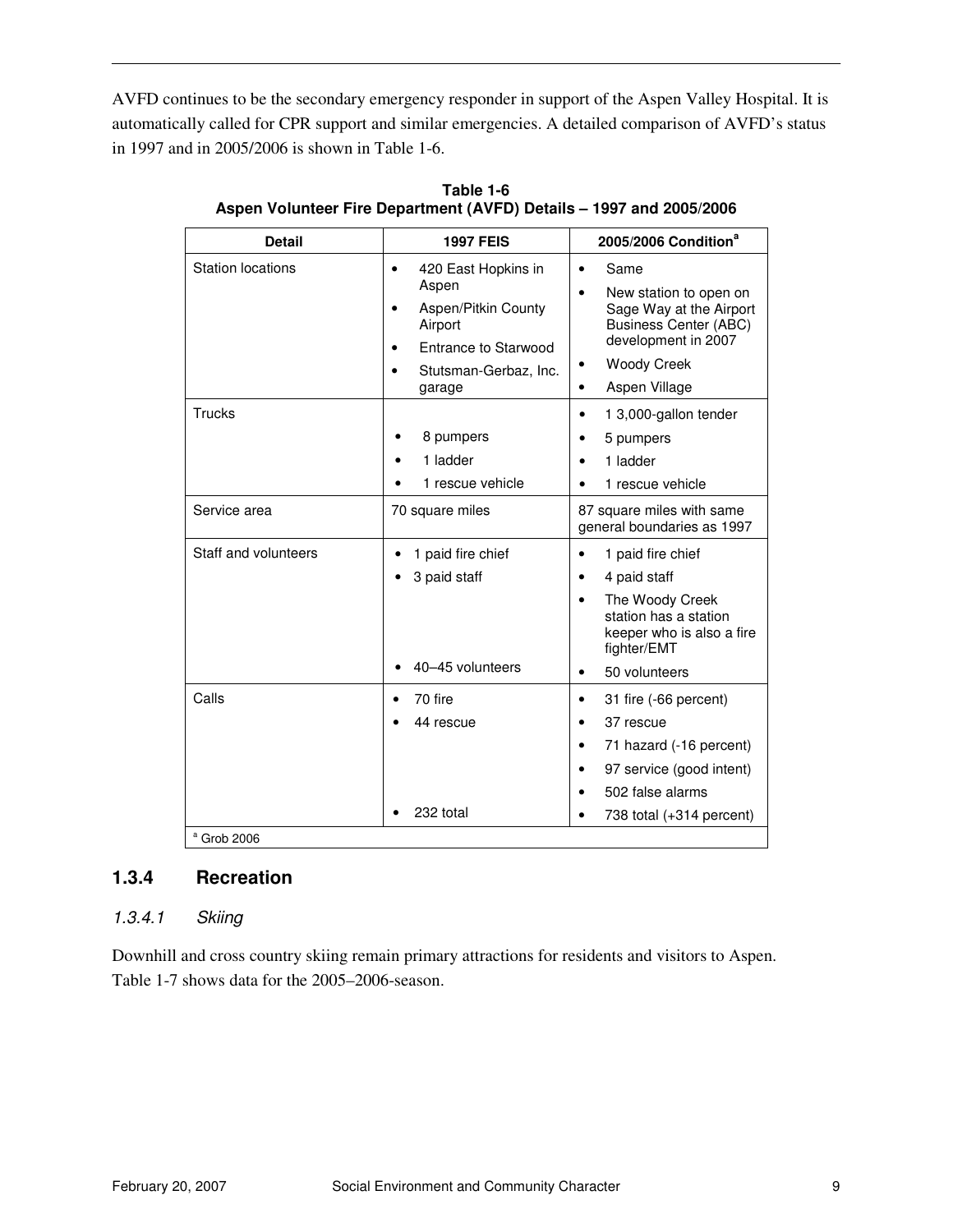|                                                                                                                                                                                                                                   |                     |              |                         |                            |                           |                 | Type of terrain (percent of area) |                   |                 |  |
|-----------------------------------------------------------------------------------------------------------------------------------------------------------------------------------------------------------------------------------|---------------------|--------------|-------------------------|----------------------------|---------------------------|-----------------|-----------------------------------|-------------------|-----------------|--|
| Ski area                                                                                                                                                                                                                          | <b>Skier visits</b> |              | <b>Skiable</b><br>acres | <b>Number</b><br>of trails | <b>Number</b><br>of lifts | <b>Easiest</b>  | More<br><b>difficult</b>          | Most<br>difficult | <b>Expert</b>   |  |
|                                                                                                                                                                                                                                   | 1995-96             | $2005 - 06b$ |                         | 2005-06                    |                           |                 |                                   |                   |                 |  |
| Aspen<br>Highlands                                                                                                                                                                                                                | 153,800             | 193,244      | 970                     | 131                        | $5^a$                     | 18 <sup>a</sup> | 30 <sup>a</sup>                   | 16                | 36              |  |
| Aspen<br>Mountain                                                                                                                                                                                                                 | 322,300             | 324,468      | 673                     | 76                         | 8                         | 0               | 48                                | 26 <sup>a</sup>   | 26 <sup>a</sup> |  |
| <b>Buttermilk</b>                                                                                                                                                                                                                 | 176,000             | 159,081      | 435                     | 44 <sup>a</sup>            | 9                         | 35              | 39                                | 26                | $\mathbf 0$     |  |
| 690,000<br>768.010<br>Snowmass                                                                                                                                                                                                    |                     |              | 3,128                   | 88                         | 22                        | 6 <sup>a</sup>  | 50                                | 12 <sup>a</sup>   | 32              |  |
| Notes: Bold numbers indicate that the data are unchanged from 1997 FEIS.<br><sup>a</sup> This amount is reduced from amount reported in the 1997 FEIS.<br>Sources:<br>Aspen Mountain 2006a, 2006b, 2006c, 2006d<br>$b$ Eagye 2006 |                     |              |                         |                            |                           |                 |                                   |                   |                 |  |

**Table 1-7 Pitkin County Ski Resort Data – 2005–2006** 

Several Nordic trails were listed in the 1997 FEIS, but were not shown in the current GIS database.

These trails operate only during the winter months. They have perpetual easements, but are only groomed from November 1 to April 1. In a few cases, Nordic trails are located on existing roads and trails.

#### 1.3.4.2 Fishing

The Roaring Fork River, from above Aspen to Basalt is no longer classified as Wild Trout Water. It is no longer stocked from the Upper Woody Creek Bridge to Glenwood Springs (Hebein 2006).

#### 1.3.4.3 Hunting

Tables 1-8 and 1-9 present the numbers of deer and elk harvested and the number of hunters in each unit for the 1996 and 2005 seasons. The three units include an area that is greater than the State Highway 82 corridor.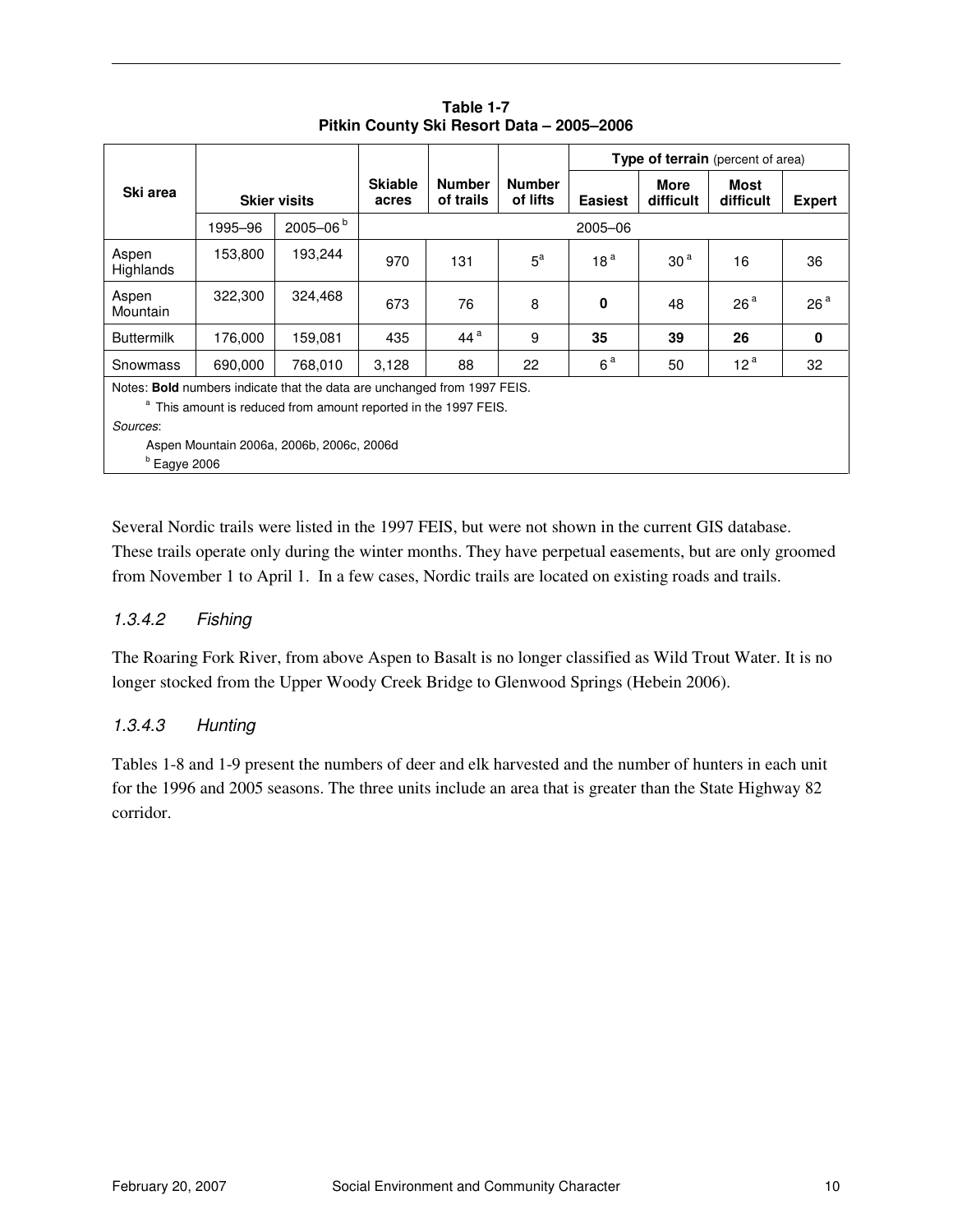| <b>Unit</b>                                           | <b>Bucks</b>                                |      | <b>Does</b> |      | <b>Fawns</b> |      | <b>Total harvest</b> |      | <b>Total hunters</b> |      |
|-------------------------------------------------------|---------------------------------------------|------|-------------|------|--------------|------|----------------------|------|----------------------|------|
|                                                       | 1990                                        | 2000 | 1990        | 2000 | 1990         | 2000 | 1990                 | 2000 | 1990                 | 2000 |
| 43                                                    | 737                                         | 476  | 317         | 221  | 15           | 18   | .069                 | 715  | 3.244                | 2203 |
| 47                                                    | 108                                         | 71   | 48          | 105  | 0            | 0    | 156                  | 176  | 615                  | 508  |
| 471                                                   | 26                                          | 41   | 13          | 21   | 0            | 0    | 39                   | 62   | 115                  | 184  |
| Note: Numbers are for all seasons and manner of take. |                                             |      |             |      |              |      |                      |      |                      |      |
|                                                       | Source: Colorado Division of Wildlife 2005b |      |             |      |              |      |                      |      |                      |      |

**Table 1-8 Deer Harvest and Number of Hunters – 1996 and 2005** 

**Table 1-9 Elk Harvest and Number of Hunters – 1996–2005** 

| <b>Unit</b>                                           | <b>Bulls</b>                                |      |      | <b>Cows</b> |      | <b>Calves</b> |       | <b>Total harvest</b> |       | <b>Total hunters</b> |  |
|-------------------------------------------------------|---------------------------------------------|------|------|-------------|------|---------------|-------|----------------------|-------|----------------------|--|
|                                                       | 1990                                        | 2000 | 1990 | 2000        | 1990 | 2000          | 1990  | 2000                 | 1990  | 2000                 |  |
| 43                                                    | 631                                         | 332  | 428  | 365         | 55   | 43            | 1.114 | 740                  | 4,307 | 3,733                |  |
| 47                                                    | 191                                         | 105  | 110  | 165         | 11   | 5             | 315   | 275                  | 1.066 | ,285                 |  |
| 471                                                   | 34                                          | 73   | 18   | 30          | 2    |               | 54    | 60                   | 166   | 295                  |  |
| Note: Numbers are for all seasons and manner of take. |                                             |      |      |             |      |               |       |                      |       |                      |  |
|                                                       | Source: Colorado Division of Wildlife 2006a |      |      |             |      |               |       |                      |       |                      |  |

The Division of Wildlife reported only one ram was harvested during the 2005 season from the area's bighorn sheep hunting units, compared to three rams and one ewe during the 1996 season (S13E and S13W) (Colorado Division of Wildlife 2006).

### 1.3.4.4 Rafting

The Colorado River Outfitters Association (Colorado River Outfitters Association 2002, Greiner 2001) reports 2,500 user days for the Upper Roaring Fork River in 2001, which was down from 5,000 and 4,500 user days in 1999 and 2000 respectively.

### 1.3.4.5 Pedestrian/bicycle trails

Hiking and bicycling remain popular activities and many trails of various surfaces are available to the public. Hiking and bicycling trails identified in the FEIS that parallel or cross State Highway 82 are shown on Figures 1a and 1b, and described below.

**Owl Creek Trail** is a 4.4-mile-long trail between Snowmass Village and Aspen that descends through the Owl Creek Valley to an underpass crossing of State Highway 82. The trail then joins the Aspen Airport Business Center (ABC) Trail (Aspen Ranger District, 2006). The portion of the trail that crosses State Highway 82 is in the City of Aspen, and was built as an underpass beneath the highway in 2001 as part of the widening of State Highway 82 (Weiss 2006, CDOT 2006c, D'Autrechy 2006a and 2006b, Pitkin County Open Space and Trails 2006).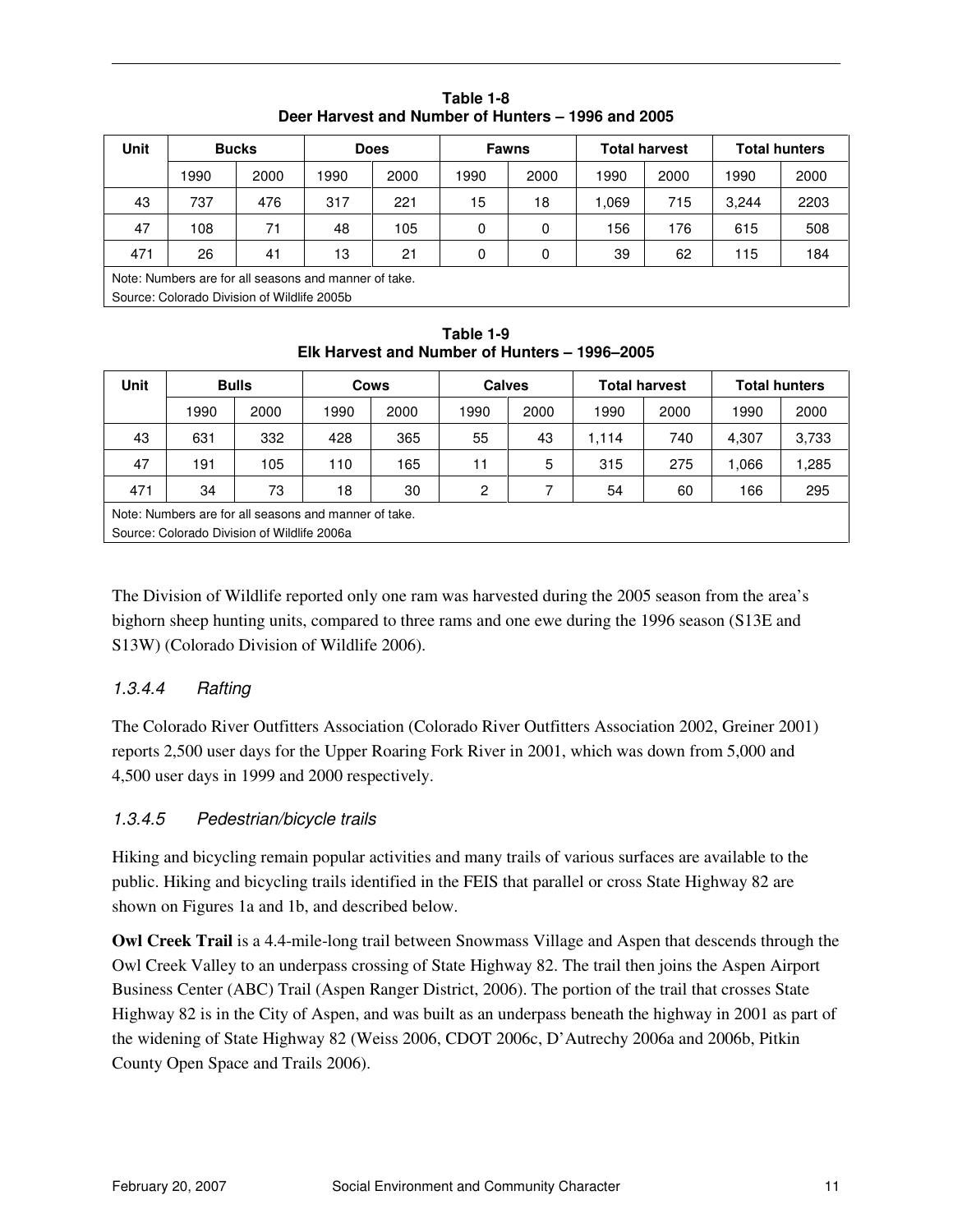**James E Moore Trail** (2 miles long) is used to reach the High School Trail from the ABC Trail and the Aspen Golf Course & Cross Country Center, with an underpass at the roundabout (Aspen Parks & Recreation 2006b).

**Marolt Trail** is used as an access route between the ABC Trail and the High School Trail (1.5 miles long). It also connects the West Hopkins Bikeway with Castle Creek Road, with overpasses at Maroon Creek Road and Castle Creek Road (Aspen Parks & Recreation 2006b).

**Maroon Creek Trail** (1.3 miles long) runs along Maroon Creek connecting the eastern end of the Government Trail to the ABC Trail (Aspen Parks & Recreation 2006b).

**ABC Trail** extends from Aspen to the Aspen Airport Business Center along the north side of State Highway 82 (2.5 miles long), with underpasses at Harmony Road and Truscott Drive, and is connected across State Highway 82 by the Owl Creek Trail, the Maroon Creek Trail, the James E. Moore Trail, and the Marolt Trail (Aspen Parks & Recreation 2006b, D'Autrechy 2006b).

The trails network has changed since the 1997 FEIS was published. Some trails have been modified due to planned construction along the State Highway 82 corridor. The following new trails have also been created as part of the trails network expansion (Weiss, 2006b):

**Bergman Trail:** This trail was constructed in the summer of 2005. It is an adjunct trail to the Marolt Trail providing additional access to the eastern side of the Marolt-Thomas Open Space. This trail crosses beneath State Highway 82 via an underpass.

**Roundabout Trail:** This trail was constructed in 2001as part of the roundabout construction. It serves as a link between the ABC Trail, Marolt Trail, and the High School Bike Path. Pedestrian bridges were also built over Maroon Creek Road and Castle Creek Road as part of the roundabout construction.

**Maroon Creek Picnic Trail:** This trail was constructed in 2002.

**Owl Creek Trail:** Parts of this trail near State Highway 82 were realigned in 2001 as part of the Owl Creek Road realignment project.

**Truscott Underpass:** Located immediately west of the Truscott Drive/State Highway 82 intersection, this underpass was constructed under State Highway 82 in 2002.

**High School Bike Path:** This trail's connection to Highway 82 changed in 2001 when the roundabout was constructed. It now connects to the Roundabout Trail to gain access to State Highway 82 and other trails.

As discussed above, several **Nordic trails** were listed in the 1997 FEIS, but were not shown in the current GIS database. These trails operate only during the winter months. They have perpetual easements, but are only groomed from November 1–April 1. In a few cases, Nordic trails are located on existing roads and trails.

No other substantive changes have occurred to any of the resources identified in the FEIS.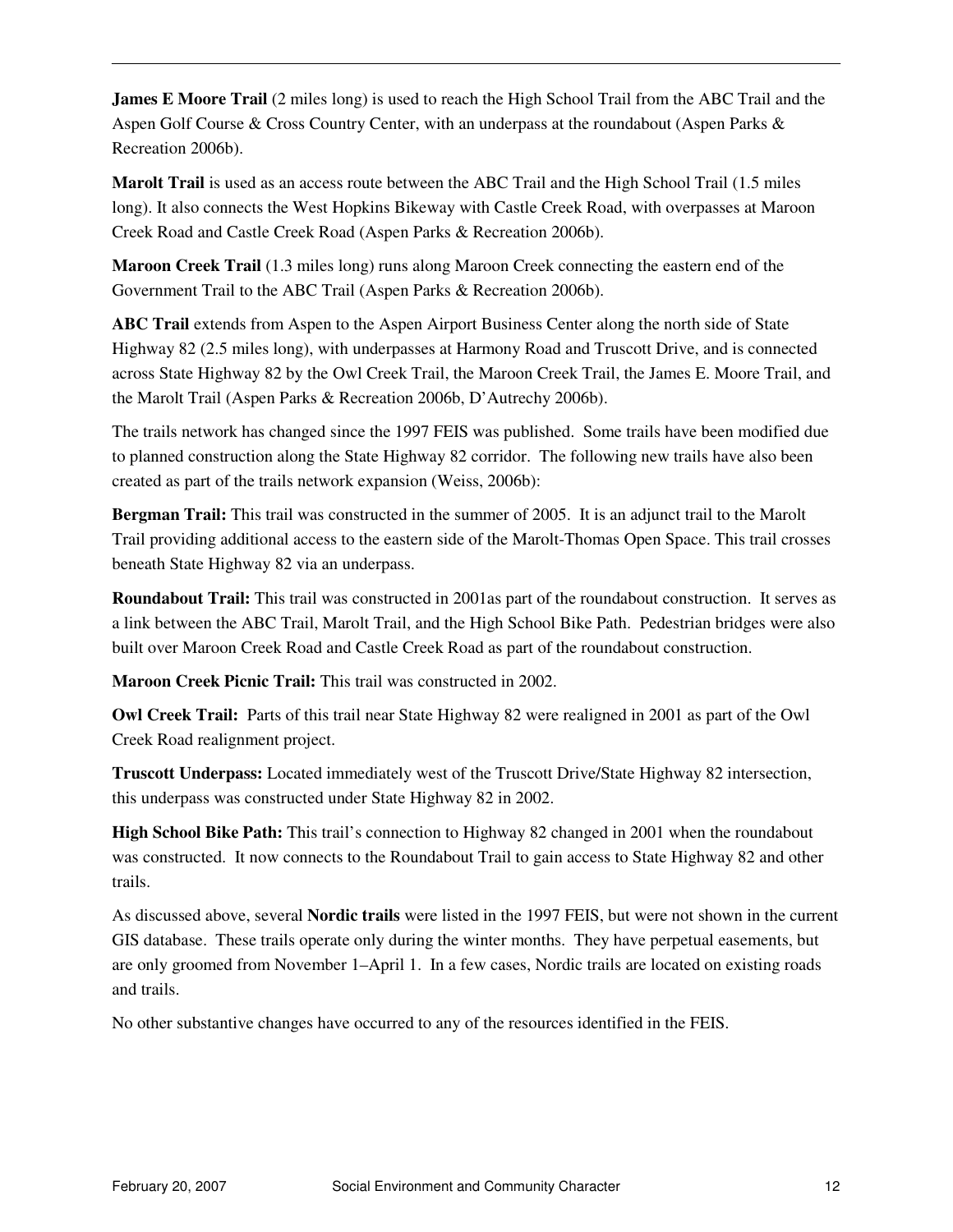**Figure 1a - Aspen Pedestrian/Bicycle Trail Network 2006**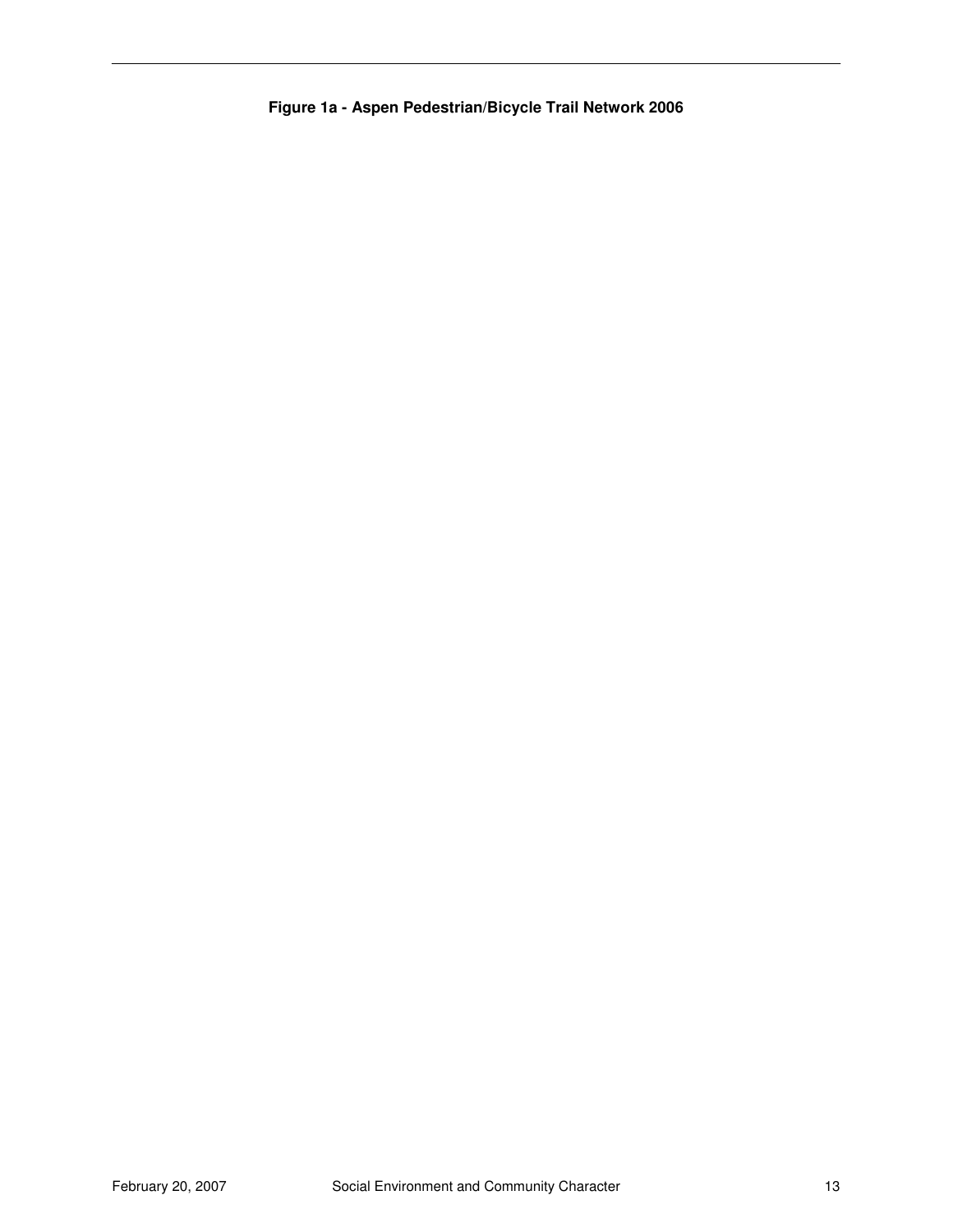**Figure 1b - Aspen Pedestrian/Bicycle Trail Network 2006**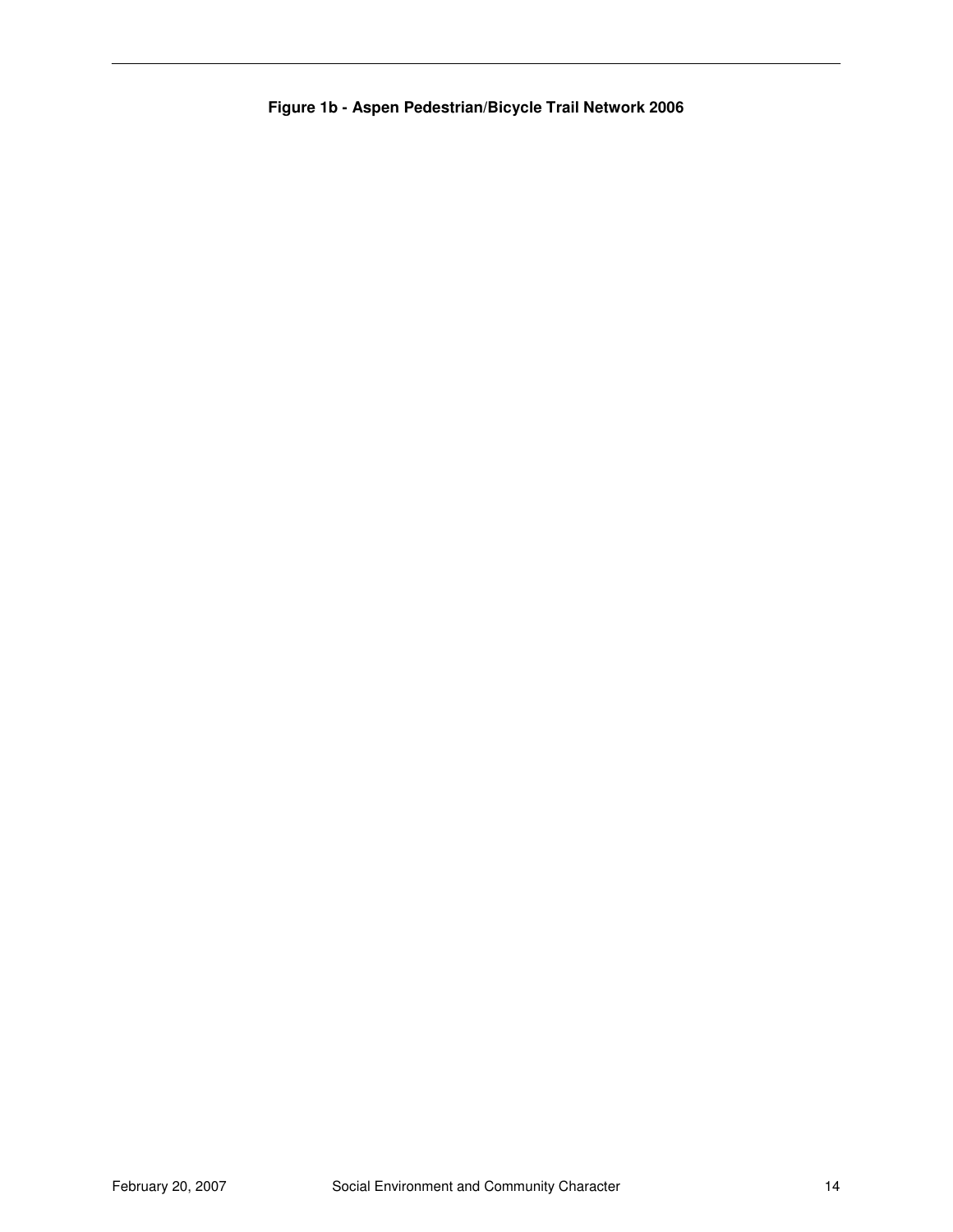#### 1.3.4.6 Additional activities:

Two new recreation facilities have been added in the study area, but are not located in proximity to the Preferred Alternative corridor. The Aspen Recreation Center (ARC) was built in 2003 at 0861 Maroon Creek Road. It is operated by Aspen Parks & Recreation Department. The Rio Grande Skateboard Park was built in 2001 by the Aspen Parks & Recreation Department for use by skateboarders and roller bladers. Located at the eastern end of the Rio Grande Park, it has 13,000 square feet of skate terrain, including a small bowl, street skate, and half pipe (Aspen Parks & Recreation). Neither of these facilities is in or adjacent to the project corridor. In addition, the Aspen Golf Club was certified as an Audubon Cooperative Sanctuary.

No other substantive changes have occurred to any of the pedestrian/bicycle resources identified in the FEIS.

### **1.3.5 Land Use**

As the corridor enters the Aspen City Limits, which starts east of the Aspen Airport Business Center, land use along the north/east side of State Highway 82 to the intersection of Owl Creek Road is classified as a Conservation (C) district. See Figure 2, which illustrates the City of Aspen Zone District Map (City of Aspen Community Development Department 2000). From the Owl Creek Road intersection to approximately Maroon Creek, the land is zoned Open Space (OS) with a Planned Unit Development (PUD) overlay district.<sup>3</sup> East of the Open Space, and bordered by Stage Road and Stage Court, are two residential developments within a Park (P) district, all overlaid by PUD; one is Residential/Multifamily (R/MFA), and the other is Affordable Housing PUD (AH1-PUD). On the south side of State Highway 82 approximately between Tiehack Road and Maroon Creek are three areas; the land farthest west is designated P, followed by land designated AH (Affordable Housing), and then farthest east is land designated R/MF (Residential/Multi-Family) The P and AH districts have a PUD overlay, and the R/MF district has a Specially Planned Area (SPA) overlay.

Along the north side of State Highway 82 from approximately Maroon Creek to east of Cemetery Lane, the land is zoned as P with a PUD overlay and is occupied by the Aspen Golf Course. Land along the south side of the highway, from Maroon Creek to the roundabout at Maroon Creek Road, the land is unincorporated land has been designed by Pitkin County as Suburban Density Residential (R-30) and Agricultural/Forestry/Residential (AFR-2), and has scattered low density residential uses. From the roundabout to east of Cemetery Lane (Marolt-Thomas Open Space), the land is designated C, and from that point to Power Plant road, the land is zoned Low Density Residential (R-30). From Power Plant Road to Castle Creek, land on the north side of the highway is designated as Public (PUB) with a PUD overlay. This area includes the historic Castle Creek Power Plant, which is addressed in the Historic Resource section of this chapter.

 $\overline{a}$ 

 $3$  An overlay district is used to encourage certain types of development within the existing zoning districts and contain provisions that are applicable in addition to those contained in the zoning law.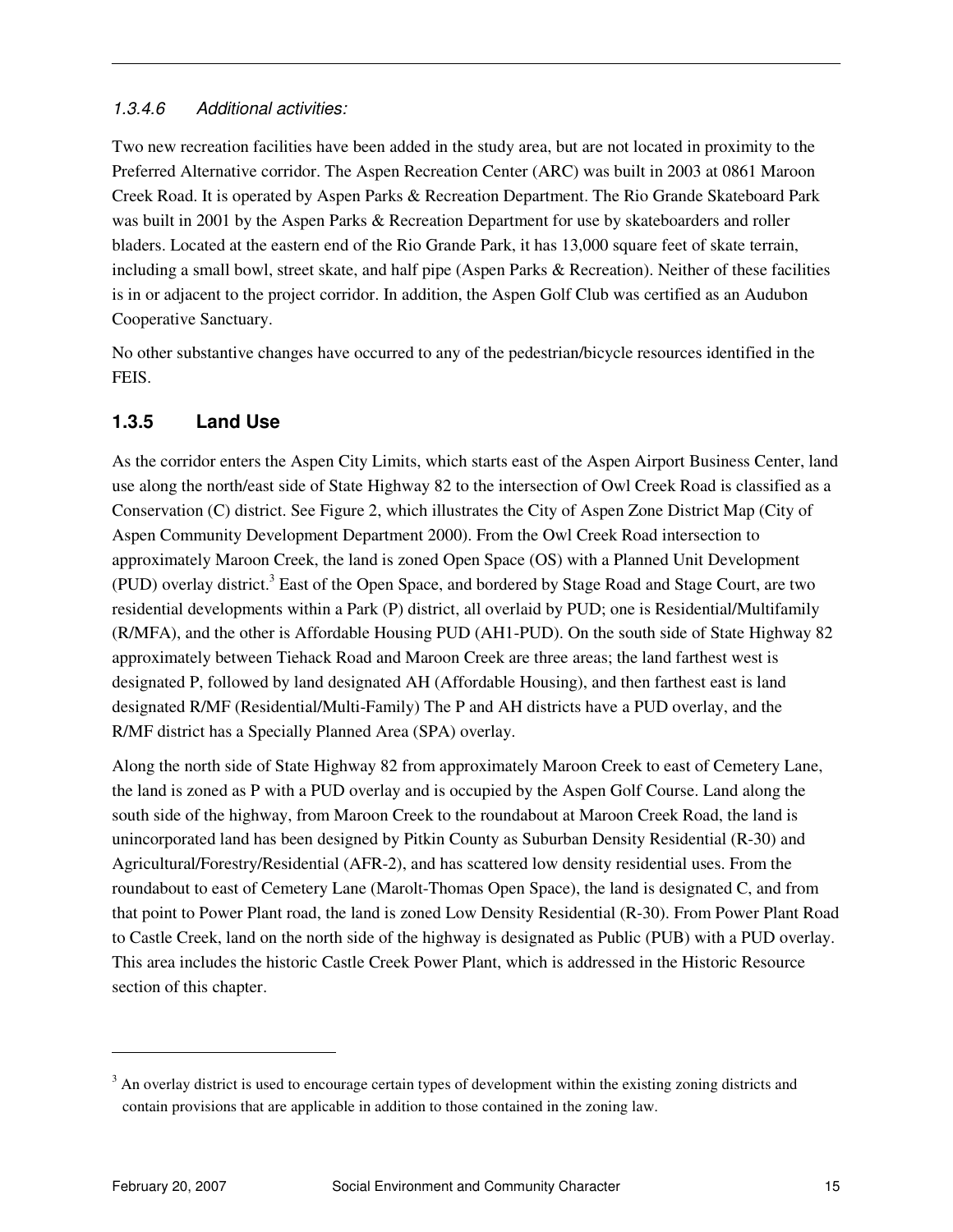Land along the south side of State Highway 82 from the eastern side of the Marolt-Thomas Open Space to Castle Creek is designated R-15 (Moderate Density Residential), and has a PUD overlay. The Marolt-Thomas properties are also addressed as historic resources.

Residential uses are predominant from Castle Creek to 7th street. Land on the north side of State Highway 82 is zoned R-6 (Medium Density Residential); land on the south side is zoned as R-15 and R/MF with a PUD overlay.

Along 7th Street between Hallam Street and Main Street, land on the west is designated R/MF PUD and R-15, while land on the east is designated R-6 and Office (O), with the exception of the southeast corner of Main Street and 7th Street, where the zone is AH PUD SPA (Combined overlay).

The land immediately surrounding Main Street (State Highway 82) from 7th Street to Aspen Street is designated as O (changed from 1997 when it was Commercial Core—CC), with R-6 surrounding the O district. This O district is checkered with Lodge Preservation (LP) overlay zones<sup>4</sup>. The land south of Main Street between Garmisch Street and Aspen Street is designated as P (occupied by Paepcke Park). The land surrounding Main Street between Aspen Street and Monarch Street is designated as O (it was CC in 1997), with the exception of the southwest corner of Main Street and Monarch Street is zoned C-1. On Monarch Street from Main Street to Hyman Avenue is designated O on the west and CC on the east (formerly all CC). Along Monarch between Hyman and Durant Avenues, the surrounding land is designated as Lodging/Tourist Residential (L/TR) on the west (formerly CC) with P located on the east (Wagner Park). Heading eastward on Durant Avenue, land to the south is zoned L/TR west of Mill Avenue and P east of Mill. North of Durant Avenue, the land is designated P (Wagner Park) and PUB at Rubey Park. This is the terminus of the project.

The City of Aspen has two historic districts located within the FEIS project corridor, which remain as described in the FEIS (see Historic Resources Technical Report, State Highway 82/Entrance to Aspen Environmental Reevaluation, FHWA and CDOT, February, 2007b, for more information).

 $\overline{a}$ 

<sup>&</sup>lt;sup>4</sup> The Lodge Preservation Overlay (LP) zone district (26.710.320 of the City of Aspen Land Use Code) was instituted in 1999 "to provide for and protect small lodge uses on properties historically used for lodge accommodations, to permit redevelopment of these properties to accommodate lodge and affordable housing uses, to provide uses accessory and normally associated with lodge and affordable housing development, to encourage development which is compatible with the neighborhood and respective of the manner in which the property has historically operated, and to provide an incentive for upgrading existing lodges on-site or onto adjacent properties".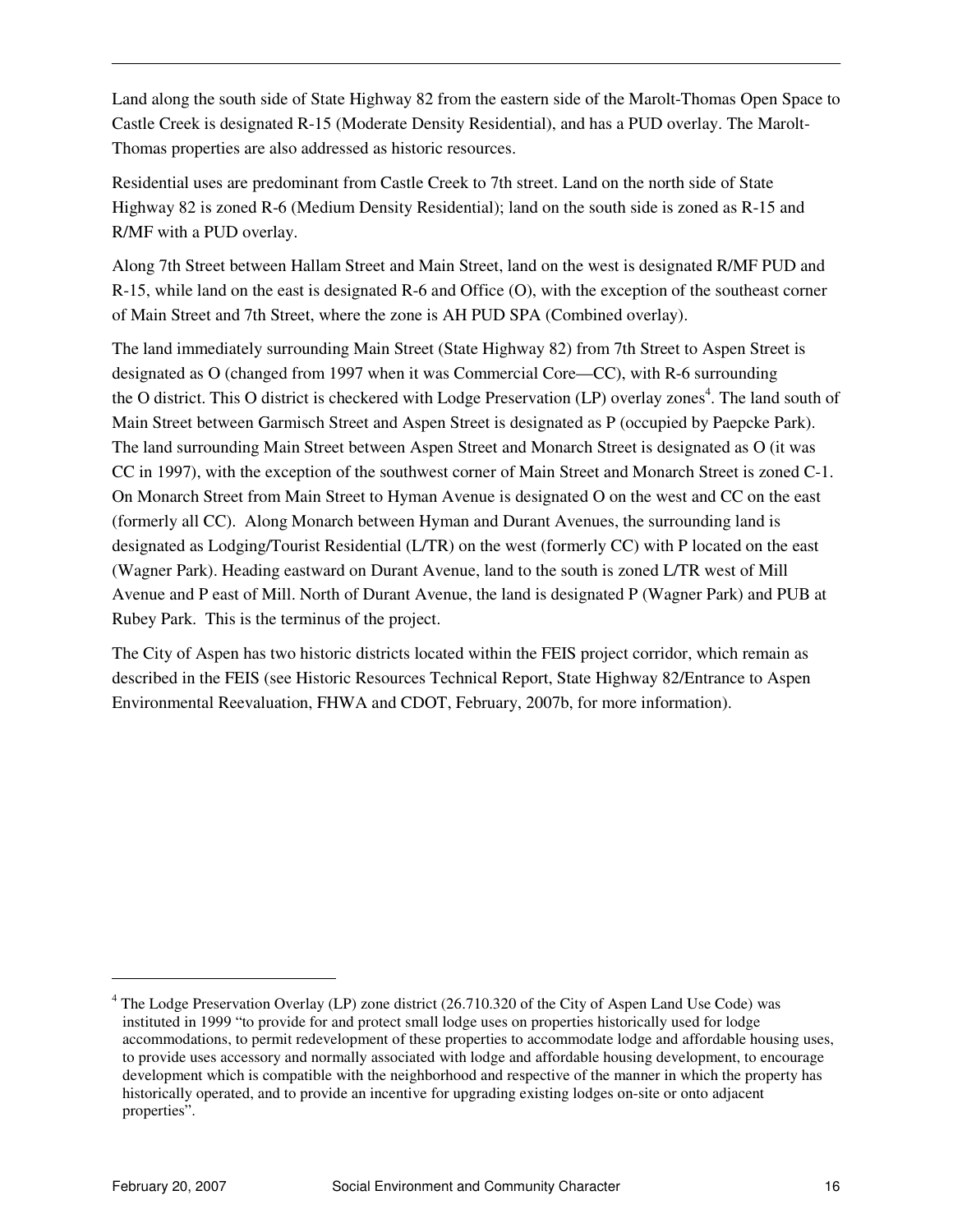**Figure 2 City of Aspen Zone District Map**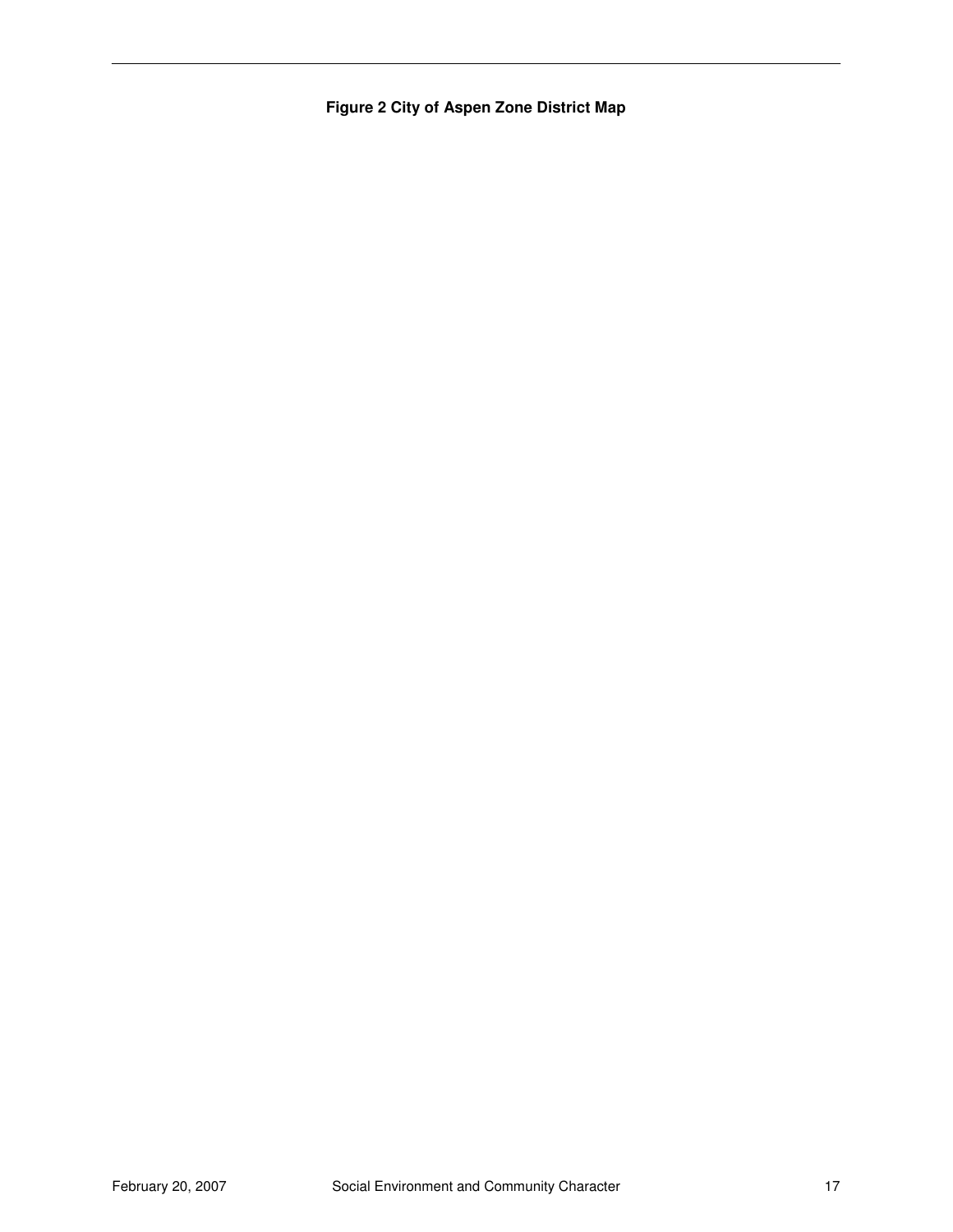### **1.3.6 Transportation Planning**

Transportation issues continue to be very important to the communities along State Highway 82. Roaring Fork Transportation Authority has been very active in plan development, especially concerning Roaring Fork Valley commuters. The following plans and reports have been developed since the 1997 FEIS, and will influence transportation facility and service development in the study area. Although these studies and reports consider State Highway 82 and the Entrance to Aspen, they would not change the impacts or intent of the State Highway 82 Entrance to Aspen Preferred Alternative. Descriptions of the studies are located in Appendix C.

- *West Glenwood Springs to Aspen Corridor Investment Study,* Roaring Fork Transportation Authority, May 2003. This plan includes the Preferred Alternative from the Record of Decision for the 1997 Entrance to Aspen FEIS (RFTA 2003).
- *Intermountain 2030 Regional Transportation Plan*, Felsburg Holt & Ullevig, 2004. The draft FY2007–FY2009 STIP lists \$1.9 million for "Aspen State Highway 82" corridor investments (Felsburg 2004).
- *Local and Regional Travel Patterns Study*, April 2005—this study updates a similar study done in 1998 (RC Associates et al. 2005).
- *Title VI Compliance Report,* Roaring Fork Transportation Authority (RFTA), September 2005. This does not impact the State Highway 82 Entrance to Aspen project (RFTA 2005b).
- *Area-wide Job Access Transportation Plan for the Roaring Fork and Colorado River Valleys,*  Roaring Fork Transportation Authority for Colorado Department of Transportation and Federal Transit Administration, May 2005. This plan does not propose impacts to the State Highway 82 Entrance to Aspen projects (RFTA 2005a).

#### **1.3.7 Environmental Justice**

Executive Order 12898, "Federal Actions to Address Environmental Justice in Minority Populations and Low-Income Populations," was signed on February 11, 1994. The FEIS states that within the project study corridor, "no minority (persons who are citizens or lawful permanent residents of the United States who are African American, Hispanic, Asian American, American Indian or Alaskan Native) or lowincome (persons whose median household income is below poverty guidelines) populations have been identified that would be disproportionately affected by this project" (EO 12898 1994). This statement remains valid.

# **2.0 Environmental Consequences**

Environmental impacts of the Preferred Alternative selected in the 1998 ROD, including impacts from the construction, operation, and maintenance of the project, are described below.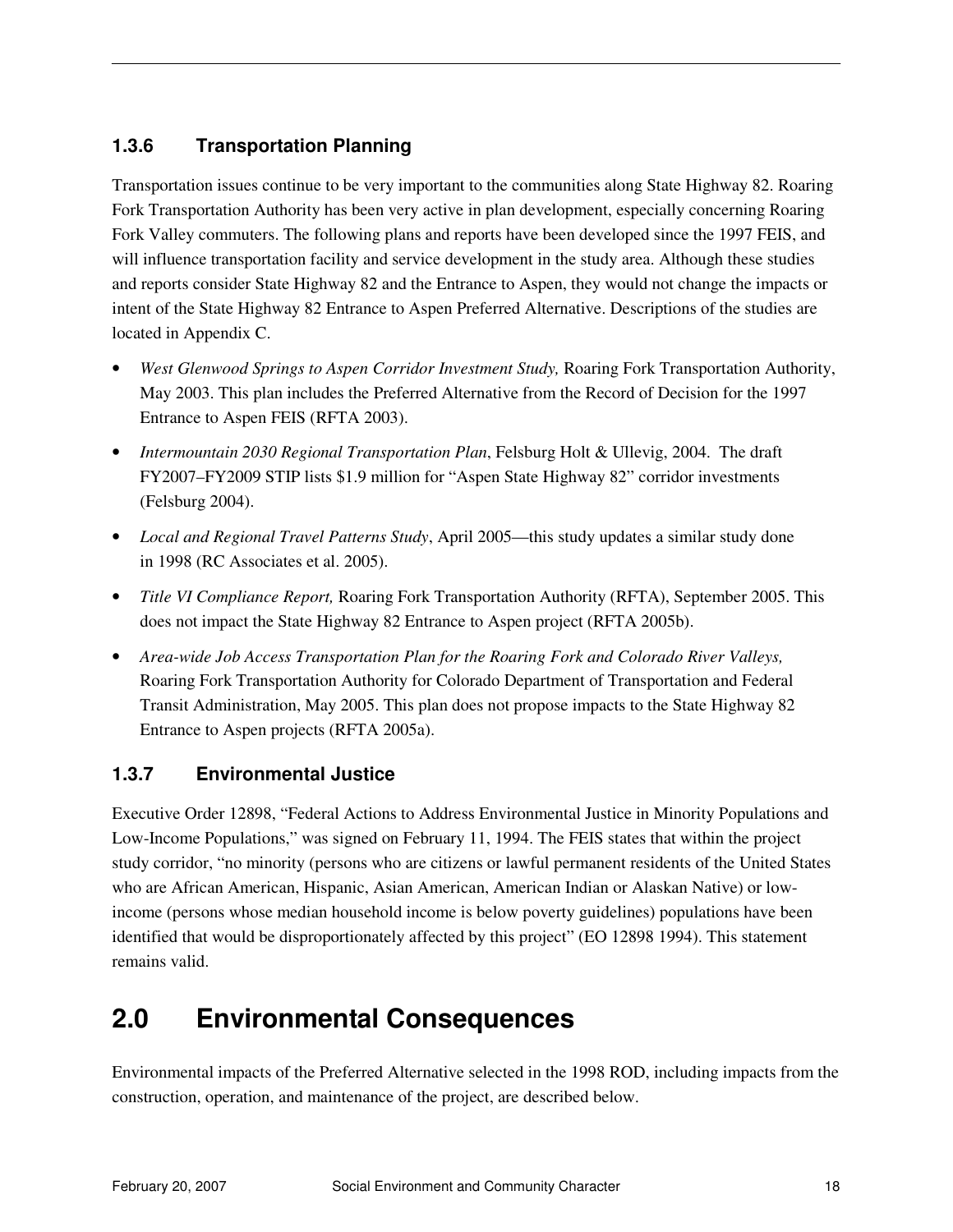### **2.1 Methodology**

As described in the Affected Environment section, this technical report reevaluates information assembled from many sources, which are listed in the reference section. They include current plans, policy documents, and data from local government sponsored studies. Data in the FEIS were analyzed as they relate to the Preferred Alternative selected in the Record of Decision. More recent and/or current data on the same topics, as noted above, were assembled and compared to the FEIS data. Finally, the data were used to assess the impacts of the Preferred Alternative under current conditions.

### **2.2 Compliance with Regulations**

#### **2.2.1 Applicable plans and policies**

Plans and policies that were in effect at the writing of the 1997 FEIS are listed in Appendix D.

#### 2.2.1.1 Plans and policies since 1997

Since 1997, additional plans and studies have been developed which are listed below. Brief descriptions of the plans are located in Appendix D.

- *Interim Aspen Area Citizen Housing Plan*, July 1998. This plan does not affect implementation of the State Highway 82 Entrance to Aspen Preferred Alternative (Aspen/Pitkin 1998).
- *2000 Aspen Area Community Plan* (AACP), February 2000. This plan advocates infill and increased density, but does not affect implementation of the State Highway 82 Entrance to Aspen Preferred Alternative (Aspen/Pitkin 2000a).
- *Aspen Area Community Plan Action Plan 2000–2005*. It does not affect implementation of the State Highway 82 Entrance to Aspen Preferred Alternative, but does support it (Aspen/Pitkin 2000b).
- *City of Aspen Economic Benchmark Report* (Rural Planning Institute, 2001. It does not affect implementation of the State Highway 82 Entrance to Aspen Preferred Alternative, but supports the need for it (Rural Planning Institute 2001)
- *Cemetery Lane Neighborhood Character Area Plan*, November 2001. It does not affect implementation of the State Highway 82 Entrance to Aspen Preferred Alternative (City of Aspen Community Development Department 2001).
- *Infill Program Report*, January 2002. It does not affect implementation of the State Highway 82 Entrance to Aspen Preferred Alternative, but does imply the need for it (City of Aspen Infill Advisory Committee 2002).
- *Annexation Plan City of Aspen*, September 2005. It does not affect implementation of the State Highway 82 Entrance to Aspen Preferred Alternative (City of Aspen Community Development 2005b).
- *Demographic Forecasts, An Interim Report 2005–2030*, Fall 2005. It does not affect implementation of the State Highway 82 Entrance to Aspen Preferred Alternative (Watershed Collaborative 2005).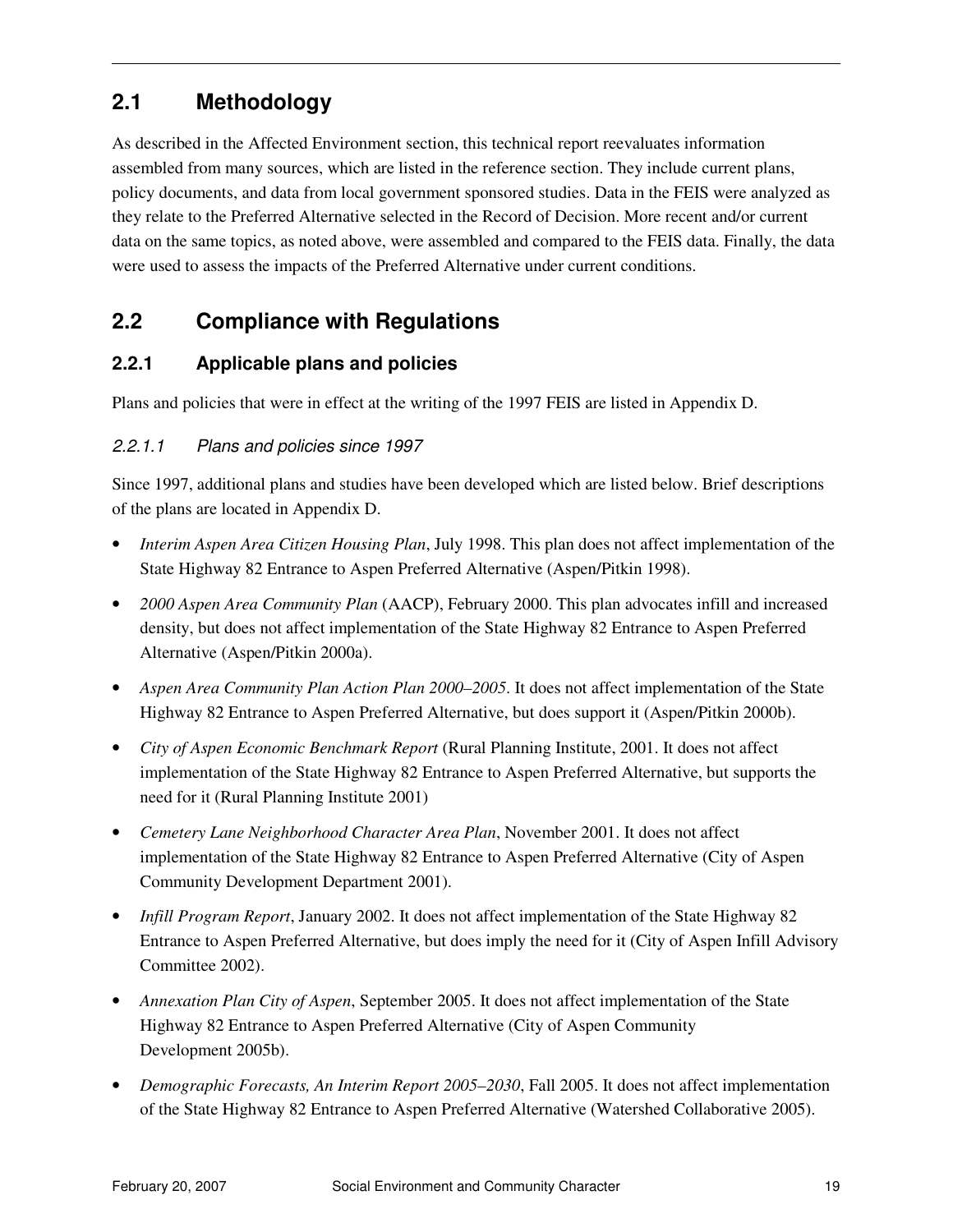- *Draft Canary Action Plan*, City of Aspen Canary Initiative, 2006. It does not affect implementation of the State Highway 82 Entrance to Aspen Preferred Alternative, but does support it by acknowledging the project's goal of maintaining State Highway 82 traffic volumes at 1993 levels, developing a TDM program, and proposed transit improvements (City of Aspen Community Development 2006c).
- *Local and Regional Travel Patterns Study*, April 2005. The information helps gauge progress toward local and regional transportation goals and informs future investments in transportation infrastructure (RC Associates et al 2005).
- *2030 Intermountain Regional Transportation Plan*, 2004. This plan was integrated into the Statewide Transportation Improvement Program (STIP) (Felsburg 2004).

#### 2.2.1.2 Plans underway

The Civic Master Plan, underway for the last five years, is nearing completion. Findings and recommendations were expected in December 2005 with a subsequent public process and City review (City of Aspen 2005a)

### **2.3 Preferred Alternative**

Two components of the Preferred Alternative have been constructed since the publication of the FEIS and ROD: (1) Owl Creek Road and West Buttermilk Road have been relocated to create a new, signalized intersection with State Highway 82 near the Buttermilk Ski Area; and (2) the roundabout at the Maroon Creek Road intersection has been completed.

In addition, the Maroon Creek Bridge Replacement Project is currently under construction, scheduled for completion by spring of 2008. This project is being constructed as a bridge replacement without any increase in roadway capacity. However, it will accommodate the Entrance to Aspen Preferred Alternative in the future by removing the center median and re-striping for two general-purpose lanes and two exclusive bus lanes (see the Introduction to the Technical Report Volume for more detail).

The intersection of Truscott Drive and State Highway 82 was completed in 2001. While this intersection is not part of the Entrance to Aspen Project, its configuration accommodates the alignment for the east approach to the Maroon Creek Bridge Replacement Project.

A transportation easement across the Marolt-Thomas Open Space was conveyed from the City of Aspen to CDOT in August of 2002, as part of land exchange and mitigation agreements between CDOT and the City of Aspen and Pitkin County. (Refer to Appendix A and B in the 1998 Record of Decision for details of the open space conveyance agreements and mitigation commitments.)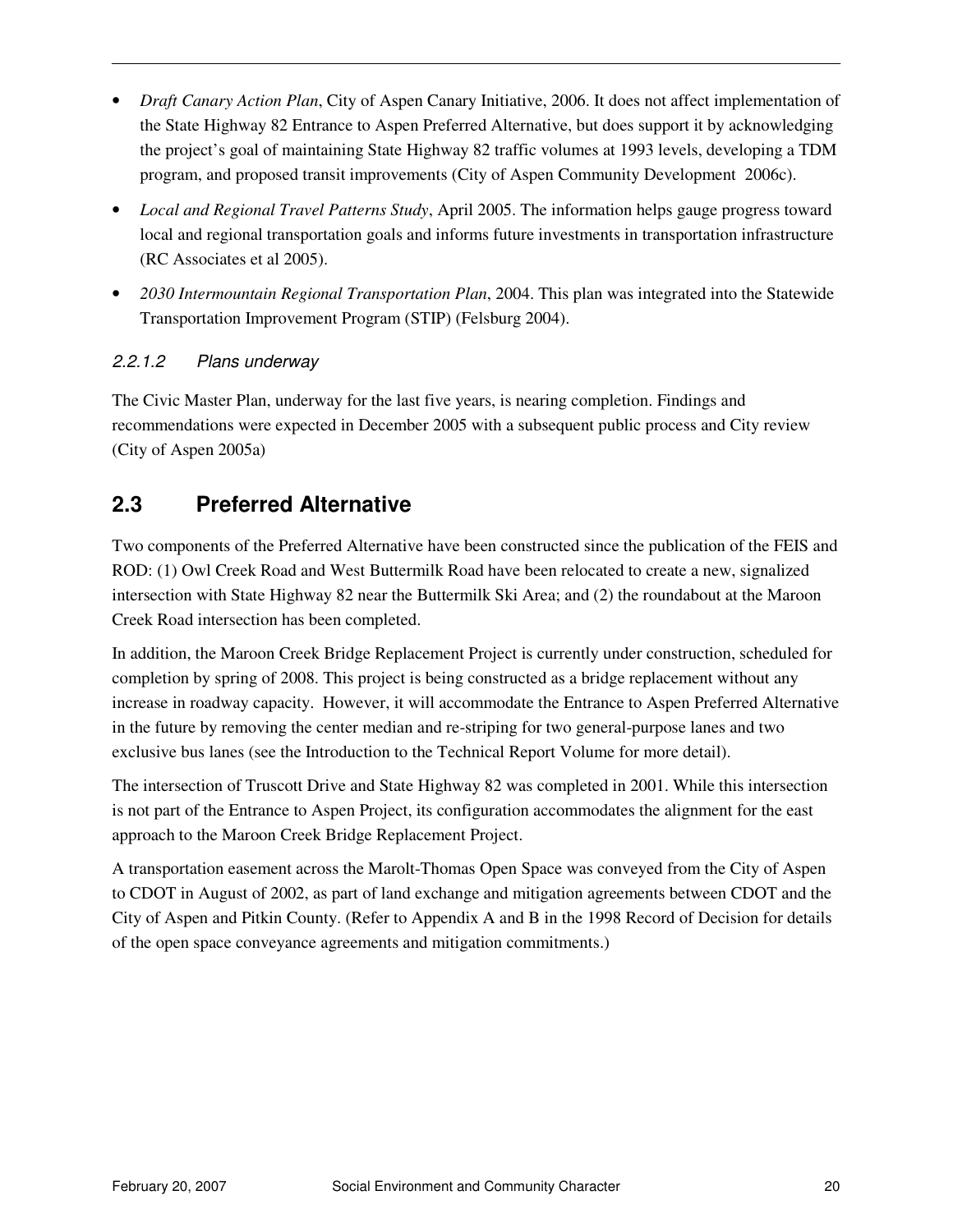#### **2.3.1 Social Environment Impacts**

#### 2.3.1.1 Relocation and ROW Impacts

Relocation impacts identified by the 1997 FEIS would be the same—no relocations of businesses or residents would be required. One storage shed on the Marolt-Thomas property, currently used for storage of City of Aspen landscaping tools, would be moved elsewhere on the property prior to project construction. The appropriate site for the storage shed would be determined during final design. Based on existing social conditions in the study area, there is no evidence of any substantive, long-term adverse effect from the previous construction activities of the Preferred Alternative components.

#### 2.3.1.1 Neighborhood Impacts

A total of twenty-six new residential units have been built within 100 feet of the project since 1998.

- Twelve multiple-family dwelling units, built in 2000, are located on the southeast corner of North 7th Street and West Main Street (719 West Main Street). These deed restricted units were sold to qualified individuals in 2001. As a result, twelve more households would be added to those identified as affected by the project by the 1997 FEIS. As with the 1997 FEIS, no environmental justice issues, no residential displacements, and relocations are anticipated (Christenson 2006a).
- Two new condominium buildings located within 100 feet of the project are part of the Bavarian Inn development. They are addressed 102–108 North 8th Street and 814–822 West Main Street, and were constructed in 2003. These deed-restricted buildings contain a total of 12 units (Christenson 2006b). No residential displacements or relocations are anticipated.
- Two other new residences are located within 100 feet of the project. These townhouses were built in 204 and are located at 101 South 7th Street and 103 South 7th Street. They are not deedrestricted, and no relocations or displacements are anticipated.

As noted in the 1997 FEIS, the character of Main Street will change from residential to a transportation corridor. This impact remains the same.

Other neighborhood impacts identified by the 1997 FEIS would be the same. Based on existing social conditions in the study area, there is no evidence of any substantive, long-term adverse effect from the previous construction activities of the Preferred Alternative components.

#### 2.3.1.1 Recreational Impacts

#### **Aspen Trail System**

The 1997 FEIS shows that seven trails would have a total of 6,380 feet of impacts from the Preferred Alternative (page V-17, table V-5):

- ABC Trail (4,690 feet)
- High School Bike Path (970 feet)
- Golf Course Nordic Trail (30 feet)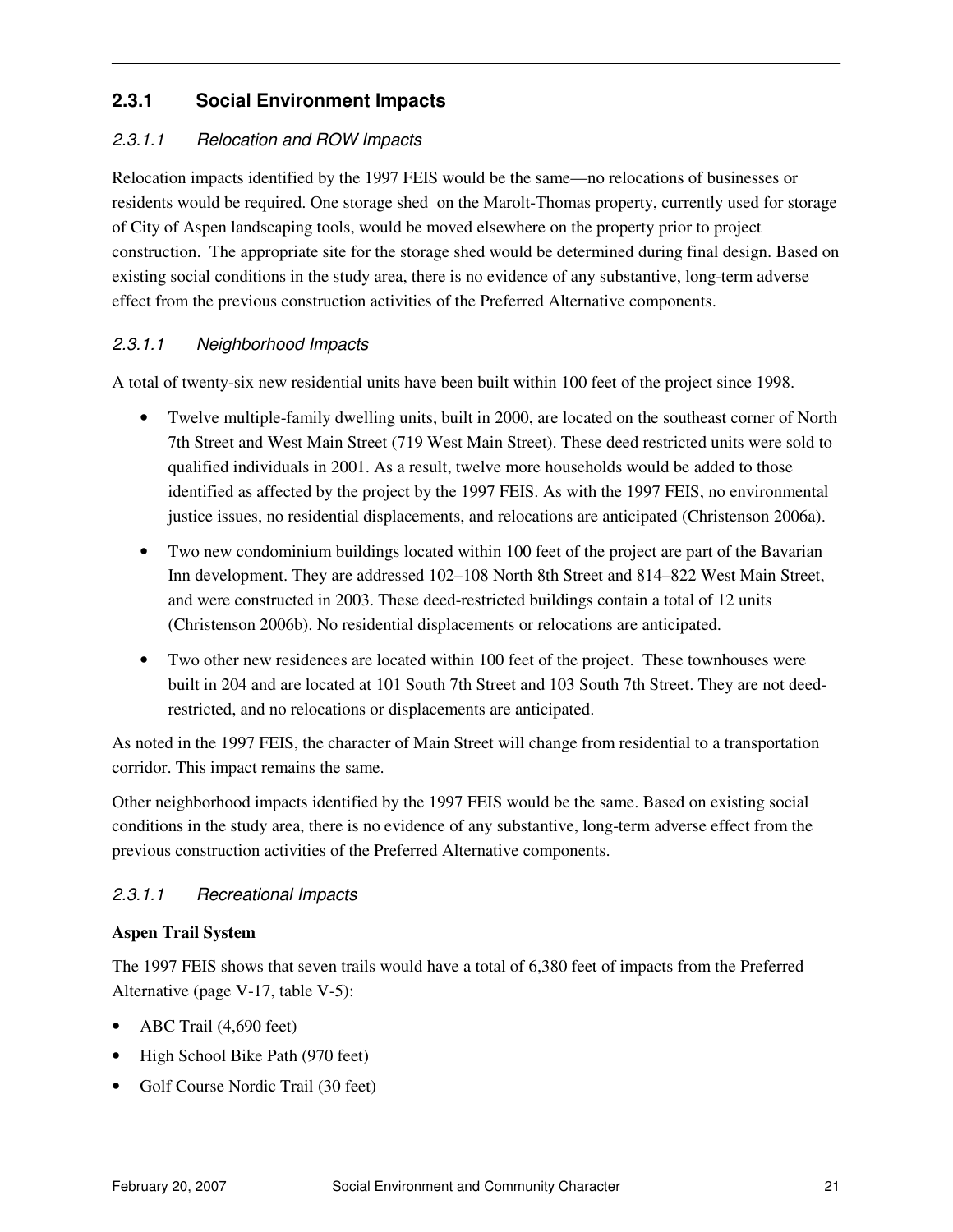- Moore Nordic Trail (20 feet)
- Maroon Creek Nordic Trail (100 feet) (see below)
- Marolt Trail (110 feet)
- Marolt Nordic Trail (460 feet)

Most of these impacts have already occurred and been mitigated, and additional trails have been constructed by CDOT and others in the study area. Trail additions, relocations, reconstruction and mitigation have been completed by CDOT for approximately 10,000 linear feet of trails in the study area to date, substantially more than the linear feet of impact from construction. These trail segments include the ABC trail from the Aspen Airport Business Center to Maroon Creek (relocated and extended as part of State Highway 82 improvements), the Owl Creek Trail (relocated as part of the Owl Creek Road realignment), the Roundabout Trail (built as part of the roundabout construction), and the Maroon Creek Trail (relocated and completed in 2006 as part of the Maroon Creek Bridge Replacement Project). All other requirements set forth in the Memorandum of Understanding between CDOT and the City of Aspen (July 27, 1998, ROD Appendix A) regarding the mitigation of trails impacts have been completed for the areas affected by construction to date.

The new Bergman Trail was constructed in the summer of 2005 and crosses beneath State Highway 82 via an underpass (see Figure 1b). This trail would remain open and unaffected during the majority of future construction associated with the Preferred Alternative. It would be temporarily closed when construction activities were taking place on State Highway 82 in the vicinity of the trail underpass (just east of the cut-and-cover tunnel). This closure will be a temporary occupancy, and a detour has been identified by the City of Aspen. See Section 4(f) Resources Technical Report for more information (FHWA and CDOT, February 2007c). This closure would have a negligible adverse effect on the area trail system in the study area. The trail would be incorporated into construction design, and be re-opened when construction in the immediate vicinity is completed.

#### **Parks and Open Space**

The FEIS evaluation determined that the Preferred Alternative would have no impact on the Bugsey Barnard Park, Paepcke Park, or Wagner Park. This evaluation remains valid.

**Zoline Open Space**: Impacts were identified in the FEIS to the Zoline Open Space along the edge of the parcel bordering State Highway 82 on the north side of the existing Maroon Creek Bridge. The Preferred Alternative takes 0.6 hectares (1.5 acres) of this open space. These impacts have not changed since the FEIS, and have occurred during the 2005–2006 construction of the new Maroon Creek Bridge Replacement Project north of the existing bridge.

**Aspen City Golf Course/Plum Tree Playing Field**: The 1998 ROD states that the Preferred Alternative would take approximately 0.68 hectares (1.7 acres) of these properties, including the Maroon Creek Basin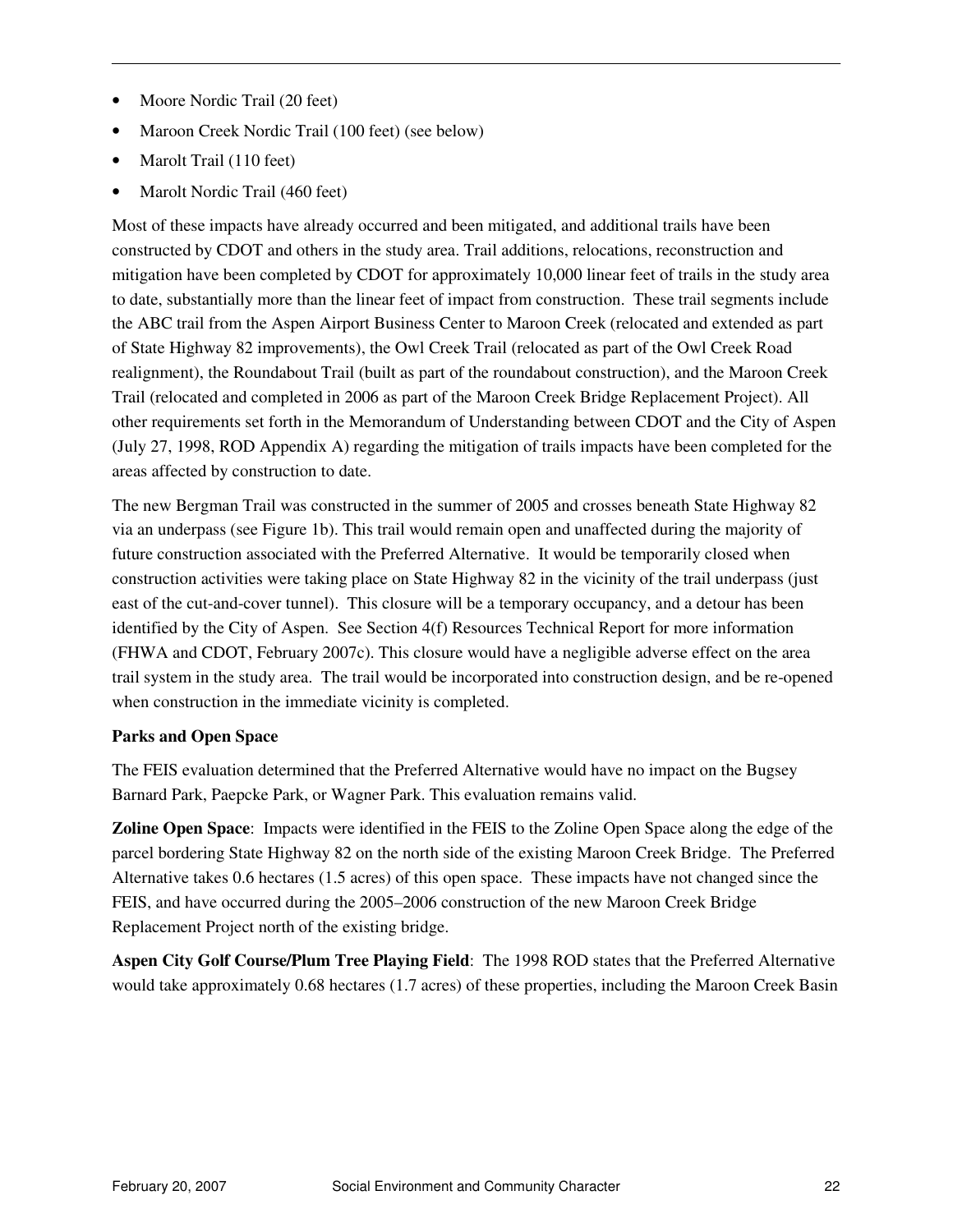(ROD page 26 of 37).<sup>5</sup> These impacts remain valid, and have occurred with the previous construction of the roundabout and the current construction of the new Maroon Creek Bridge.

**Moore Property Open Space**: The alignment of the Preferred Alternative selected in the ROD was shifted to the north to avoid the Moore Open Space, as described in the ROD. However, the transit station identified as part of the Preferred Alternative would take 0.6 hectares (1.4 acres) of the open space. There has been no conceptual change to this proposed transit station, so this impact remains valid. The area of take was minimized by eliminating parking at this proposed intermodal transfer station.

**Marolt-Thomas Open Space**: The Preferred Alternative crosses the Marolt-Thomas Open Space to eliminate the existing S-curves on State Highway 82. The FEIS states that the Preferred Alternative required 2.1 hectares (5.2 acres) of the open space lands. Of the existing State Highway 82 right-of-way, 0.4 hectare (1.0 acre) would be returned to open space. The cut and cover tunnel across the open space would return 0.6 hectare (1.5 acres) to open space. The total take for the Preferred Alternative is 1.1 hectares (2.7 acres). There have been no changes to the Preferred Alternative conceptual design or the open space configuration in the area of this crossing since the publication of the ROD, so these impacts remain valid.

As mitigation for open space impacts, CDOT has conveyed approximately 31 acres of open space by quitclaim deed to the City of Aspen and Pitkin County. This property (at the former Mills Ranch) is located at the intersection of Brush Creek Road and State Highway 82, as well as vacated right-of-way from the highway between Maroon Creek and 7<sup>th</sup> and Main Streets.

#### 2.3.1.2 Impacts on Travel Patterns and Access

As described earlier, to begin implementing the State Highway 82 Entrance to Aspen project, two projects have already been undertaken:

- West Buttermilk Road and Owl Creek Road were relocated to a single intersection approximately 1,000 feet east of the former Owl Creek Road intersection. No further impact will occur from roadway construction in this area.
- A roundabout at the intersection of State Highway 82 and Maroon Creek Road has been built. Castle Creek Road was also connected to the roundabout to provide direct access to State Highway 82. No further impact will occur from roadway construction at Maroon Creek Road or Castle Creek Road.

Other impacts identified by the 1997 FEIS would be the same. Based on existing travel conditions in the study area, there is no evidence of any substantive, long-term adverse effect from the previous construction activities of the Preferred Alternative components. (See also Traffic Characteristics and

 $\overline{a}$ 

 $<sup>5</sup>$  The FEIS states that the impact would be a total of 1.2 acres, consisting of 0.7 acre of the playing field and 0.5 acre</sup> of undeveloped golf course land (but presumably not including the Maroon Creek Basin (FEIS, page A-17). The ROD impact area of 1.7 acres is accepted in this reevaluation as correct, and is also referenced in the MOU between CDOT and the City of Aspen (July 27, 1998) as the total impact area.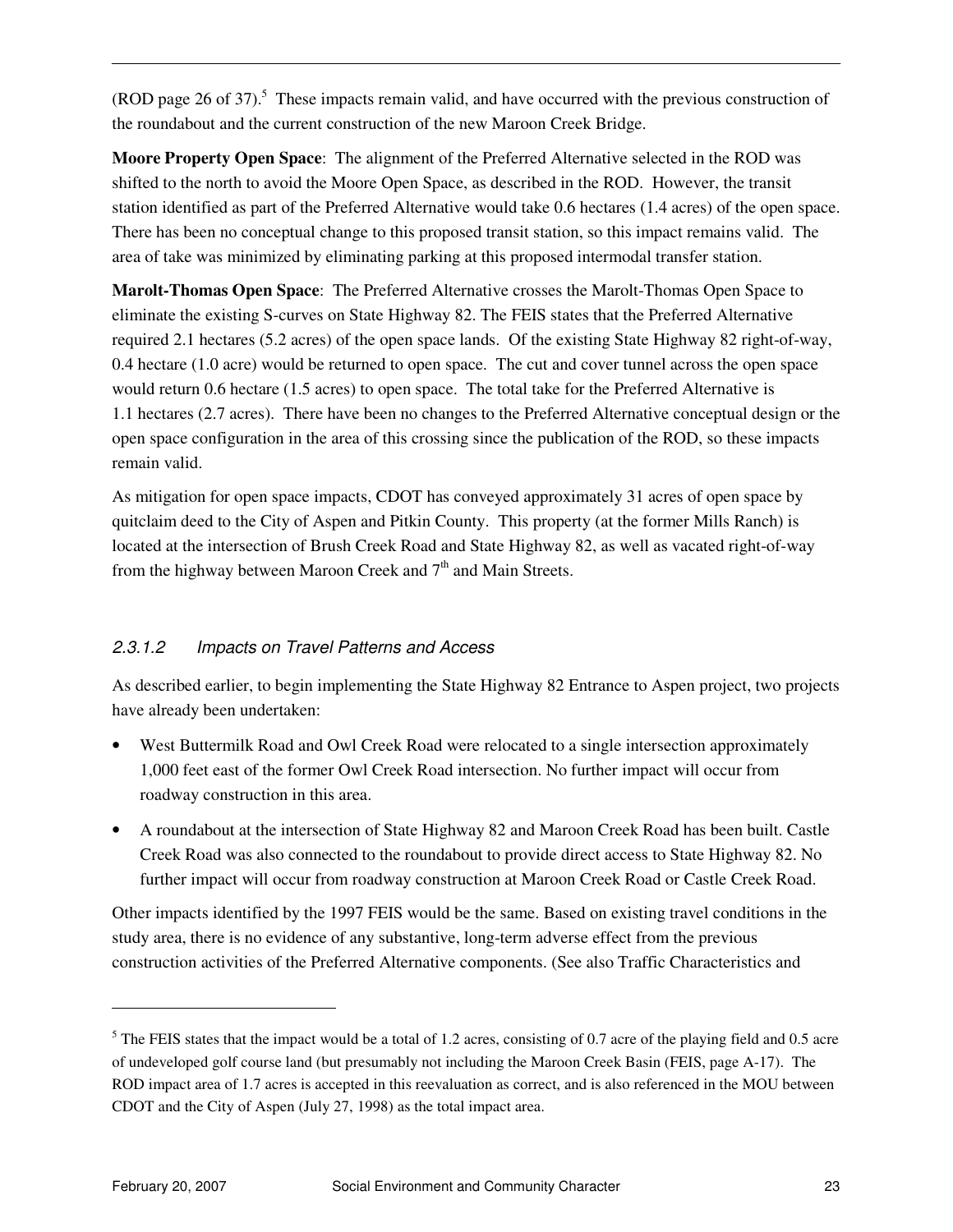Safety Technical Report, State Highway 82/Entrance to Aspen Environmental Reevaluation, FHWA and CDOT, February, 2007a.)

#### 2.3.1.3 Parking Impacts

The FEIS reported that implementation of the LRT component of the Preferred Alternative would result in the removal of up to 252 parking spaces on Main Street, Monarch Street, and Durant Avenue, based on the south side alignment on Main Street. Because the exclusive bus lanes (allowed for in the Preferred Alternative selected in the ROD prior to light-rail transit development) will coincide with the location of the light rail (LRT) envelope assessed in the FEIS, impacts identified by the 1997 FEIS would be the same as those identified for the alignment described for the south side of Main Street. The implementation of bus lanes on Main Street would displace up to 169 parking spaces.

#### 2.3.1.4 Public Safety Impacts

Impacts to public safety will be beneficial, as identified by the 1997 FEIS. The Preferred Alternative will provide for better emergency access (shoulders, medians, and a second emergency access across the existing Castle Creek Bridge), and will eliminate the S-curves on Hallam Street,  $7<sup>th</sup>$  Street, and Main Street which will improve the safety of State Highway 82. Since publication of the FEIS, the accident rate in parts of the corridor has risen, largely due to congestion-related rear-end collisions. See Traffic Characteristics and Safety Technical Report for more information (FHWA and CDOT, February, 2007a).

#### 2.3.1.5 Land Use Impacts

- The land immediately to the east of the Marolt-Thomas Property is now designated as R-30 (formerly R-15), but the impacts would be the same as described in the 1997 FEIS.
- Based on existing land use in the study area, there is no evidence of any substantive, long-term adverse effect to land use from the previous construction activities of the Preferred Alternative components.

Other impacts identified by the 1997 FEIS would be the same. Impacts are summarized in Section 4.0.

# **3.0 Mitigation Measures**

The mitigation measures described in the 1997 FEIS have been implemented for components of the Preferred Alternative already constructed. These measures also would be implemented during construction of future components of the Preferred Alternative, and are adequate to protect the community in the project area. These measures may include planning and development commitments, right-of-way improvements, and agreements with resource or other agencies. Because the social conditions have not changed in a way that would create new impacts or impediments to project implementation, necessary mitigation is also essentially the same as that identified in the FEIS. No additional mitigation is needed based on current conditions and regulations. Specific mitigation measures outlined in the 1998 ROD are summarized in the next section.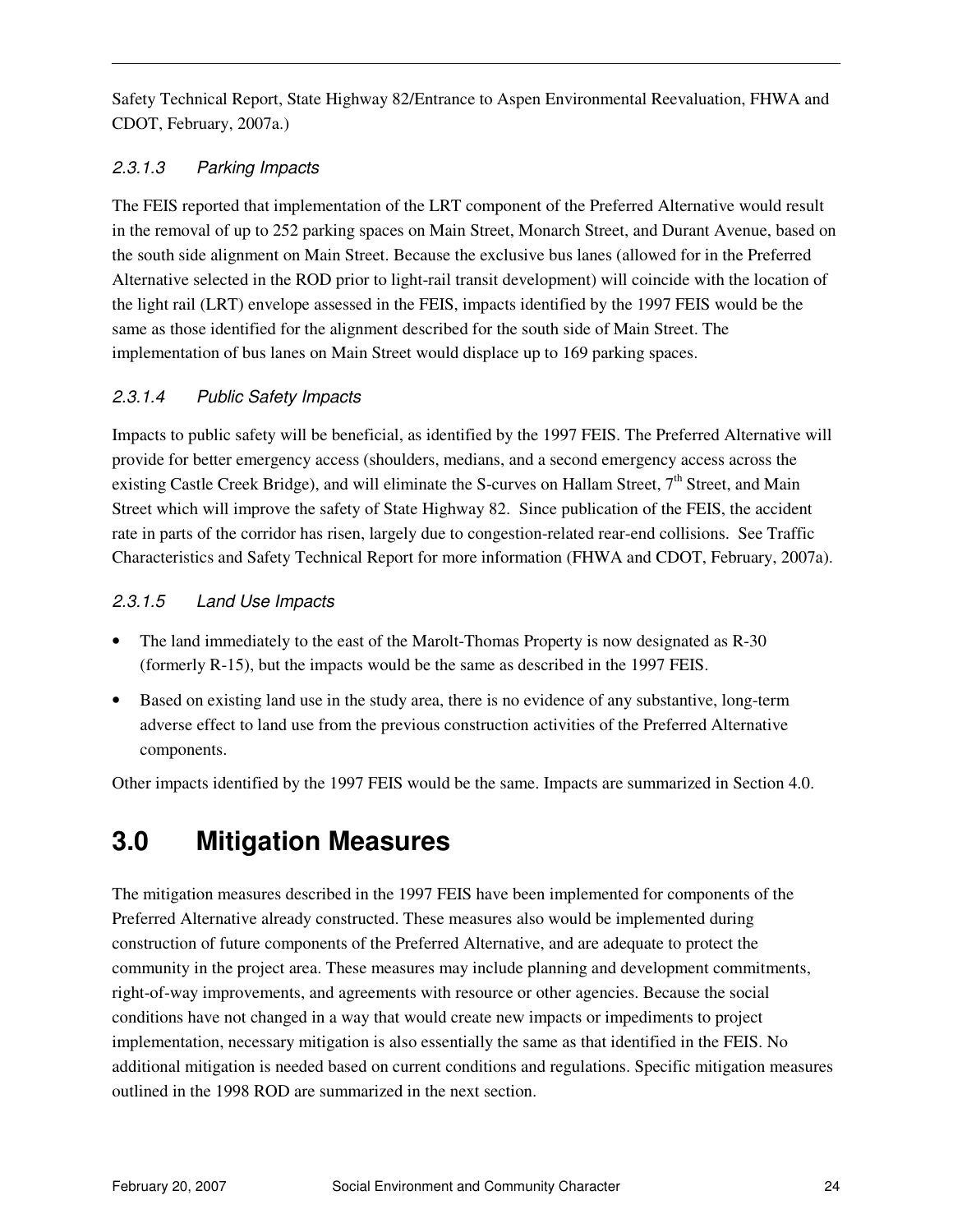# **4.0 Summary of Impacts and Mitigation**

Impacts are summarized below in Table 4-1 as identified in both the FEIS and this Reevaluation. Mitigation measures listed in the table are those from the 1998 ROD, unless additional measures are noted as being required due to findings of the Reevaluation.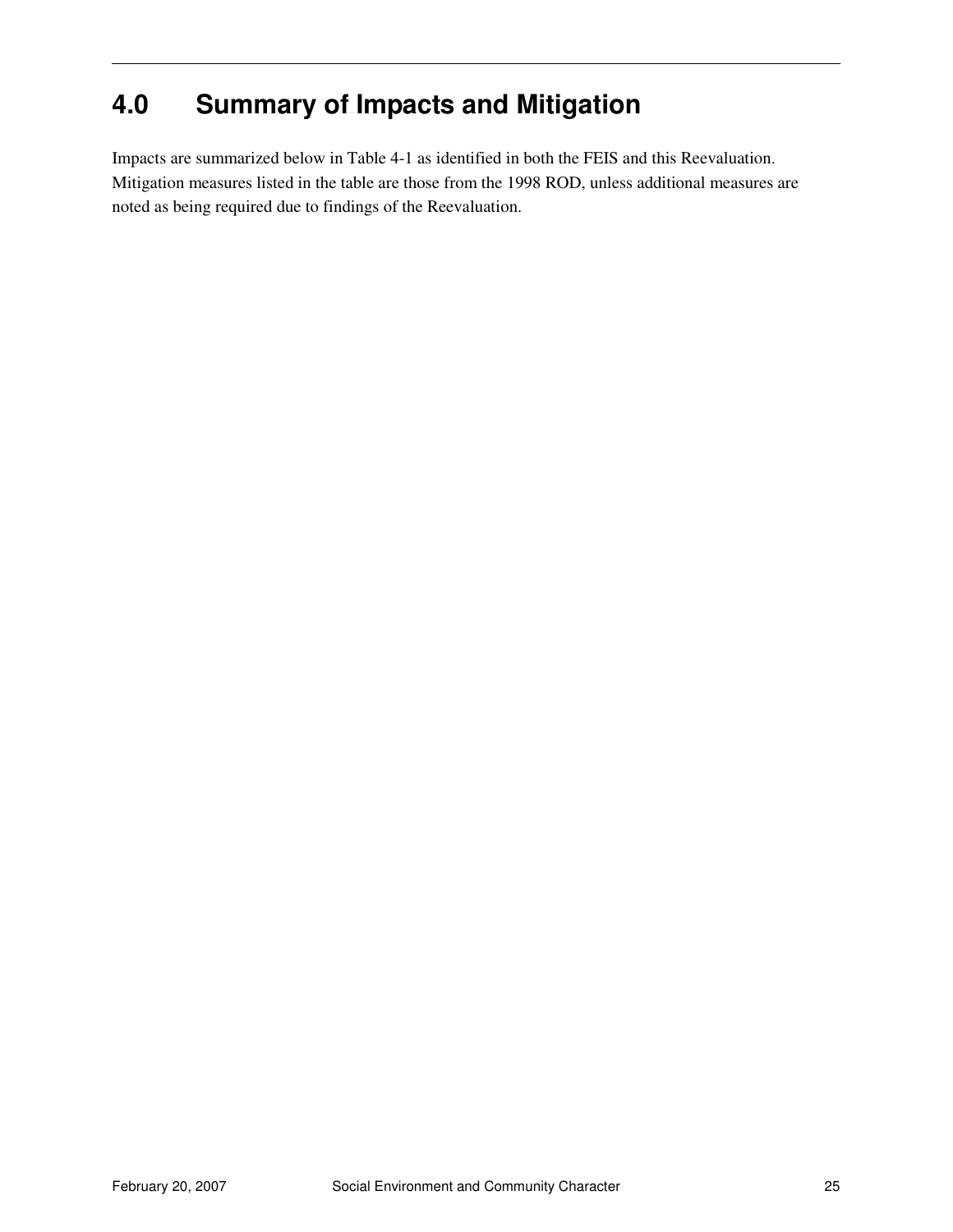| <b>Topic</b>                        | <b>FEIS Impact</b>                                                                                                                                                                                                                                                                                                                                                                                                                                                                                                                                                                                                                                                                                                                       | <b>Reevaluation Impact</b>                                                                                                                                                                                                                                                                                                                                                                                                                                                                                                                                                                                                                                                                                                                                                     | <b>Mitigation Measures</b>                                                                                                                                                                                                                                                                                                                                                                                                                                                                                                                                                                                                                                                                               |
|-------------------------------------|------------------------------------------------------------------------------------------------------------------------------------------------------------------------------------------------------------------------------------------------------------------------------------------------------------------------------------------------------------------------------------------------------------------------------------------------------------------------------------------------------------------------------------------------------------------------------------------------------------------------------------------------------------------------------------------------------------------------------------------|--------------------------------------------------------------------------------------------------------------------------------------------------------------------------------------------------------------------------------------------------------------------------------------------------------------------------------------------------------------------------------------------------------------------------------------------------------------------------------------------------------------------------------------------------------------------------------------------------------------------------------------------------------------------------------------------------------------------------------------------------------------------------------|----------------------------------------------------------------------------------------------------------------------------------------------------------------------------------------------------------------------------------------------------------------------------------------------------------------------------------------------------------------------------------------------------------------------------------------------------------------------------------------------------------------------------------------------------------------------------------------------------------------------------------------------------------------------------------------------------------|
| <b>Relocation and</b><br><b>ROW</b> | No residential or commercial<br>displacements or relocations<br>are anticipated for the<br>Preferred Alternative.<br>One storage shed on the<br>Marolt-Thomas property,<br>currently used for storage of<br>City of Aspen landscaping<br>tools, would be moved<br>elsewhere on the property<br>prior to project construction.<br>The appropriate site for the<br>storage shed would be<br>determined during final<br>design.                                                                                                                                                                                                                                                                                                             | No change.<br>The addition of the interim<br>implementation of exclusive<br>bus lanes would not change<br>the impacts identified in the<br>FEIS.                                                                                                                                                                                                                                                                                                                                                                                                                                                                                                                                                                                                                               | .The storage shed will be<br>moved elsewhere on the<br>property prior to<br>construction.                                                                                                                                                                                                                                                                                                                                                                                                                                                                                                                                                                                                                |
| <b>Recreation</b>                   | Encroachment on<br>recreational and open space<br>lands<br>• 7 Trails with total of<br>6,380 feet of impacts:<br>- ABC Trail $(4,690$ feet)<br>- High School Bike Path<br>(970 feet)<br>- Golf Course Nordic<br>Trail (30 feet)<br>- Moore Nordic Trail<br>$(20 \text{ feet})$<br>- Maroon Creek Nordic<br>Trail (100 feet)<br>- Marolt Trail (110 feet)<br>- Marolt Nordic Trail<br>$(460 \text{ feet})$<br>• Zoline Open Space -<br>total take of 1.5 acres<br>• Aspen Golf Course/Plum<br>Tree Playing Field -<br>total take of 1.7 acres<br>Moore Open Space -<br>$\bullet$<br>total take of 1.4 acres<br>(impact identified in<br>ROD, not FEIS)<br>• Marolt-Thomas Open<br>Space - total take of 5.2<br>acres (2.7 mitigated take) | Encroachment on<br>recreational and open space<br>lands<br>• Same 7 Trails will be or<br>have been affected.<br>(Precise linear feet<br>reported in FEIS cannot<br>be verified due to<br>changes in the trail<br>system and lack of<br>mapped data from 1997).<br>Impacts reported for the<br>ABC and Maroon Creek<br>Trail have already<br>occurred and the trails<br>have been relocated and<br>restored.<br>• Temporary occupancy of<br>the Bergman Trail<br>(underpass) when<br>construction is overhead<br>and nearby; detour will<br>be provided (see Section<br>4(f) Resources report for<br>more detail).<br>• No change to impacts to<br>open space as identified<br>in the ROD. Impacts<br>have occurred to Zoline<br>Open Space and Aspen<br>Golf Course/Plum Tree. | CDOT will relocate, improve<br>and/or replace all existing<br>trail/bike path facilities and<br>sidewalks impacted by the<br>Preferred Alternative.<br>Use of single-track LRT<br>sections where possible to<br>reduce the width of the cross<br>section.<br>Return of the abandoned<br>portions of existing<br>roadways to open space<br>where possible.<br>Use of cut-and-cover tunnel<br>to preserve the continuity of<br>the Marolt-Thomas Open<br>Space.<br>Approximately 10,000 linear<br>feet of trails have been<br>reconstructed, relocated<br>and/or extended by CDOT<br>since the 1998 ROD.<br>Conveyance of<br>approximately 31 acres of<br>Brush Creek open space<br>property has occurred. |

**Table 4-1 Summary of Impacts and Mitigation Measures**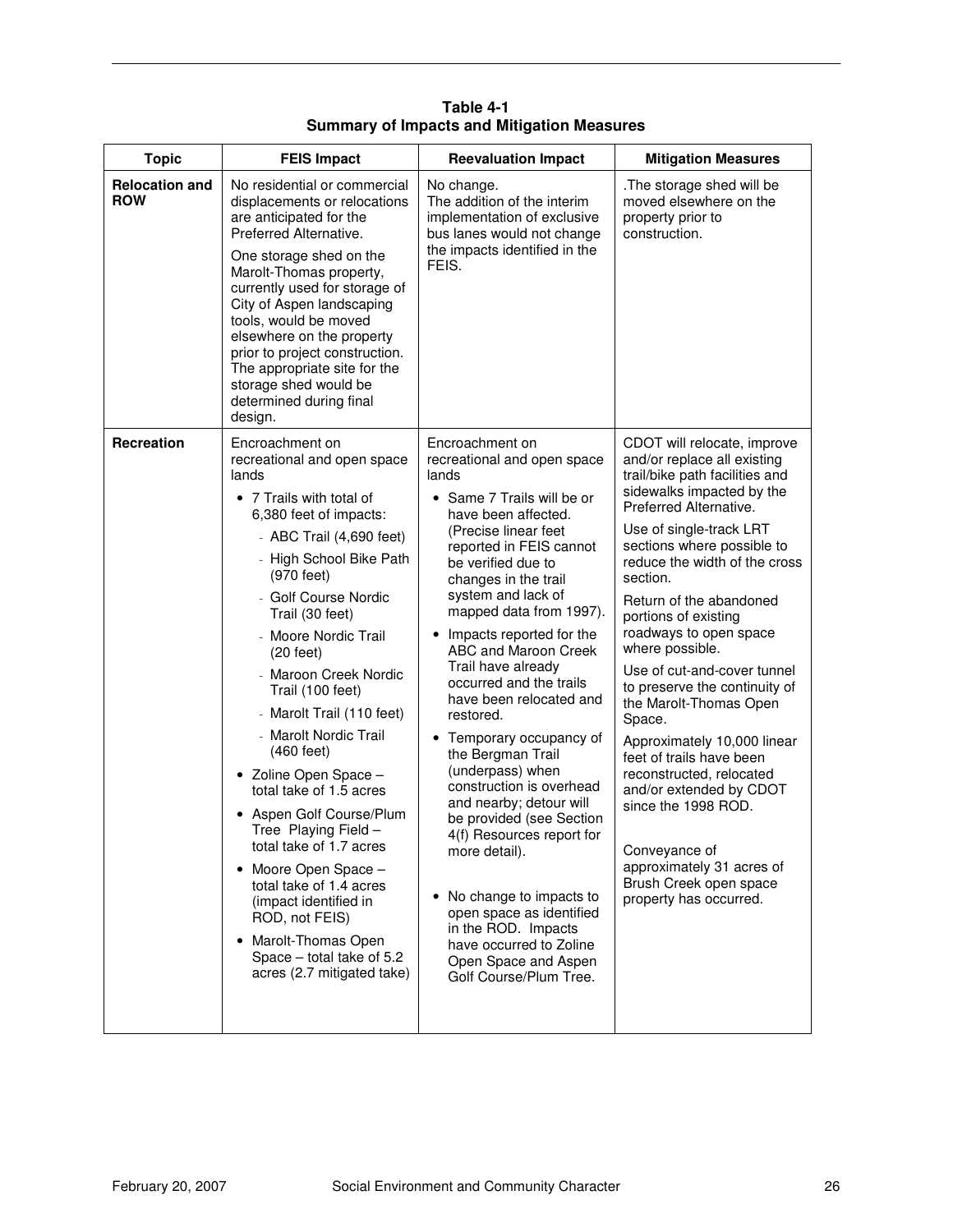| <b>Topic</b>                              | <b>FEIS Impact</b>                                                                                                                                                                                                                                         | <b>Reevaluation Impact</b>                                                                                                                                                                                                                                             | <b>Mitigation Measures</b>                                                                                                                                                                                                                                                                                                                                                                                                                                                                                                                                                                                                                                                             |
|-------------------------------------------|------------------------------------------------------------------------------------------------------------------------------------------------------------------------------------------------------------------------------------------------------------|------------------------------------------------------------------------------------------------------------------------------------------------------------------------------------------------------------------------------------------------------------------------|----------------------------------------------------------------------------------------------------------------------------------------------------------------------------------------------------------------------------------------------------------------------------------------------------------------------------------------------------------------------------------------------------------------------------------------------------------------------------------------------------------------------------------------------------------------------------------------------------------------------------------------------------------------------------------------|
| <b>Consistency</b><br>with local<br>plans | The FEIS states that the<br>Preferred Alternative is<br>completely consistent with<br>local plans.                                                                                                                                                         | Many new plans and<br>ordinances implementing the<br>plans have been adopted<br>since 1998. The Preferred<br>Alternative is still consistent<br>with these new plans.<br>The addition of the interim<br>implementation of BRT<br>would not change this<br>consistency. | To acknowledge Pitkin<br>county's goal of<br>complementing the rural<br>character of undeveloped<br>land, or land developed at<br>low densities, a narrow<br>median with plantings (or left<br>turn lanes) will be used<br>wherever possible. Median<br>design will be conduced to<br>balance safety, aesthetics,<br>and right-of-way width in the<br>vicinity of open space and<br>parklands.<br>In keeping with Aspen's<br>desire to slow traffic entering<br>the city, a landscaped<br>narrow median, narrow<br>lanes on Main Street, and a<br>cut-and-cover tunnel section<br>of no less than 122 meters<br>(400 feet) in length across<br>the Marolt Open Space will<br>be built. |
| <b>Parking</b>                            | Removal of up to<br>252 parking places on Main<br>Street, Monarch Street, and<br>Durant Avenue to<br>accommodate LRT<br>(alignment on south side of<br>Main Street). Adverse<br>impacts would occur to<br>some businesses along the<br>downtown alignment. | No change.<br>For interim exclusive bus<br>lanes, only Main Street<br>parking would be affected,<br>removing up to 169 spaces<br>during any bus phase                                                                                                                  | Provision of intercept<br>parking lots and park and<br>ride facilities in down-valley<br>locations.                                                                                                                                                                                                                                                                                                                                                                                                                                                                                                                                                                                    |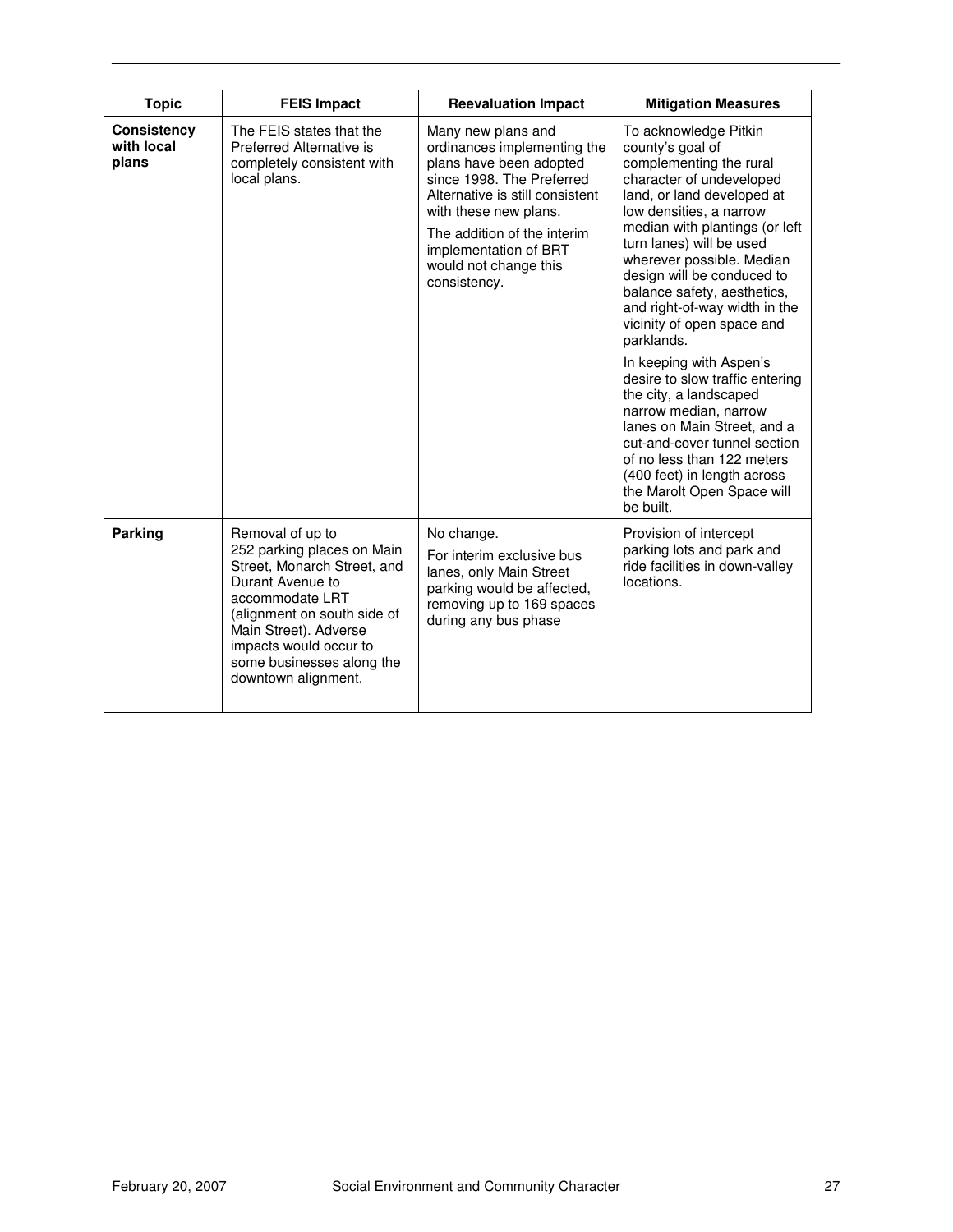| <b>Topic</b>                         | <b>FEIS Impact</b>                                                                                                                                                                                                                                                                                                                                                                                                                                                                                                                                                                                                                                                               | <b>Reevaluation Impact</b>                                                                                                                                                                                                                                                                                                                                                                                                                                                                                                                                       | <b>Mitigation Measures</b>                                                                                                                                                                                                                                                                                                                                                                                                                                                                                                                                                                                                                                  |
|--------------------------------------|----------------------------------------------------------------------------------------------------------------------------------------------------------------------------------------------------------------------------------------------------------------------------------------------------------------------------------------------------------------------------------------------------------------------------------------------------------------------------------------------------------------------------------------------------------------------------------------------------------------------------------------------------------------------------------|------------------------------------------------------------------------------------------------------------------------------------------------------------------------------------------------------------------------------------------------------------------------------------------------------------------------------------------------------------------------------------------------------------------------------------------------------------------------------------------------------------------------------------------------------------------|-------------------------------------------------------------------------------------------------------------------------------------------------------------------------------------------------------------------------------------------------------------------------------------------------------------------------------------------------------------------------------------------------------------------------------------------------------------------------------------------------------------------------------------------------------------------------------------------------------------------------------------------------------------|
| Neighborhood                         | 32 Households within<br>30 meters (100 feet) of State<br>Highway 82. Impacts may<br>include changes in<br>neighborhood cohesion,<br>generation of new<br>development, changing<br>property values, and barrier<br>effects of the transportation<br>corridor.<br>Change in character of Main                                                                                                                                                                                                                                                                                                                                                                                      | New housing units: 26<br>additional households have<br>been constructed within 30<br>meters (100 feet) of the<br><b>Preferred Alternative</b><br>corridor:<br>12 affordable units on<br>Main Street that are<br>within 100 feet of SH 82.<br>One 8-unit building on<br>$\bullet$                                                                                                                                                                                                                                                                                 |                                                                                                                                                                                                                                                                                                                                                                                                                                                                                                                                                                                                                                                             |
|                                      | Street from residential to<br>transportation corridor.                                                                                                                                                                                                                                                                                                                                                                                                                                                                                                                                                                                                                           | Main Street and one<br>4-unit building on 8 <sup>th</sup><br>Street are within 100 feet<br>of State Highway 82.<br>Both buildings are deed<br>restricted.                                                                                                                                                                                                                                                                                                                                                                                                        |                                                                                                                                                                                                                                                                                                                                                                                                                                                                                                                                                                                                                                                             |
|                                      |                                                                                                                                                                                                                                                                                                                                                                                                                                                                                                                                                                                                                                                                                  | Two other new<br>$\bullet$<br>townhouses on South<br>7th Street are within<br>100 feet of State<br>Highway 82.                                                                                                                                                                                                                                                                                                                                                                                                                                                   |                                                                                                                                                                                                                                                                                                                                                                                                                                                                                                                                                                                                                                                             |
|                                      |                                                                                                                                                                                                                                                                                                                                                                                                                                                                                                                                                                                                                                                                                  | Change in character of Main<br>Street from residential to<br>transportation corridor would<br>be the same in type and<br>extent, as would the<br>potential neighborhood<br>impacts.                                                                                                                                                                                                                                                                                                                                                                              |                                                                                                                                                                                                                                                                                                                                                                                                                                                                                                                                                                                                                                                             |
|                                      |                                                                                                                                                                                                                                                                                                                                                                                                                                                                                                                                                                                                                                                                                  | The addition of the interim<br>implementation of exclusive<br>bus lanes would not<br>substantively change the<br>neighborhood impacts<br>reported in the FEIS.                                                                                                                                                                                                                                                                                                                                                                                                   |                                                                                                                                                                                                                                                                                                                                                                                                                                                                                                                                                                                                                                                             |
| <b>Travel patterns</b><br>and access | <b>Relocation of West</b><br>Buttermilk Road and Owl<br>Creek Road to a new<br>signalized intersection to<br>improve access to SH 82.<br>Add a roundabout at SH 82<br>and Maroon Creek Road<br>and Castle Creek Road to<br>provide direct access to<br>SH 82.<br>Remove direct access to<br>SH 82 from Cemetery Road,<br>disconnecting the "S" curve.<br>Add signals on Main Street<br>at $7th$ , $5th$ , $3rd$ , and Garmisch<br>Street intersections.<br>Right in-out at $6^{th}$ , $4^{th}$ , $2^{nd}$ ,<br>and 1st Streets.<br>Convert Monarch and Aspen<br>Streets into a one-way pair<br>between Main Street and<br>Durant Avenue: may impact<br>business and park access. | West Buttermilk Road and<br>Owl Creek Road were<br>relocated to a single<br>intersection approximately<br>1,000 feet east of the<br>former Owl Creek Road<br>intersection.<br>A roundabout at the<br>intersection of State<br>Highway 82 and Maroon<br>Creek Road has been built.<br>Castle Creek Road was<br>also connected to the<br>roundabout to provide<br>direct access to State<br>Highway 82.<br>The other impacts<br>described in the FEIS<br>would be the same. The<br>addition of the interim<br>exclusive bus lanes would<br>not change the impacts. | During construction of the<br>Preferred Alternative, CDOT<br>will utilize appropriate traffic<br>management techniques to<br>minimize delays and<br>inconvenience to the<br>traveling public. This may be<br>done by phased construction<br>of the transportation<br>improvements and by<br>restricting the timing of<br>construction activities and<br>limiting traffic stoppages to<br>off-peak hours.<br>Whenever feasible,<br>provisions will be included to<br>minimize the effects on<br>Roaring Fork Transit Agency<br>[now Authority] (RFTA)<br>buses.<br>Construction delays will be<br>limited to 20 to 25 minutes<br>duration whenever possible. |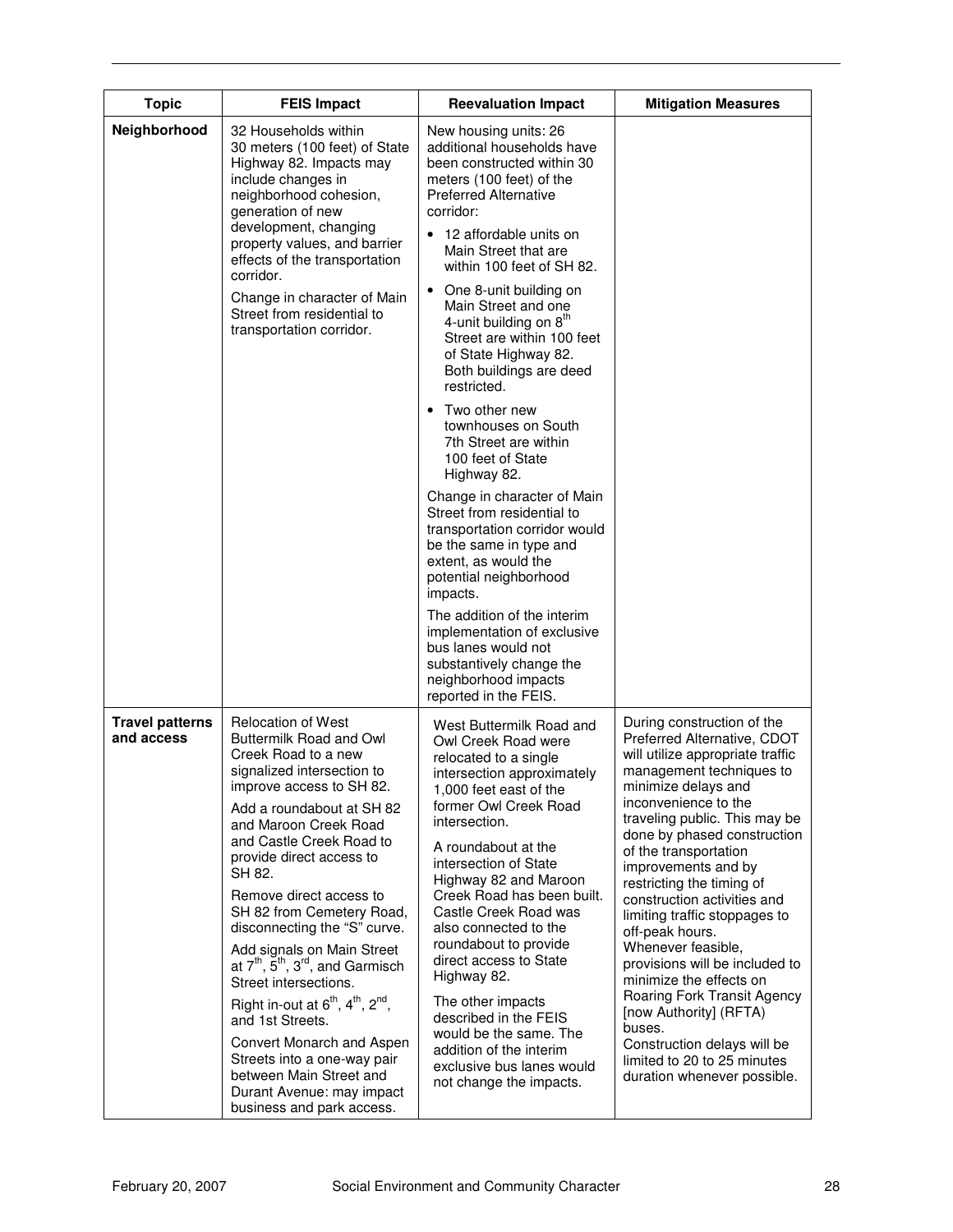| Topic    | <b>FEIS Impact</b>                                                             | <b>Reevaluation Impact</b> | <b>Mitigation Measures</b> |
|----------|--------------------------------------------------------------------------------|----------------------------|----------------------------|
|          | New travel patterns would<br>be created with addition of<br>LRT.               |                            |                            |
| Land use | No significant land use<br>changes within the project<br>corridor would occur. | No change                  |                            |

# **5.0 Agency Coordination**

The following entities were contacted for information included in this reevaluation:

- Aspen/Pitkin County Housing Authority
- Pitkin County Open Space and Recreation
- Aspen Volunteer Fire Department
- Pitkin County Sheriff's Office
- Colorado Division of Wildlife
- Aspen Valley Hospital
- Aspen Parks and Recreation

All agency and organizational contacts, as well as other data sources, are included in Section 6.0, References.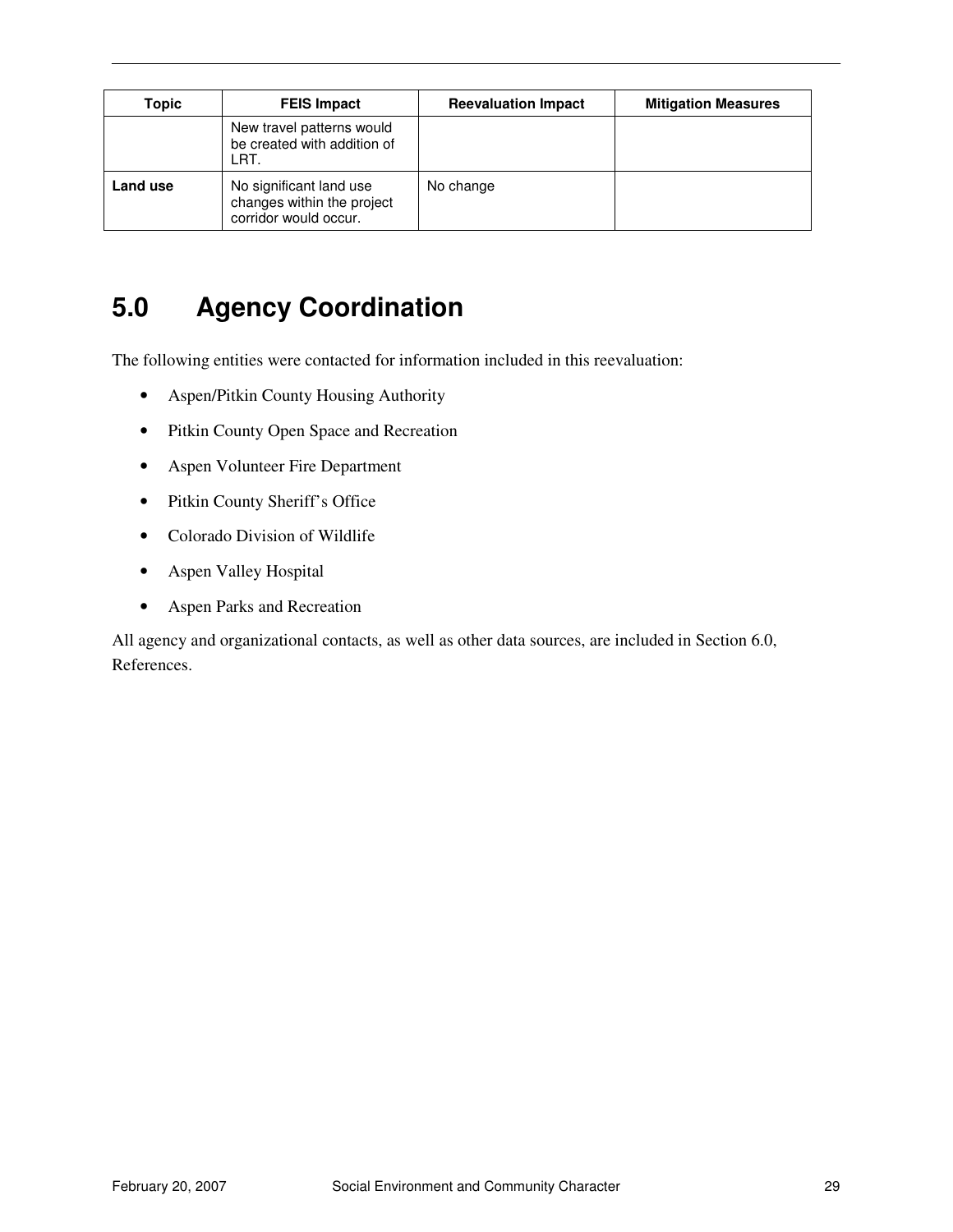# **6.0 References**

Aspen/Pitkin County Community Development Department (Aspen/Pitkin), et al., 2000a. *2000 Aspen Area Community Plan*, February 28, 2000, http://www.aspenpitkin.com/pdfs/depts/41/aacp.pdf, accessed June 6, 2006 *\_\_\_\_\_*, 2000b, *Aspen Area Community Plan Addendum A, Plan Action Plan: Work Program Priorities 2000–2005,* undated, http://www.aspenpitkin.com/pdfs/depts/41/aacp-actionplan.pdf, accessed June 6, 2006. \_\_\_\_\_, 1998. *Aspen Area Community Plan Addendum B, Interim Aspen Area Citizen Housing Plan*, July 1998, http://www.aspenpitkin.com/pdfs/depts/41/aacp-housingplan.pdf, , accessed June 6, 2006. Aspen Mountain Stats and Facts, 2006a. www.aspensnowmass.com/onmountain/statsfacts/statsfacts.cfm?area=Aspen%20Mountai n, accessed June 22, 2006 \_\_\_\_\_, 2006b. www.aspensnowmass.com/onmountain/statsfacts/statsfacts.cfm?area=Snowmass, accessed June 22, 2006 \_\_\_\_\_, 2006c. www.aspensnowmass.com/onmountain/statsfacts/statsfacts.cfm?area=Aspen%20Highlan ds, accessed June 22, 2006 \_\_\_\_\_, 2006d. www.aspensnowmass.com/onmountain/statsfacts/statsfacts.cfm?area=Buttermilk, accessed June 22, 2006 Aspen Parks & Recreation, 2006a. Skateboard Park, http://www.aspenrecreation.com/index.cfm?fuseaction=standardpage&mainid=242&yId=9&zId= 1, accessed June 20, 2006. \_\_\_\_\_, 2006b. Trails Guide, http://www.aspenrecreation.com/index.cfm?fuseaction=standardpage&mainid=25&yId=9&zId=2 , accessed June 22, 2006. Aspen Ranger District, 2006. U.S. Department of Agriculture, White River National Forest, http://www.fs.fed.us/r2/whiteriver/rangerdistricts/aspen\_sopris/trails/ROGSnowmassTrails.pdf, accessed June 22, 2006. Aspen/Pitkin Housing Authority,2006. *Aspen/Pitkin County Employee Housing Guidelines*, Amended and Approved April 2006 for Pitkin County/City of Aspen, http://www.aspenhousingoffice.com/GUIDELINES\_06/guide2006\_04\_28\_06(1).pdf, accessed July 6, 2006. Aspen School District,2006. *Aspen School District 2004–2005 Annual Report*, http://aspenk12.net/Dist/DAC/reports.cfm, accessed June 23, 2006. Aspen/Snowmass Nordic Council, 2006a. *Aspen/Snowmass Nordic Trail Map, Trail System: Aspen Cross-Country Center, Moore to Marolt*, http://www.aspennordic.com/map/aspen.html, accessed June 23, 2006 \_\_\_\_\_, 2006b. *Aspen/Snowmass Nordic Trail Map, Maroon Creek Club Trails Aspen Access to Tiehack and Owl Creek Trail*, http://www.aspennordic.com/map/maroon.html, accessed June 23, 2006 \_\_\_\_\_, 2006c. *Aspen/Snowmass Nordic Trail Map, High School Trail System*, http://www.aspennordic.com/map/school.html, accessed June 23, 2006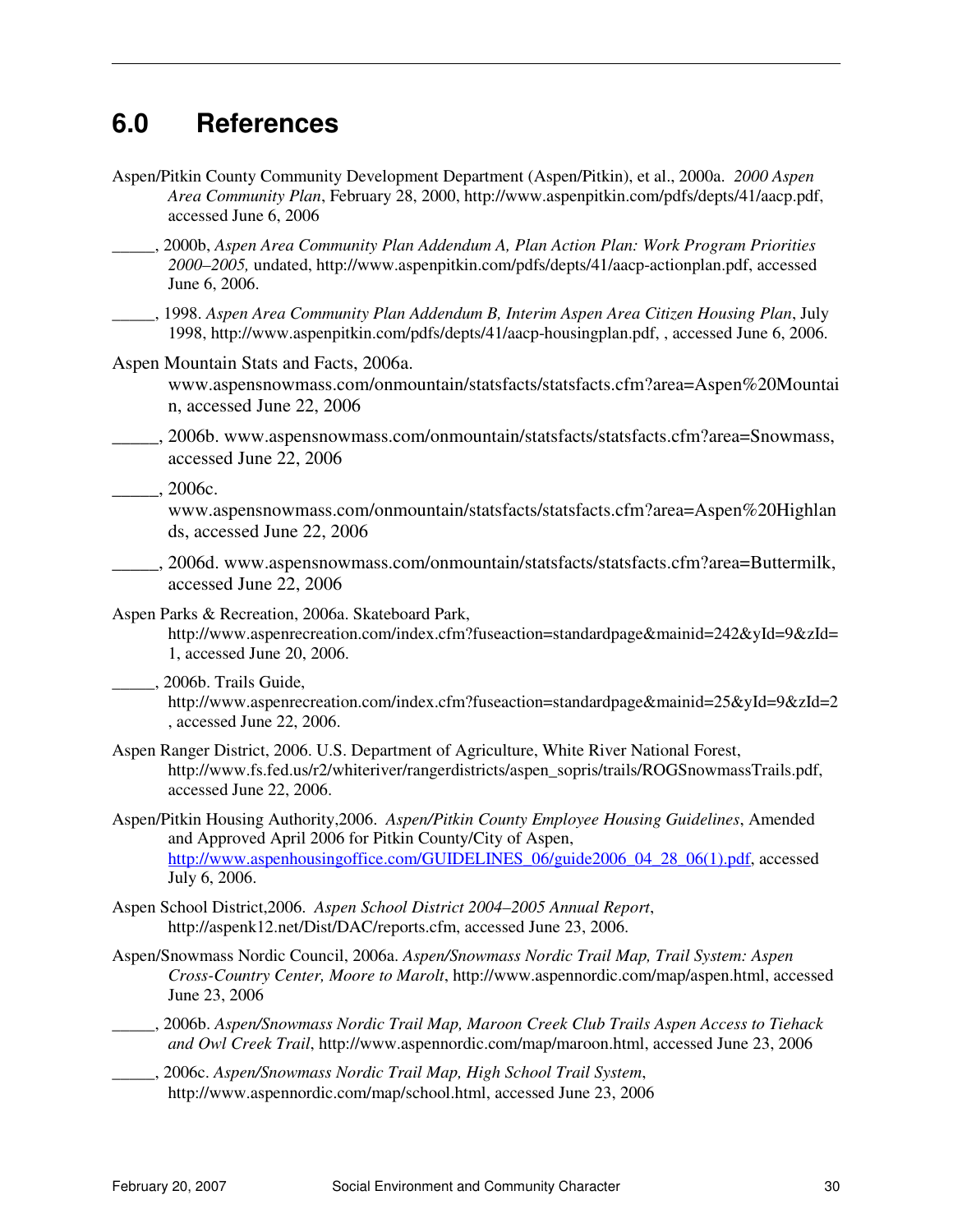- Eagye, Abigail, 2006. Snow falls, skier visits rise: Local mountains see 1.4 million customers, Aspen Times, June 16, 2006, www.aspentimes.com/apps/pbcs/dll/article?AID=/20060616/REREATUIB01/1061..., accessed June 26, 2006
- Aspen Valley Hospital, 2006. *Aspen Valley Hospital Physician Directory*, www.avhaspen.org/phsiciandirectory.html, accessed June 22, 2006.
- Christensen, Cindy, 2006a. Aspen/Pitkin County Housing Authority, Cindy Christensen, Operations Manager, personal communication—telephone calls from Terri Morrell, August 1, 2006.
- \_\_\_\_\_, 2006b. Aspen/Pitkin County Housing Authority, Cindy Christensen, Operations Manager, personal communication—telephone calls from Terri Morrell, October 27, 2006.
- City of Aspen, 2003a. Adopted Legislation, *No. 51 (Series of 2003) Approving amendments to the Resident Multi-Family Housing Replacement Program, Chapter 26.530*. January 2004, http://www.aspenpitkin.com/pdfs/depts/41/Replacement.pdf, accessed June 26, 2006.
- \_\_\_\_\_, 2003b. *No. 53 (Series of 2003 Implementing a Revised Accessory Dwelling Units and Carriage House Program: 26.104.100— Definitions; 26.520—Accessory Dwelling Units and Carriage Houses*. November 2003, http://www.aspenpitkin.com/pdfs/depts/41/ADU-Carriage.pdf, accessed June 26, 2006.
- \_\_\_\_\_, 2003c. *No. 54 (Series of 2003) Approving amendments to the [multiple] chapters and sections of the City of Aspen Land Use Code…implementing a Transferable Development Rights Program*…November 2003, http://www.aspenpitkin.com/pdfs/depts/41/Historic\_TDR%20Res\_Zones.pdf, accessed June 26, 2006.
- \_\_\_\_\_, 2004a. *No. 27 (Series of 2004) Approving amendments to Section 26.710.090—Residential Multi-Family (RMF) Zone District and Section 26.710.100—Residential Multi-Family A (RMFA) Zone District.* July 2004,

http://www.aspenpitkin.com/pdfs/depts/41/RMF%20and%20RMFA%20Zones.pdf, accessed June 26, 2006.

- \_\_\_\_\_, 2004b. *No. 28a (Series of 2004) Approving amendments to Section 26.104.100—Definitions and Section 26.710.140—Commercial Core (CC) Zone District*. August 2004, http://www.aspenpitkin.com/pdfs/depts/41/CC\_Zone.pdf, accessed June 26, 2006.
- \_\_\_\_\_, 2004c. *No. 28b (Series of 2004) Approving amendments to Section 26.710.150—Commercial (C-1) Zone District*. August 2004, http://www.aspenpitkin.com/pdfs/depts/41/C1\_Zone.pdf, accessed June 26, 2006.
- \_\_\_\_\_, 2005a. *No. 5 (Series of 2005) Approving amendments to Section 26.412—Commercial Design Review, Section 26,575,030—Pedestrian Amenity, and Section 26,575.060—Utility/Trash/Recycle Service Area,* March 2005,

http://www.aspenpitkin.com/pdfs/depts/41/Pedestrian%20Amenity.pdf, accessed June 26, 2006.

- \_\_\_\_\_, 2005b. *No. 7 (Series of 2005) Approving amendments to Section 26.701.180—Mixed-Use (MU) Zone District*. March 2005, http://www.aspenpitkin.com/pdfs/depts/41/Mixed-Use%20Zone.pdf, accessed June 26, 2006.
- \_\_\_\_\_, 2005c. *No. 9 (Series of 2005) Approving amendments to Land Use Code Sections 26.710.190— Lodge (L) Zone District, 26.701.200—Commercial Lodge (CL) Zone District, 26.710.310—Lodge Overlay (LO) Zone District, 26.104.320—Lodge Preservation Overlay (LP) Zone District, and 26.104.100—Definition of "Hotel (AKA) Lodge".* May 2005,

http://www.aspenpitkin.com/pdfs/depts/41/lodging\_ordinance.pdf, accessed June 26, 2006.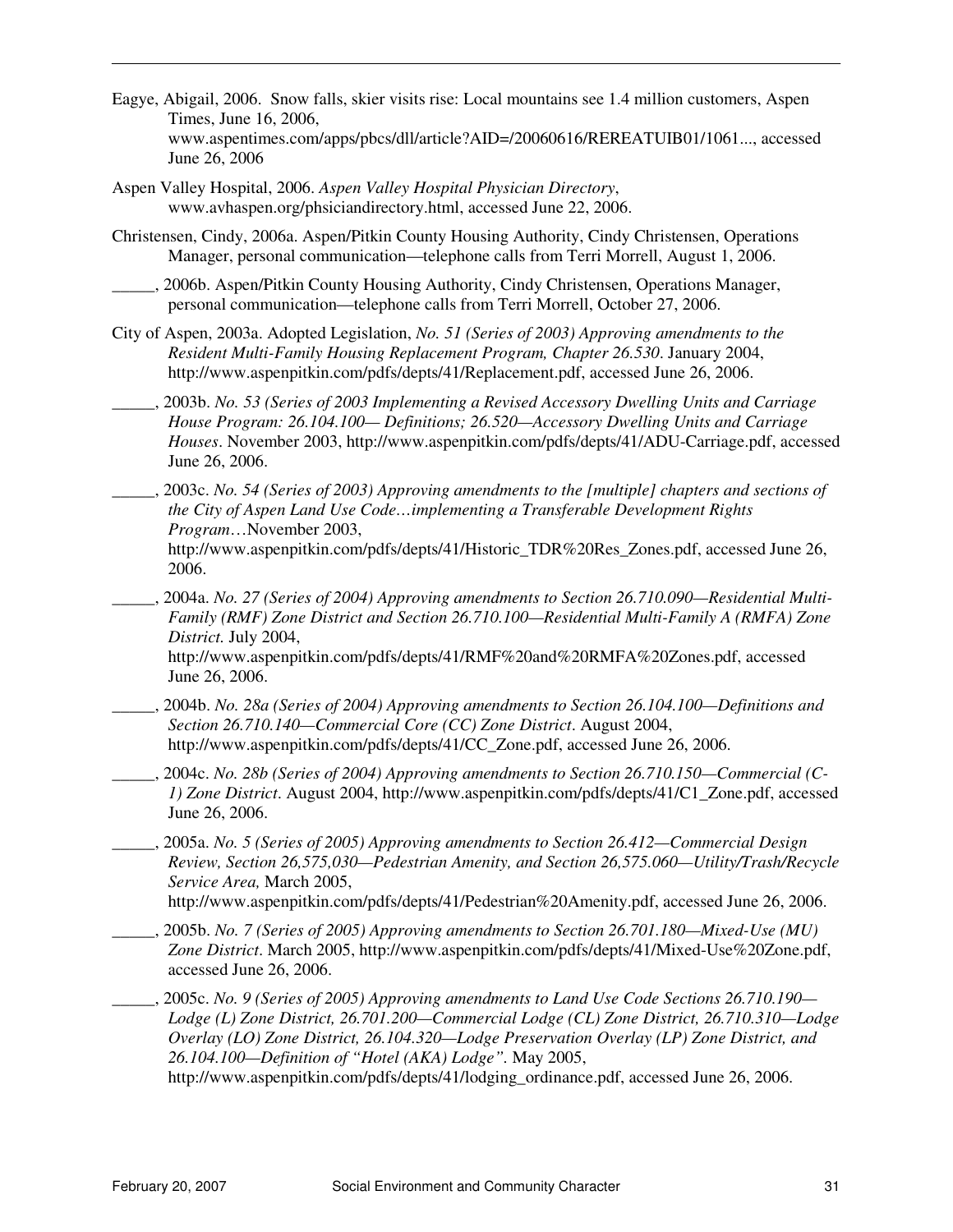- \_\_\_\_\_, 2005d. *No. 12 (Series of 2005) Approving amendments to Section 26.710.710—Neighborhood Commercial (NC) Zone District*, March 2005,
	- http://www.aspenpitkin.com/pdfs/depts/41/Neighborhood%20Comm.pdf, accessed June 26, 2006.
- \_\_\_\_\_, 2005e. *No. 17 (Series of 2005) Approving amendments to Section 26.515—Off-Street Parking and Section 26.104.100—Definitions*. March 2005, http://www.aspenpitkin.com/pdfs/depts/41/Off-Street%20Parking.pdf, accessed June 26, 2006.
- \_\_\_\_\_, 2005f. *No. 21 (Series of 2005) Approving amendments to Chapter 26.470—Growth Management Quota System*, May 2005, http://www.aspenpitkin.com/pdfs/depts/41/gmqs.pdf, accessed June 26, 2006.
- \_\_\_\_\_, 2005g. *No. 22 (Series of 2005) Approving amendments to Section 26.710.160— Service/Commercial/Industrial (SCI) Zone District.* May 2005, http://www.aspenpitkin.com/pdfs/depts/41/scizone.pdf, accessed June 26, 2006.
- \_\_\_\_\_, 2006a. *Ordinance No. 12 (Series of 2006) An emergency ordinance of the City Council of the City of Aspen, Colorado approving amendments to Title 26—the Land Use Code of the City of Aspen Municipal Code*. March 28, 2006, http://www.aspenpitkin.com/pdfs/depts/41/emergencyordinance.pdf, accessed June 26, 2006.
- \_\_\_\_\_, 2006b. *Ordinance No. 19 (Series of 2006) Imposing a six month temporary moratorium on the acceptance of any new land use application seeking a development order and on the Residential Multi-Family (R/MF), Residential/ Multi-Family (R/MFA) Commercial Core (CC), Commercial (C-1), Service/Commercial/Industrial (S/C/I/), Neighborhood Commercial (NC), Mixed Use (MU), Lodge (L), Commercial Lodge (CL), Lodge Overlay (LO), Lodge Preservation Overlay (LP) Zone districts of the City of Aspen, (Excepting therefrom land use applications for essential public facilities; and, declaring an emergency,* April 25, 2006, http://www.aspenpitkin.com/pdfs/depts/41/moritoriumsummary.pdf, accessed June 26, 2006.
- City of Aspen, 2006c. *Draft Canary Action Plan*, *City of Aspen Canary Initiative*, Environmental Health Department City of Aspen, 2006 (pages 3, 12, 13, and 22).
- City of Aspen Community Development Department, 2001. *City of Aspen Cemetery Lane Neighborhood Plan*, November 26, 2001, http://www.aspenpitkin.com/pdfs/depts/41/cemlandnp.pdf, accessed June 23, 2006.
- \_\_\_\_\_, 2004. *City of Aspen Zone District Map,* February 24, 2004, http://www.aspenpitkin.com/depts/46/images/cityzone.pdf, accessed June 10, 2006.
	- \_\_\_\_\_, 2005 *Annexation Plan City of Aspen*, September 2005 (pages 3, 6, 7, 17 and 18).
- City of Aspen Parks, Recreation Center, 2006. www.aspenrecreation.com, accessed June 20, 2006.
- City of Aspen, Aspen Police Department, 2006. Divisions, http://www.aspenpitkin.com/depts/53/divisions.cfm
- City of Aspen and Pitkin County Community Development Department, 2005. *The Civic Master Plan*, City of Aspen and Pitkin County Community Development Newsletter Winter 2005, (http://www.aspenpitkin.com/pdfs/depts/41/news2005\_winter.pdf), accessed June 28, 2006
- City of Aspen Infill Advisory Group and Aspen Community Development Department, 2000. *The 2000 Aspen Area Community Plan, Barriers to Infill Development,* (a report commissioned by the City of Aspen in 2000) http://www.aspenpitkin.com/pdfs/depts/41/SectionOne.pdf, accessed June 26, 2006.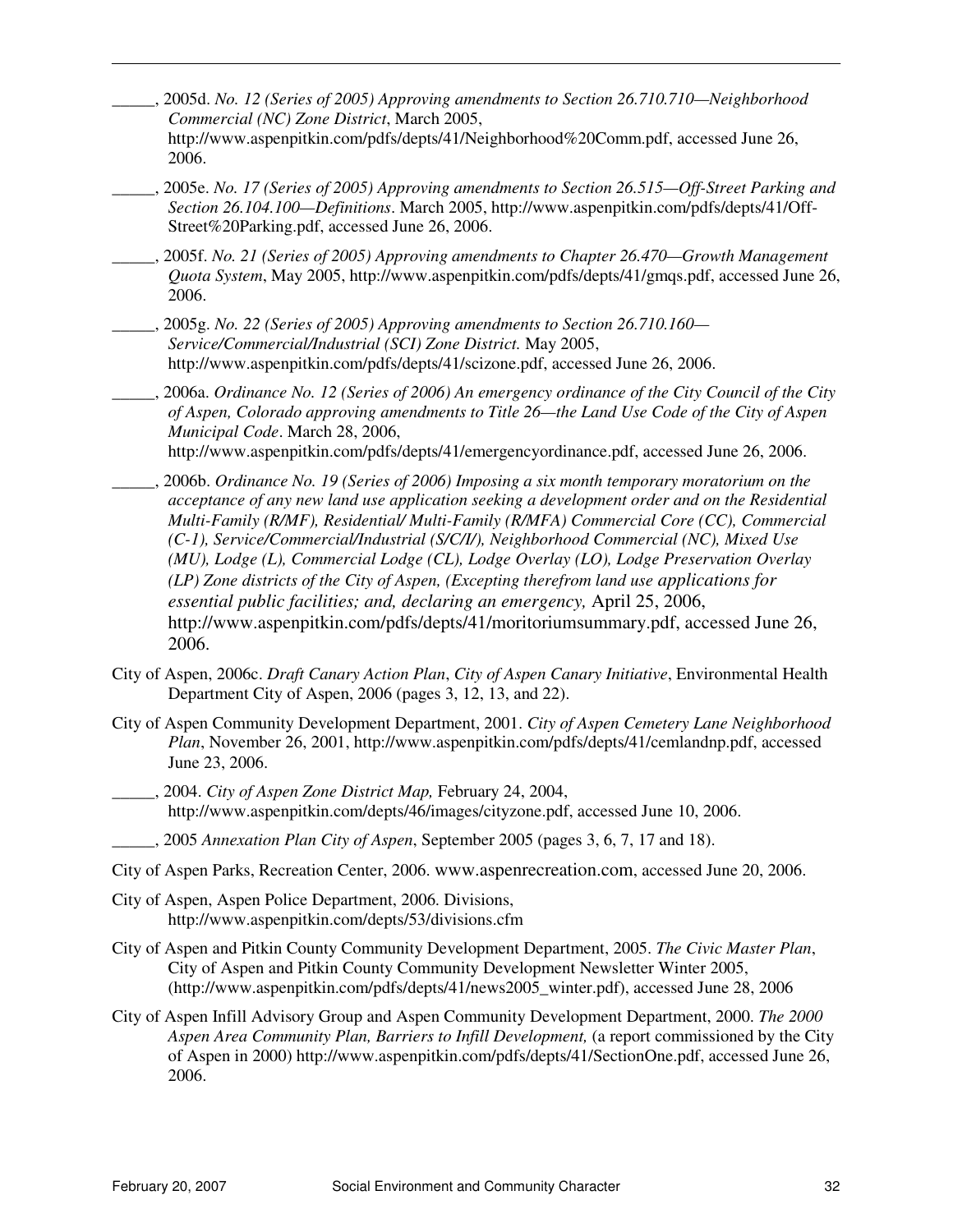- Colorado Department of Transportation (CDOT), 1995. *State Highway 82 Entrance to Aspen Draft Environmental Impact Statement Technical Reports*, Project STA 082A-008, August 1995. [Draft Environmental Impact Statement State Highway 82: Basalt To Aspen, Social Profile – Project Study Area and Social Impact and Relocation Analysis, Environmental Research Consultants, Ltd., July 1988.]
- \_\_\_\_\_, 1997. *State Highway 82 Entrance to Aspen Final Environmental Impact Statement and Section 4(f) Evaluation Volume 1* (FEIS), Project STA 082A-008, August 1997.
- \_\_\_\_\_, 1998. *State Highway 82 Entrance to Aspen Record of Decision (ROD),* Project STA 082A-008, August 1998.
- \_\_\_\_\_, 2005. *Colorado Department of Transportation Environmental Stewardship Guide*, May 2005, http://www.dot.state.co.us/US50E/pdf/ESGuide5-12-05e-book.pdf, accessed June 28, 2006.
- \_\_\_\_\_,2006a. *Colorado Department of Transportation FY2007–FY2009 STIP for Final Review* as approved May 18, 2006 by the Transportation Commission, http://www.dot.state.co.us/Budget/FINAL%20TC%20STIP%20packet%205-22-06.pdf, accessed June 30, 2006.
- \_\_\_\_\_, 2006b. Colorado Department of Transportation News Release Archives, State Highway 82 Maroon Creek Bridge Replacement, Work on State Highway 82 Maroon Creek Bridge Progresses, April 7, 2006, www.dot.state.co.us/MaroonCreek/releases.cfm, accessed June 22, 2006.
- 2006c. Project Description, State Highway 82, AABC Between Aspen Airport Business Center & Buttermilk http://www.dot.state.co.us/SH82/aabc.html, accessed August 1, 2006.
- Colorado Division of Wildlife, Big Game, 2005a. Elk harvest, hunters, and recreation days for all manners of take, http://wildlife.state.co.us/NR/rdonlyres/842777FC-60CC-4DF2-8EE2- 0254046B446B/0/DEER\_06HuntRecap.pdf, accessed June 22, 2006
- \_\_\_\_\_, 2005b. Big Game, 2005 Deer harvest, hunters, and recreation days for all manners of take, http://wildlife.state.co.us/NR/rdonlyres/CECF8326-9E18-4928-A06D-E3AC696490D7/0/ELK\_06HuntRecap.pdf, accessed June 22, 2006
- \_\_\_\_\_, 2006. Big Game, Limited License Reporting, Hunting Recap Report-2006 Sheep, Active Table CORIS, http://wildlife.state.co.us/NR/rdonlyres/5BB6DB77-6703-4BAB-A720- D08177E41B17/0/SHEEP\_06HuntRecap.pdf), accessed June 22, 2006
- Colorado Mountain College, 2005a. Colorado Mountain College E-News, 2004/05 Annual Report of Student Demographics, May, 2006, attachments 0405AnnualrptsiteSheets2.pdf, (http://enews.coloradomtn.edu/indes.cfm?method=c.artDetail&artID=1394. accessed June 27, 2006.
- \_\_\_\_\_, 2005b. Facts & Stats, (http://www.coloradomtn.edu/campus\_asp/home.shtml), accessed June 27, 2006.
- \_\_\_\_\_. 2006. Catalogue 2006-2007 http://catalog.coloradomtn.edu/index.cfm?method=c.MainCatalog&cid=50&csid=239 accessed August 16, 2006.
- Colorado River Outfitters Association, 2001 (www.croa.org/2001-rafting-report2.htm, accessed June 22, 2006
- D'Autrechy, Barb, 2006a. Barb D'Autrechy, Program Specialist, Pitkin County Open Space and Trails. Personal communication, telephone call from Terri Morrell, August 1, 2006.
- \_\_\_\_\_, 2006b Program Specialist, Pitkin County Open Space and Trails. Personal communication, letter from Barb D'Autrechy with map attachment, to Dan Miller and Terri Morrell, July 27, 2006.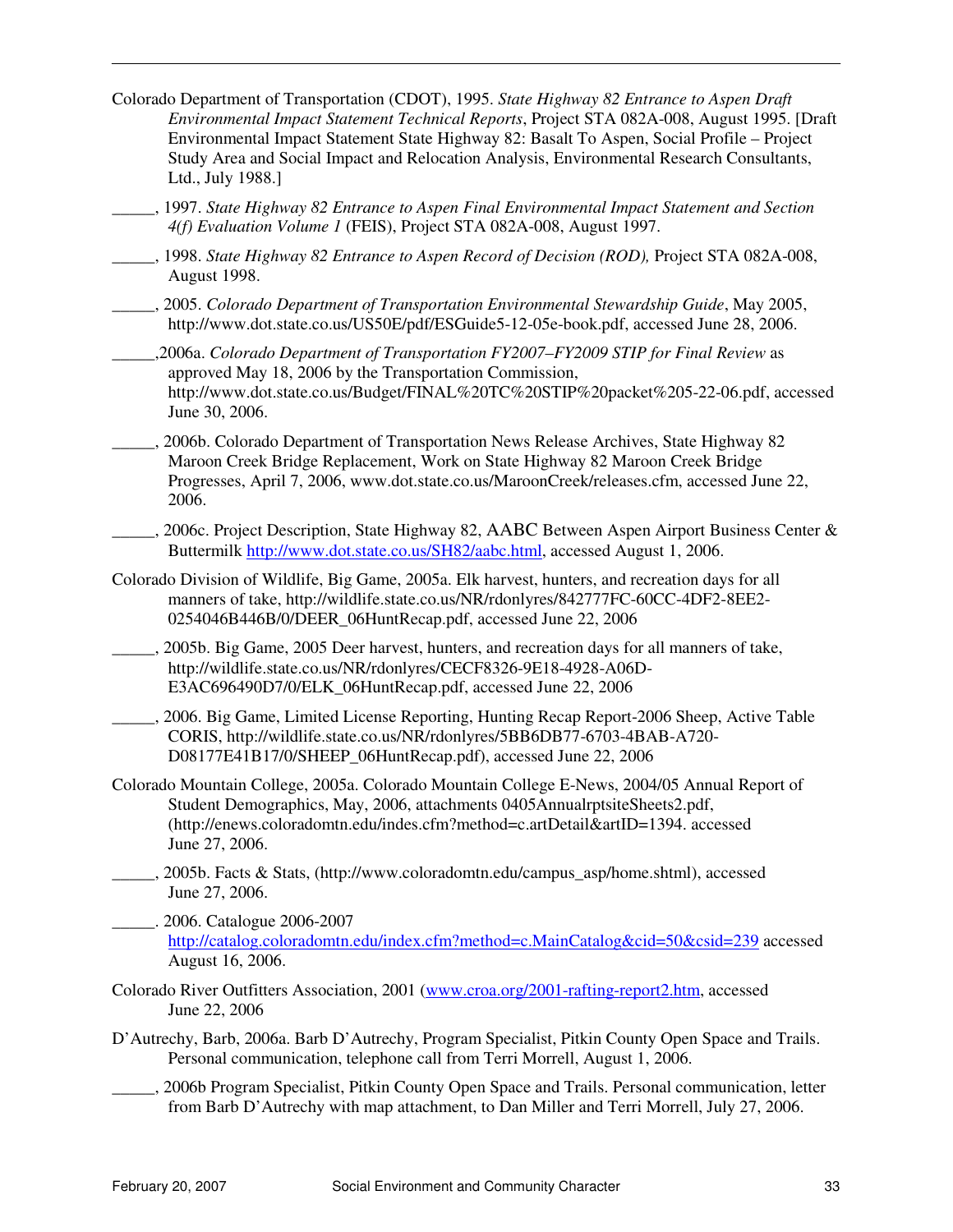- Department of Energy (DOE), 1969. National Environmental Policy Act of 1969, as amended (Pub. L. 91-190, 42 U.S.C. 4321-4347, January 1, 1970, as amended by Pub. L. 94-52, July 3, 1975, Pub. L. 94-83, August 9, 1975, and Pub. L. 97-258, § 4(b), Sept. 13, 1982), http://www.epa.gov/fedrgstr/eo/eo12898.pdf, accessed June 27, 2006.
- Environmental Protection Agency (EPA), 1994. Executive Order 12898 Federal Actions to Address Environmental Justice in Minority Populations and Low-Income Populations, February 11, 1994, http://www.fs.fed.us/land/envjust.html, accessed June 27, 2006.
- Federal Highway Administration (FHWA), 1958. Title 23 Highways Section 109 Standards (h), http://www.washingtonwatchdog.org/documents/usc/ttl23/index.html, accessed June 28, 2006.
- \_\_\_\_\_, 1966. Department of Transportation Act, Section 4(f) FHWA49 USC 303, http://environment.fhwa.dot.gov/projdev/pd5sec4f.asp, accessed June 27, 2006.
- \_\_\_\_\_, 1971. Uniform Relocation & Real Property Acquisition Act, FHWA, 42 USC 4601 as amended, http://www.fhwa.dot.gov/realestate/act.htm#Title%20I, accessed June 27, 2006.
- \_\_\_\_\_, 1991. Intermodal Surface Transportation Efficiency Act of 1991. http://ntl.bts.gov/DOCS/ste.html, accessed June 27, 2006.
- \_\_\_\_\_, 1998. Transportation Equity Act for the 21st Century (TEA-21), http://www.fhwa.dot.gov/tea21/, accessed June 27, 2006.
- \_\_\_\_\_, 2005. Safe, Accountable, Flexible, Efficient Transportation Equity Act: A Legacy for Users (SAFETEA-LU), http://www.fhwa.dot.gov/safetealu/legis.htm, accessed June 27, 2006.
- FHWA and CDOT. 2007a. Traffic Characteristics and Safety Technical Report, State Highway 82/Entrance to Aspen Environmental Reevaluation. February 2007.
- \_\_\_\_\_ and CDOT. 2007b. Historic Resources Technical Report, State Highway 82/Entrance to Aspen Environmental Reevaluation. February 2007.
- \_\_\_\_\_ and CDOT. 2007c. Section 4(f) Resources Technical Report, State Highway 82/Entrance to Aspen Environmental Reevaluation. February 2007.
- Felsburg Holt & Ullevig, 2004. For the Intermountain Transportation Planning Region, *2030 Intermountain Regional Transportation Plan*, , October 2004, http://www.dot.state.co.us/StatewidePlanning/PlansStudies/files\_final2030update\_jdc/2030%20R egional%20%20Plans\_Transit%20Elements/Intermountain%202030%20RTP.pdf, accessed June, 27, 2006.
- Greiner, Joe and Werner, Jody, 2001. Compiled for Colorado River Outfitters Association, Individual River Commercial Rafting Statistics-3 yr range, Wilderness Aware Rafting, www.croa.org/2001 rafting-report2.htm
- Grob, Darryl, 2006. Darryl Grob, Fire Chief Aspen Volunteer Fire Department, personal communication from Terri Morrell regarding station locations, number of staff and fire fighters, and types/numbers of fire fighting equipment, June 29, 2006.
- Hebein, Sherman. 2006. Sherman Hebein, Colorado Division of Wildlife. Senior Fisheries Biologist. Personal Communication with Kristine MacKinnon, Current status of game fish species and habitat designation in the project area June 30, 2006.
- Pitkin County Sheriff's Office, 2006a. Patrol Operations, http://www.aspenpitkin.com/depts/28/patrol.cfm, accessed June 22, 2006.
- \_\_\_\_\_, 2006b. Patrol Operations, http://www.aspenpitkin.com/depts/28/investigations.cfm, accessed June 22, 2006.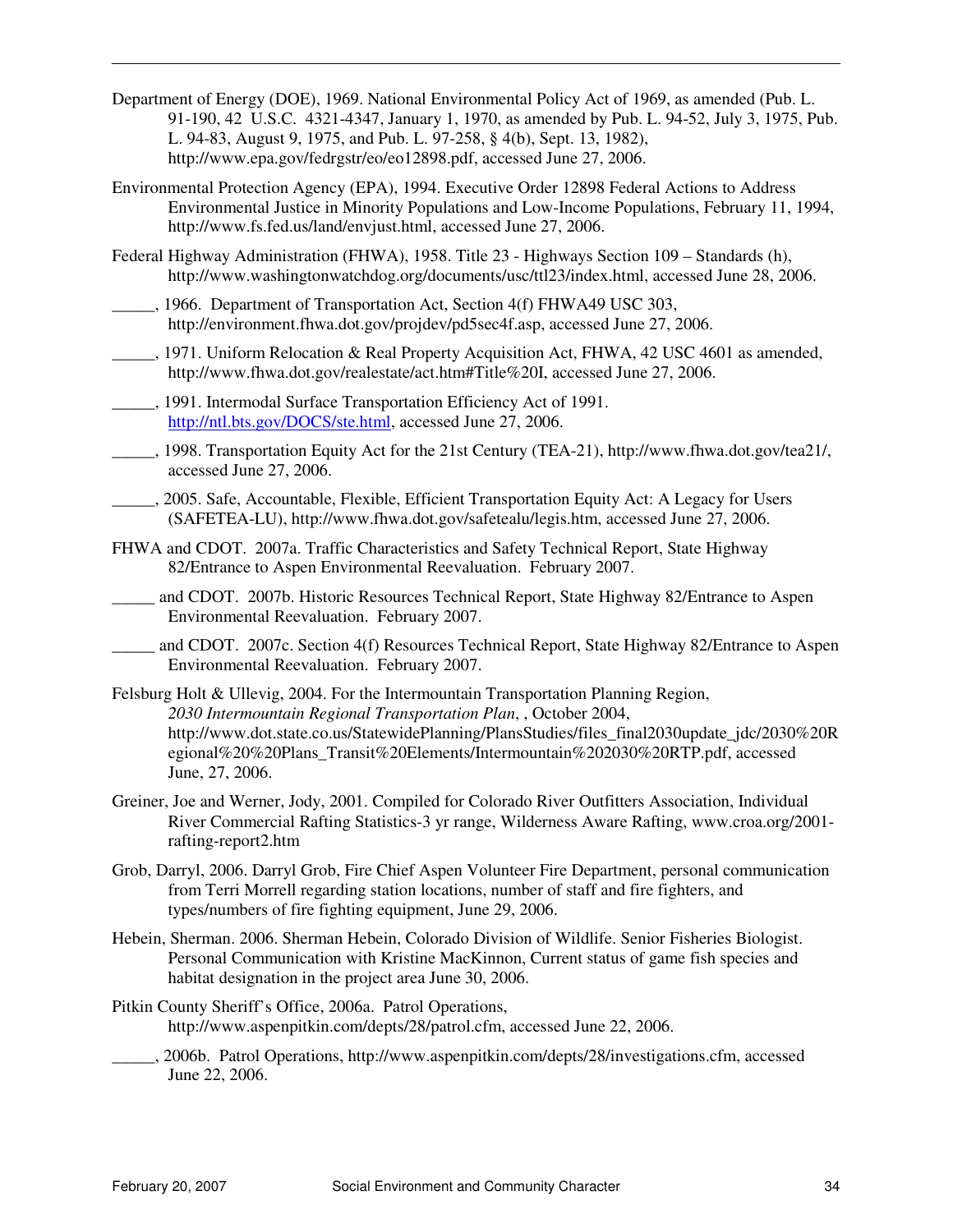\_\_\_\_\_, 2006c. Patrol Operations, http://www.aspenpitkin.com/depts/employees.cfm?DeptID=28), accessed June 22, 2006.

- Pitkin County Open Space and Trails, 2006. Open Space and Trails Map, http://www.aspenpitkin.com/pdfs/depts/21/ost\_map2004low.pdf, accessed June 20, 2006.
- RC Associates et al, 2005. RC Associates, Charlier Associates, and Healthy Mountain Communities, *Local and Regional Travel Patterns Study*, April 2005 (Pages 3, 1314, 34, 69–71, 81).
- Ressler, David, 2006. David Ressler, Aspen Valley Hospital, CEO/Administrator, personal communication, email June 30, 2006,, with Terri Morrell regarding current patient data.
- Roaring Fork Transportation Authority (RFTA), 2005a. For Colorado Department of Transportation and Federal Transit Administration, *Area-wide Job Access Transportation Plan for the Roaring Fork and Colorado River Valleys,* May 20, 2005 (pages 1–7, 13–15, 19, and 21).
- \_\_\_\_\_, 2005b. *Title VI Compliance Report,* September 2005 (Section 1).
- \_\_\_\_\_, 2003. With Otak, Inc., 2003. *West Glenwood Springs to Aspen CIS*, May 2003.
- Rural Planning Institute, 2001. *City of Aspen Economic Benchmark Report*, http://www.aspenpitkin.com/pdfs/depts/41/economicbenchmark.pdf, accessed June 20, 2006.
- Snowmass Club, 2006. www.snowmassclub.com/golf-tennis-club.html, accessed June 23, 2006.
- Sonoran Institute et al, 2003. Healthy Mountain Communities, for U.S. Department of the Interior Bureau of Land Management, *Population, Employment, Poverty and Demographics for the 2000 U.S. Census, Colorado*, July 29, 2003, http://www.hmcnews.org/communityindicators/colorado7-29- 03.pdf, accessed June 26, 2006.
- \_\_\_\_\_, 2005a. *A SocioEconomic Profile, Aspen City, Colorado, Economic Profile System Community* (EPSC), October 25, 2005, http://www.hmcnews.org/communityindicators/Aspen10-25-05.pdf, accessed June 6, 2006.
- \_\_\_\_\_, 2005b. *A SocioEconomic Profile, Pitkin County, Colorado, Economic Profile System Community* (EPSC), September 26, 2005, http://www.hmcnews.org/communityindicators/Pitkin-9-26- 2005.pdf, accessed June 6, 2006.
- \_\_\_\_\_, 2005c. *A SocioEconomic Profile, Eagle County, Colorado, Economic Profile System Community* (EPSC), September 26, 2005, http://www.hmcnews.org/communityindicators/Eagle-9-26- 2005.pdf, accessed June 6, 2006.

\_\_\_\_\_, 2005d. *A SocioEconomic Profile, Garfield County, Colorado, Economic Profile System Community* (EPSC), September 26, 2005, http://www.hmcnews.org/communityindicators/Garfield-9-26-2005.pdf, accessed June 6, 2006.

- The Watershed Collaborative,2005. *Demographic Forecasts: Eagle, Garfield, and Pitkin Counties 2005– 2030, An Interim Report*. The Watershed Collaborative Growth Scenarios Project, 2005.
- U. S. Department of Justice, 2000. Executive Order 13166 Improving Access to Services for Persons with Limited English Proficiency, August 11, 2000, http://www.usdoj.gov/crt/cor/Pubs/eolep.htm, accessed June 28, 2006.
- Weiss, Austin, 2006a. Austin Weiss, Trails Coordinator, City of Aspen Parks and Recreation, personal communication, telephone call from Terri Morrell, August 1, 2006.
- Weiss, Austin, 2006b. Austin Weiss, Trails Coordinator, City of Aspen Parks and Recreation, personal communication, telephone call from Kristine MacKinnon, September 12, 2006.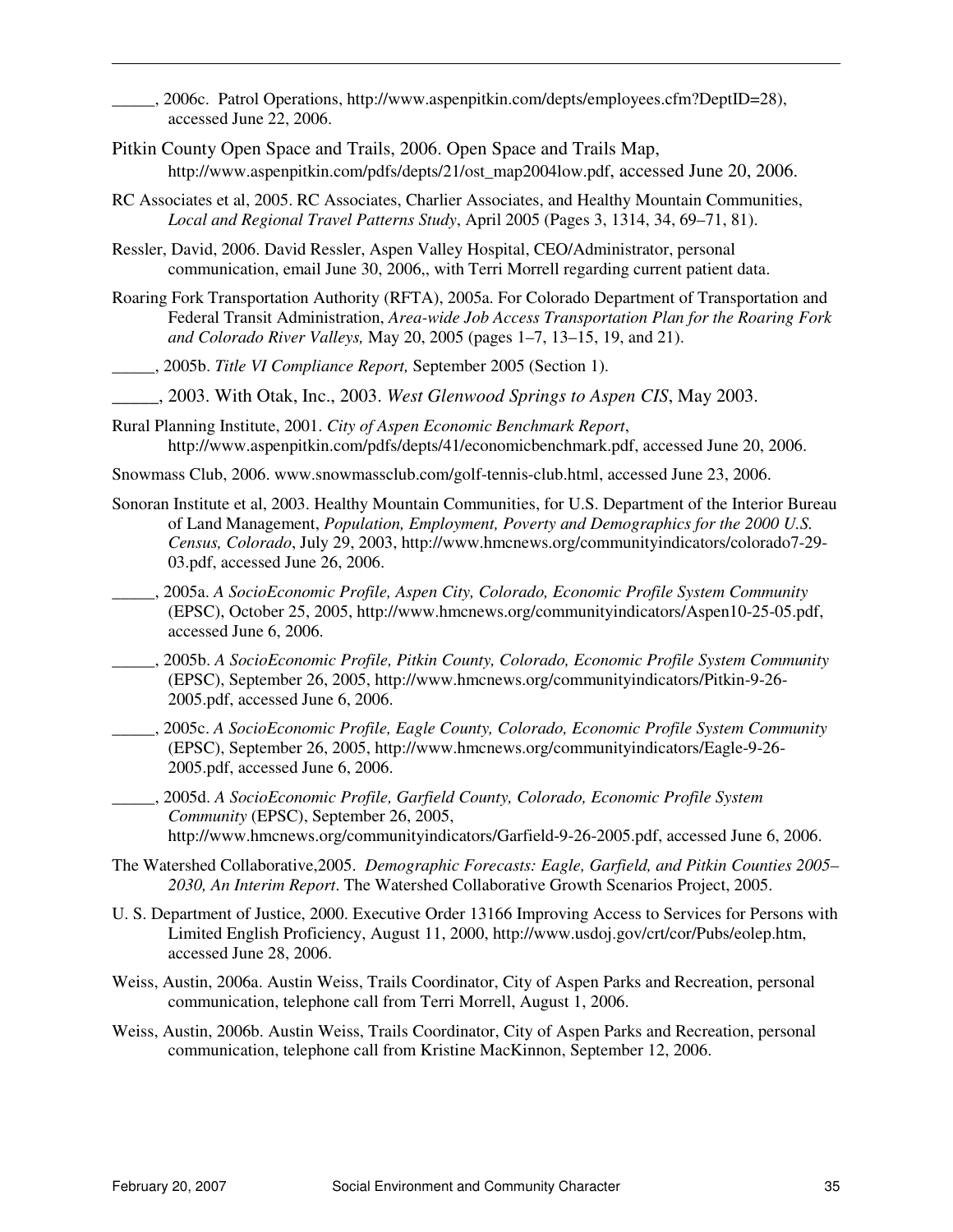# **7.0 List of Preparers**

Terri A. Morrell, AICP, Senior Planner, HDR Engineering, Inc.

Kristen Maines, Environmental Planner, HDR Engineering, Inc. (QC)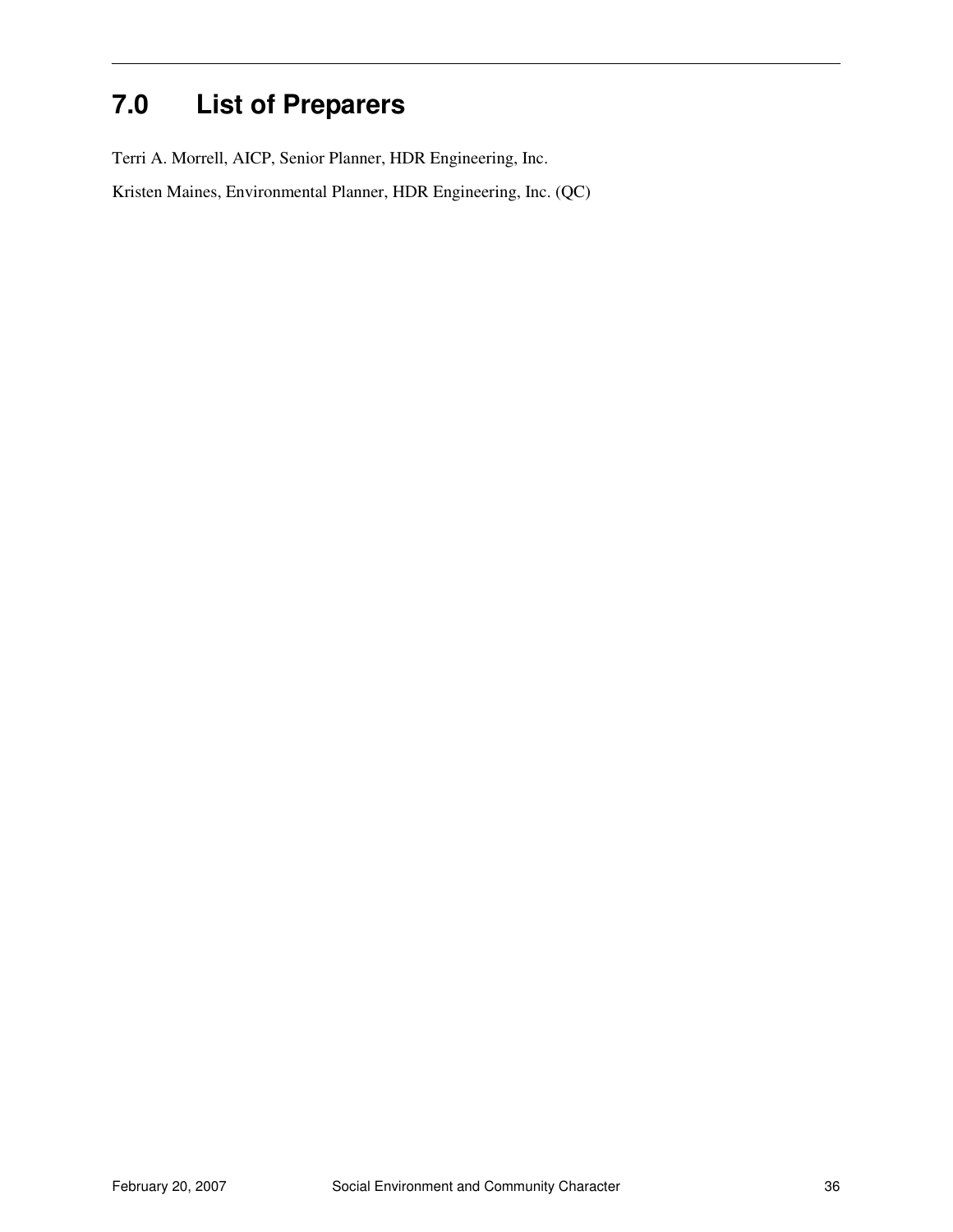# **Appendix A. Federal and state regulations**

| Applicable regulation to<br><b>Social Environment</b><br>assessment                                                                                                                                                                                                                                                  | <b>Description</b>                                                                                                                                                                                                                                                                                                                                                                                                                                                                                                                                                                          | Changes if any                                                                                                           | <b>Relationship to project</b>                                                                                                                                                                                                             |
|----------------------------------------------------------------------------------------------------------------------------------------------------------------------------------------------------------------------------------------------------------------------------------------------------------------------|---------------------------------------------------------------------------------------------------------------------------------------------------------------------------------------------------------------------------------------------------------------------------------------------------------------------------------------------------------------------------------------------------------------------------------------------------------------------------------------------------------------------------------------------------------------------------------------------|--------------------------------------------------------------------------------------------------------------------------|--------------------------------------------------------------------------------------------------------------------------------------------------------------------------------------------------------------------------------------------|
| <b>The National</b><br><b>Environmental Policy</b><br>Act of 1969, as amended<br>(NEPA)<br>(Pub. L. 91-190, 42<br>U.S.C. 4321-4347,<br><b>January 1, 1970, as</b><br>amended by Pub.<br>L. 94-52, July 3, 1975,<br>Pub. L. 94-83,<br>August 9, 1975, and Pub.<br>L. 97-258, § 4(b),<br>Sept. 13, 1982)<br>(DOE 1969) | The purposes of this Act<br>are to prevent or eliminate<br>damage to the<br>environment, protect the<br>health and welfare of<br>people, to enrich the<br>understanding of the<br>ecological systems and<br>natural resources<br>important to the region                                                                                                                                                                                                                                                                                                                                    |                                                                                                                          | All projects involving the<br>Federal Highway<br>Administration (FHWA)<br>must follow NEPA<br>regulations. Procedures<br>and guidance are set by<br>the Council on<br><b>Environmental Quality</b><br>(CEQ).                               |
| 1991 Intermodal Surface<br><b>Transportation</b><br><b>Efficiency Act (ISTEA)</b><br>(FHWA 1991)                                                                                                                                                                                                                     | This landmark provided<br>policy guidance and<br>funding for highway,<br>transit, and safety<br>programs, and authorizes<br>Federal transportation<br>programs in these areas<br>for fiscal years 1992-<br>1997. Through ISTEA,<br>FHWA provided a strategic<br>investment framework,<br>created programs, such as<br>the Surface Transportation<br>Program, that provided<br>flexibility to state and local<br>officials, and helped<br>assure that transportation<br>investments would meet<br>the unique needs of their<br>communities. ISTEA's<br>authority expired in<br>October 1997. | This program was<br>reauthorized as<br><b>Transportation Equity Act</b><br>for the 21st Century<br>(TEA-21) (see below). | An important step in<br>coordinating and funding<br>local multimodal projects,<br>and funds for<br>Transportation<br>Enhancement activities,<br>such as landscaping and<br>beautification,<br>rehabilitation-important<br>to this project. |

**Table A–1 Federal and state regulations followed in development of the 1997 FEIS Social Environment section, changes in the regulations, and new regulations.**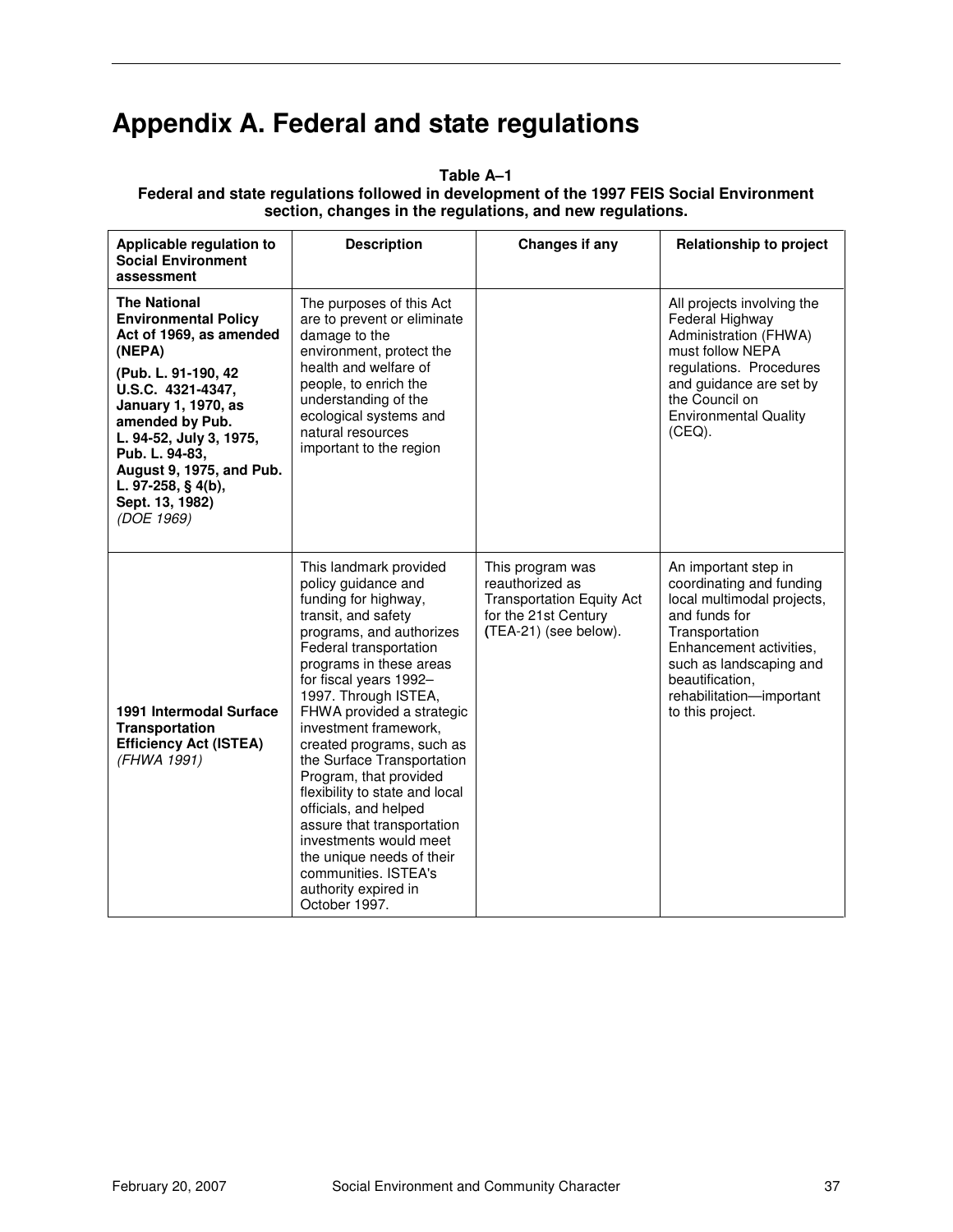| Applicable regulation to<br><b>Social Environment</b><br>assessment                                                                        | <b>Description</b>                                                                                                                                                                                                                                                                                                                                           | <b>Changes if any</b>                                                                                                                                                                                          | <b>Relationship to project</b>                                                                                                                                                                                                                                |
|--------------------------------------------------------------------------------------------------------------------------------------------|--------------------------------------------------------------------------------------------------------------------------------------------------------------------------------------------------------------------------------------------------------------------------------------------------------------------------------------------------------------|----------------------------------------------------------------------------------------------------------------------------------------------------------------------------------------------------------------|---------------------------------------------------------------------------------------------------------------------------------------------------------------------------------------------------------------------------------------------------------------|
| <b>Transportation Equity</b><br>Act for the 21st Century<br>(TEA-21)<br>(FHWA 1998)                                                        | The Transportation Equity<br>Act for the 21st Century<br>was enacted<br>June 9, 1998. TEA-21<br>authorized the federal<br>surface transportation<br>programs for highways,<br>highway safety, and transit<br>for the period 1998-2003.<br>The TEA-21 Restoration<br>Act, enacted<br>July 22, 1998, provided<br>technical corrections to the<br>original law. | This program continued<br>ISTEA in 1998 and was<br>reauthorized as Safe,<br>Accountable, Flexible,<br><b>Efficient Transportation</b><br>Equity Act: A Legacy for<br>Users (SAFETEA-LU)<br>in 2005 (see below) | Continued ISTEA's<br>innovative policies.                                                                                                                                                                                                                     |
| Safe, Accountable,<br>Flexible, Efficient<br><b>Transportation Equity</b><br><b>Act: A Legacy for Users</b><br>(SAFETEA-LU)<br>(FHWA 2005) | SAFETEA-LU, signed on<br>August 10, 2005, by<br>President Bush,<br>authorizes the federal<br>surface transportation<br>programs for highways,<br>highway safety, and transit<br>for the 5-year period from<br>2005 to 2009                                                                                                                                   | New in 2005.                                                                                                                                                                                                   | This legislation addresses<br>the challenges of the<br>proposed project:<br>improving safety, reducing<br>traffic congestion,<br>improving efficiency in<br>freight movement,<br>increasing intermodal<br>connectivity, and<br>protecting the<br>environment. |
| <b>Executive Order 12898</b><br><b>Environmental Justice</b><br>(EPA 1994)                                                                 | Requires that federal<br>agencies ensure that there<br>are no disproportionately<br>high and adverse effects<br>on minority and low-<br>income populations for<br>their agency actions.                                                                                                                                                                      |                                                                                                                                                                                                                | Evaluation of minority and<br>low income populations<br>must be addressed to<br>ensure compliance.                                                                                                                                                            |
| <b>Uniform Relocation &amp;</b><br><b>Real Property</b><br><b>Acquisition Act, FHWA,</b><br>42 USC 4601<br>(FHWA 1971)                     | Requires agencies that<br>must use private property<br>to acquire it at fair market<br>value and assist in any<br>necessary relocation of<br>residences or business.                                                                                                                                                                                         |                                                                                                                                                                                                                | The project corridor is<br>adjacent to residences<br>and businesses.                                                                                                                                                                                          |
| <b>Department of</b><br><b>Transportation Act,</b><br>Section 4(f)<br><b>FHWA49 USC 303</b><br>(FHWA 1966)                                 | Forbids Dept. of<br>Transportation agencies'<br>use of public parks,<br>recreation areas,<br>wildlife/waterfowl refuges,<br>or historic sites unless<br>there is no "prudent and<br>feasible" alternative and<br>the agency employs "all<br>possible planning to<br>minimize harm."                                                                          |                                                                                                                                                                                                                | Parks and historic sites<br>exist near the project.                                                                                                                                                                                                           |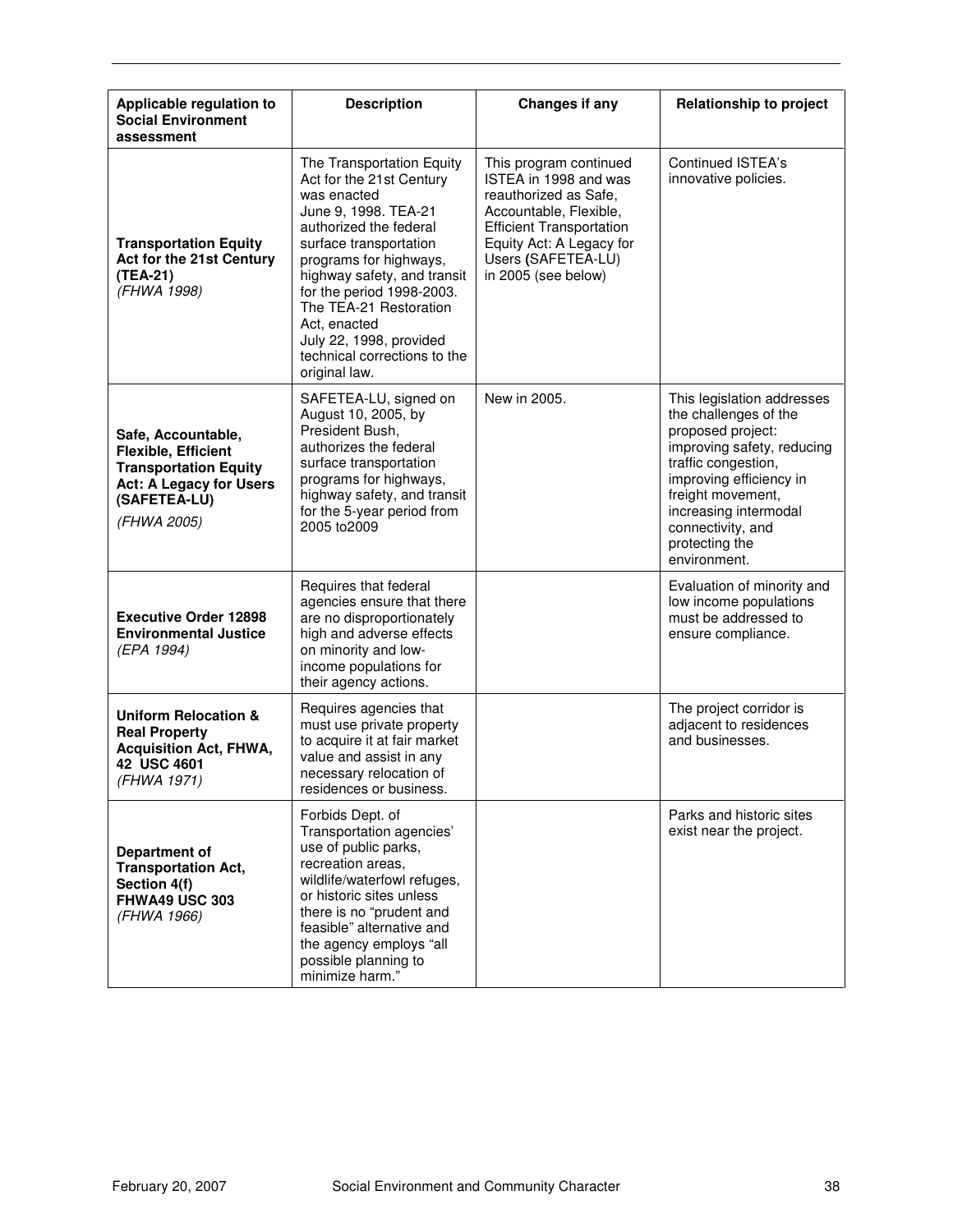| Applicable regulation to<br><b>Social Environment</b><br>assessment                                                                                                                                   | <b>Description</b>                                                                                                                                                                                                                                                                 | Changes if any | <b>Relationship to project</b>                                                                                                                                                                                                                                                                                                                                                            |
|-------------------------------------------------------------------------------------------------------------------------------------------------------------------------------------------------------|------------------------------------------------------------------------------------------------------------------------------------------------------------------------------------------------------------------------------------------------------------------------------------|----------------|-------------------------------------------------------------------------------------------------------------------------------------------------------------------------------------------------------------------------------------------------------------------------------------------------------------------------------------------------------------------------------------------|
| <b>Executive Order 13166</b><br><b>Improving Access to</b><br><b>Services for Persons</b><br>with Limited English<br><b>Proficiency</b><br>(August 11, 2000)<br>(U. S. Department of<br>Justice 2000) | to improve access to<br>federally conducted and<br>federally assisted<br>programs and activities for<br>persons who, as a result<br>of national origin, are<br>limited in their English<br>proficiency (LEP).                                                                      | New in 2000    | As the population of<br>persons with Hispanic<br>origins (for example)<br>continues to increase in<br>the project area, eligible<br>persons who are not<br>proficient in the English<br>language must be afforded<br>meaningful opportunities<br>to access federally funded<br>programs and activities.                                                                                   |
| Title 23 - Highways<br>Section 109 -<br>Standards (h)<br>(FHWA 1958)                                                                                                                                  | The purpose of this<br>regulation is to assure that<br>possible adverse<br>economic, social, and<br>environmental effects<br>relating to any proposed<br>project have been fully<br>considered and that the<br>final decisions are made in<br>the best overall public<br>interest. |                | This covers the important<br>topics of air, noise, water<br>pollution; man-made and<br>natural resources.<br>aesthetic values.<br>community cohesion,<br>public facilities and<br>services: adverse<br>employment effects, and<br>tax and property values<br>losses; displacement of<br>people, businesses and<br>farms; and disruption of<br>desirable community and<br>regional growth. |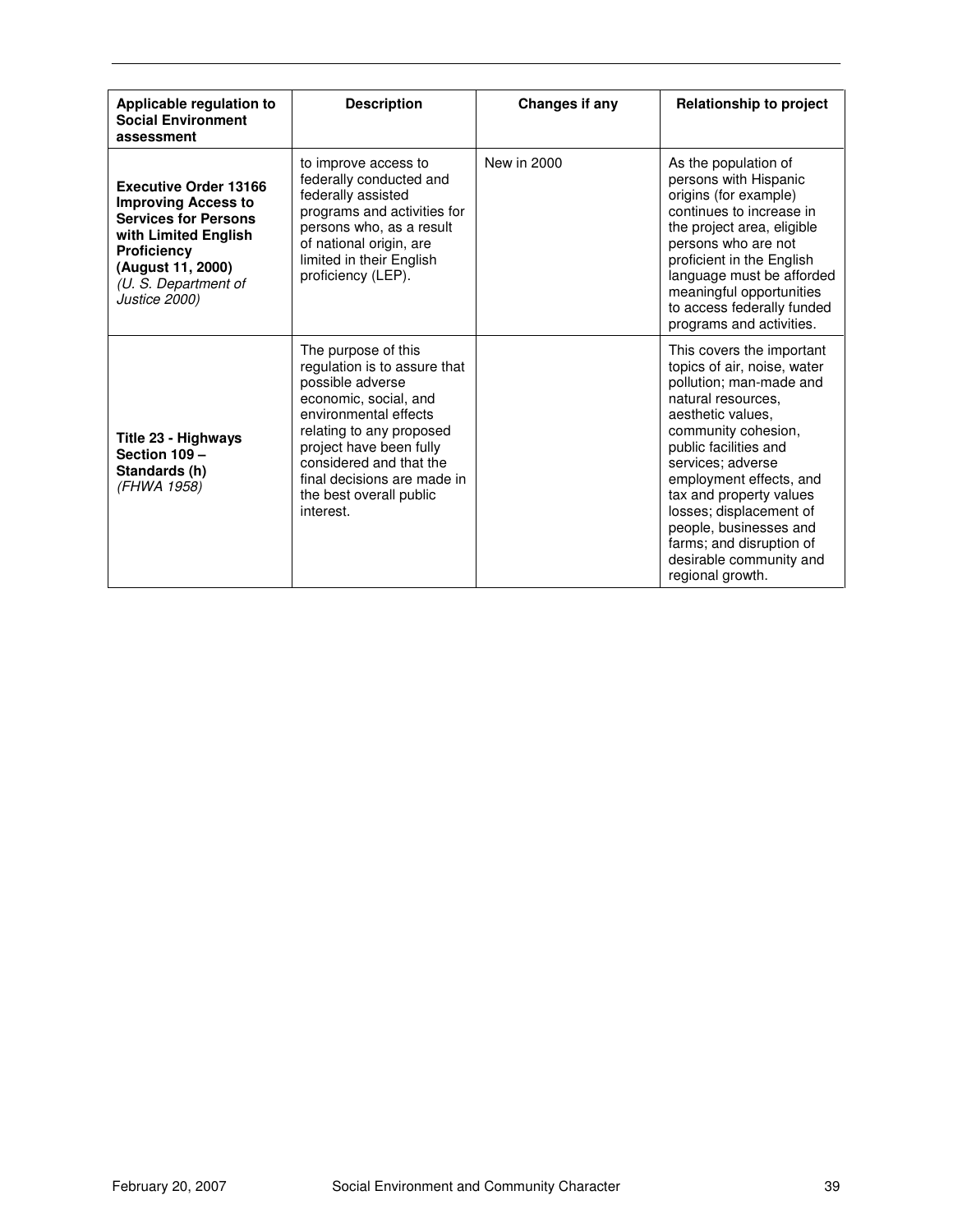# **Appendix B. City of Aspen ordinances since 1997 that are relevant to Social Environment Technical Report**

#### **Table B-1 Infill Program Implementation Ordinances**

| Ordinance                | <b>Title</b>                                                                                                                                                                                                                                                                                                                      | <b>Date</b>       |
|--------------------------|-----------------------------------------------------------------------------------------------------------------------------------------------------------------------------------------------------------------------------------------------------------------------------------------------------------------------------------|-------------------|
| No. 51 (Series of 2003)  | Approving amendments to the Resident Multi-Family Housing<br>Replacement Program, Chapter 26.530. (City of Aspen 2003a)                                                                                                                                                                                                           | January 2004      |
| No. 53 (Series of 2003)  | Implementing a Revised Accessory Dwelling Units and Carriage<br>House Program: 26.104.100- Definitions; 26.520-Accessory<br>Dwelling Units and Carriage Houses. . (City of Aspen 2003b)                                                                                                                                           | November 2003     |
| No. 54 (Series of 2003)  | Approving amendments to the [multiple] chapters and sections of the<br>City of Aspen Land Use Codeimplementing a Transferable<br>Development Rights Program (City of Aspen 2003c)                                                                                                                                                 | November 2003     |
| No. 27 (Series of 2004)  | Approving amendments to Section 26.710.090-Residential Multi-<br>Family (RMF) Zone District and Section 26.710.100-Residential<br>Multi-Family A (RMFA) Zone District. (City of Aspen 2004a)                                                                                                                                      | <b>July 2004</b>  |
| No. 28a (Series of 2004) | Approving amendments to Section 26.104.100-Definitions and<br>Section 26.710.140-Commercial Core (CC) Zone District. (City of<br>Aspen 2004b)                                                                                                                                                                                     | August 2004       |
| No. 28b (Series of 2004) | Approving amendments to Section 26.710.150-Commercial (C-1)<br>Zone District. (City of Aspen 2004c)                                                                                                                                                                                                                               | August 2004       |
| No. 5 (Series of 2005)   | Approving amendments to Section 26.412-Commercial Design<br>Review, Section 26,575,030-Pedestrian Amenity, and Section<br>26,575.060-Utility/Trash/Recycle Service Area.<br>(City of Aspen 2005a)                                                                                                                                 | <b>March 2005</b> |
| No. 7 (Series of 2005)   | Approving amendments to Section 26.701.180—Mixed-Use (MU)<br>Zone District. . (City of Aspen 2005b)                                                                                                                                                                                                                               | March 2005        |
| No. 9 (Series of 2005)   | Approving amendments to Land Use Code Sections 26.710.190-<br>Lodge (L) Zone District, 26.701.200-Commercial Lodge (CL) Zone<br>District, 26.710.310-Lodge Overlay (LO) Zone District,<br>26.104.320-Lodge Preservation Overlay (LP) Zone District, and<br>26.104.100-Definition of "Hotel (AKA) Lodge".<br>(City of Aspen 2005c) | May 2005          |
| No. 12 (Series of 2005)  | Approving amendments to Section 26.710.710-Neighborhood<br>Commercial (NC) Zone District. (City of Aspen 2005d)                                                                                                                                                                                                                   | March 2005        |
| No. 17 (Series of 2005)  | Approving amendments to Section 26.515-Off-Street Parking and<br>Section 26.104.100—Definitions. (City of Aspen 2005e)                                                                                                                                                                                                            | <b>March 2005</b> |
| No. 21 (Series of 2005)  | Approving amendments to Chapter 26.470—Growth Management<br>Quota System. (City of Aspen 2005f)                                                                                                                                                                                                                                   | May 2005          |
| No. 22 (Series of 2005)  | Approving amendments to Section 26.710.160-<br>Service/Commercial/Industrial (SCI) Zone District.<br>(City of Aspen 2005g)                                                                                                                                                                                                        | May 2005          |

On March 28, 2006, the Aspen City Council approved an emergency ordinance that amended 18 sections of Title 26—the land Use Code, '…in light of the potential rate and character of development activity and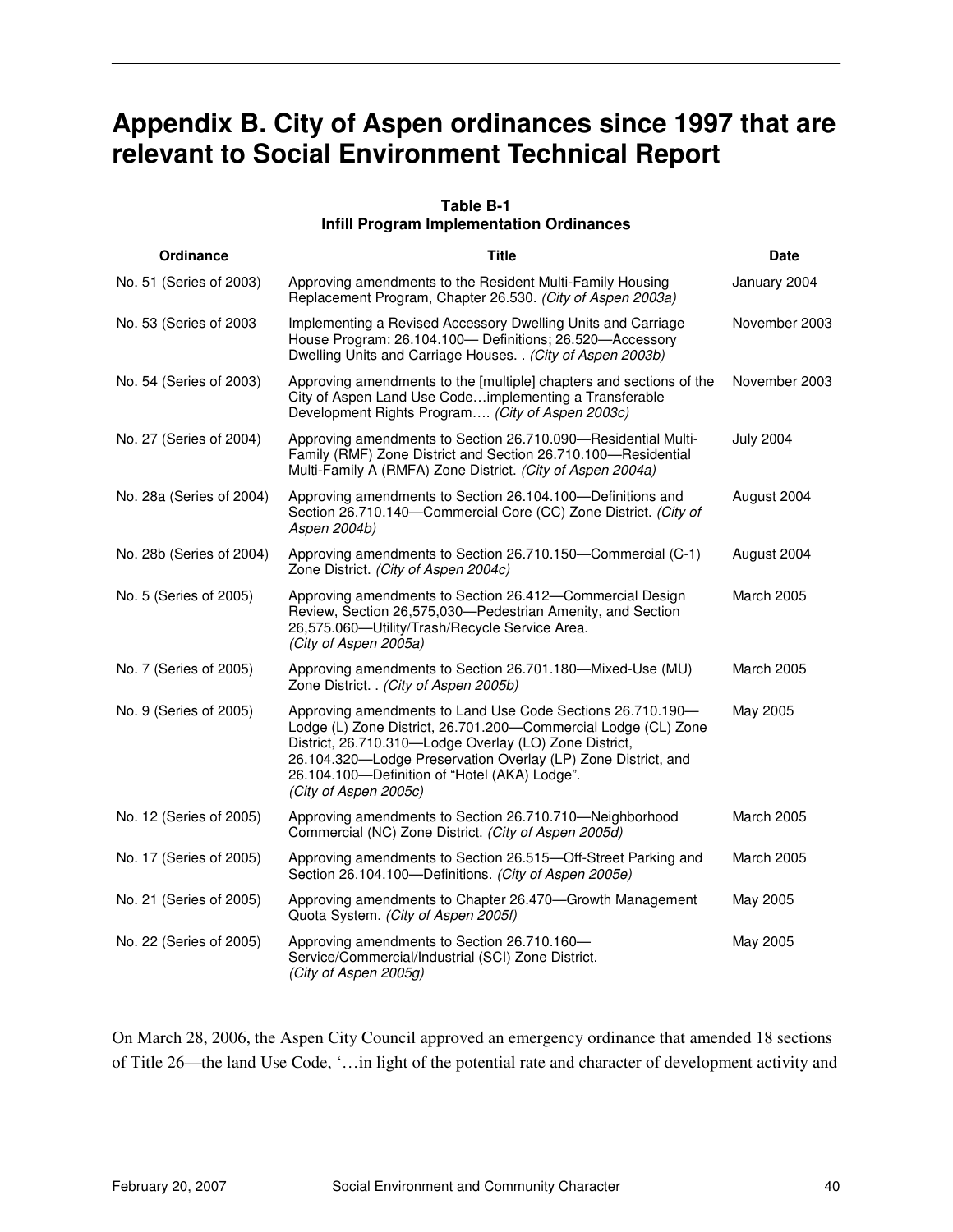the negative impacts of such development activity on the health, peace, safety, and general well-being of the residents and visitors of Aspen..."<sup>6</sup> Highlights of this ordinance (City of Aspen 2006a) are below:

- To "address continued community growth concerns, a growth limit of one half of one percent (0.5 percent) has been implemented for free-market residential development." The rate was reduced from 1 percent.
- The annual allotment of Free Market Residential units was reduced by more than half, and the number of units allowed in CC and C-1 zones was limited to six total units.
- The number of free-market residential units that may be created in a historic landmark commercial, lodge, or mixed-use development is limited.
- If property use is changed and in new mixed use projects, the number of affordable housing units required does change, and is required to be located at or above natural or finished grade.
- In an affordable housing development, 50 percent or more of each unit's livable square footage must be located at or above natural or finished grade, whichever is higher. The deed restrictions for affordable units are further delineated by the *Affordable Housing Guidelines* established by the Aspen/Pitkin County Housing Authority<sup>7</sup>. The guidelines are amended annually to ensure the permanent affordability of the units (Aspen/Pitkin County Housing Authority, 2006).
- A provision for multi-growth allotments was added.
- Maximum residential sizes (2,000 square feet) was added to the Commercial Core, Commercial, Mixed-Use, and Neighborhood Commercial zone districts.

 $\overline{a}$ 

<sup>&</sup>lt;sup>6</sup> Ordinance No. 12 (Series of 2006) An emergency ordinance of the City Council of the City of Aspen, Colorado, approving amendments to Title 26—the Land Use Code of the City of Aspen Municipal Code, passed March 28, 2006 (City of Aspen 2006a).

 $7$  Two new legislations were passed in 2001, which expanded the powers relating to housing authorities—House Bill 1172 and House Bill 1174.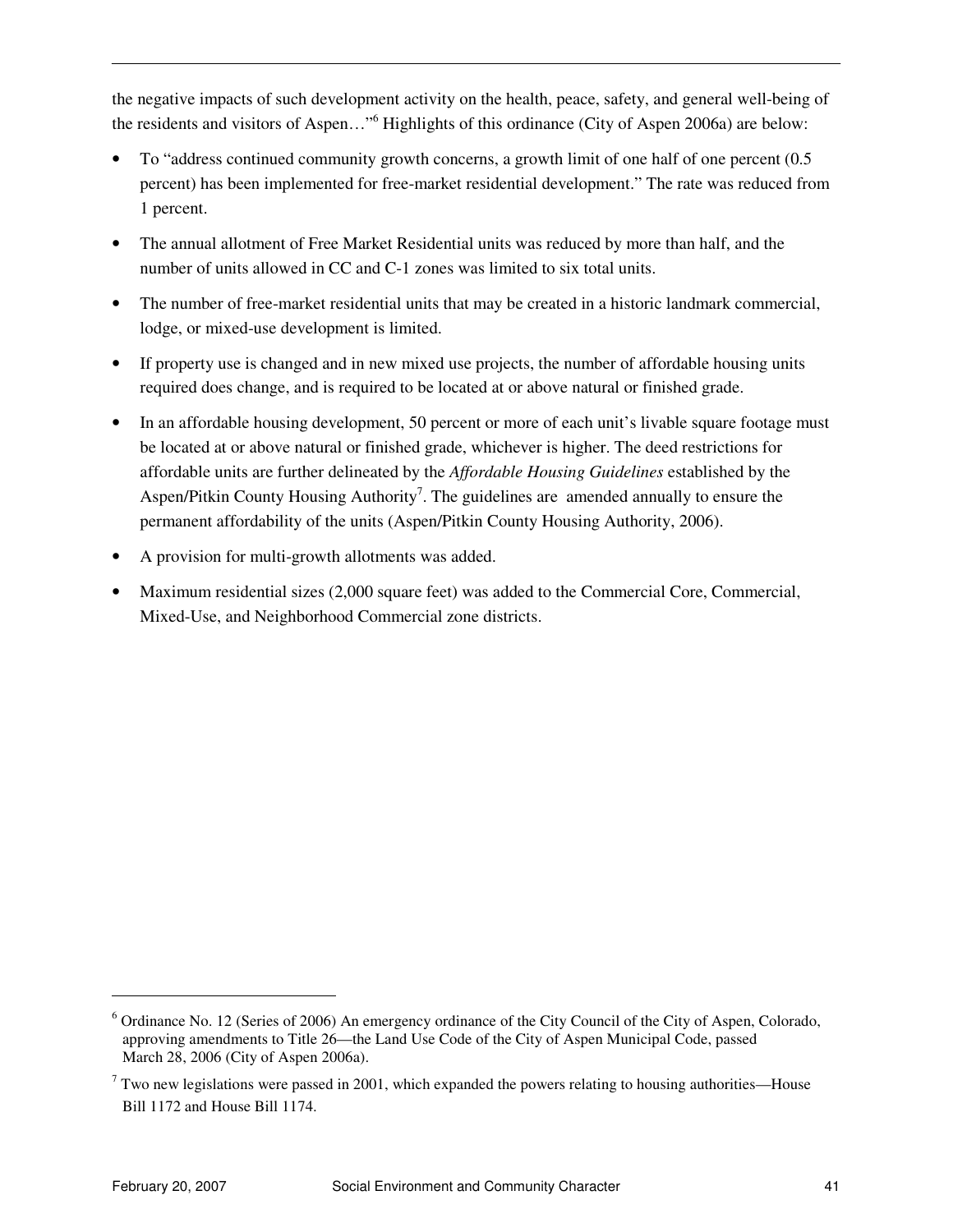# **Appendix C. Transportation Plans and Studies Since 1997**

Transportation issues continue to be very important to the communities along State Highway 82. Roaring Fork Transportation Authority has been very active in plan development, especially concerning Roaring Fork Valley commuters. The following plans and reports have been developed since the 1997 FEIS, and will influence transportation facility and service development in the study area. Although these studies and reports consider State Highway 82 and the entrance to Aspen, they would not change the impacts or intent of the State Highway 82 Entrance to Aspen Preferred Alternative.

- *West Glenwood Springs to Aspen Corridor Investment Study,* Roaring Fork Transportation Authority, May 2003—the study presents detailed analyses for a No Action/Committed Project Alternative, a Bus Rapid Transit Alternative, and a Rail Alternative for the West Glenwood Springs to Aspen transportation project. The Project corridor is located in the roaring Fork Valley beginning at the West Glenwood I-70 interchange and ending in downtown Aspen (41.3 miles). It crosses Garfield, Eagle, and Pitkin Counties, and includes the Preferred Alternative from the Record of Decision for the 1997 Entrance to Aspen FEIS (RFTA 2003).
- *Intermountain 2030 Regional Transportation Plan* , Felsburg Holt & Ullevig, 2004—CDOT has divided the state into 15 Transportation Planning Regions (TPR) based on geographic location, common transportation corridors, and socioeconomic similarities. Every five years, each TPR must update its Regional Transportation Plan to establish multi-modal transportation needs and priorities. The plan has a significant transit plan component. The resultant plans are then integrated into the Statewide Transportation Improvement Program (STIP). In the 2030 Preferred Plan; the Maroon Creek Bridge Replacement is noted as the number one priority, bus rapid transit for the Roaring Fork Valley is priority number five, and the entrance to Aspen cut-and-cover tunnel is priority number 31. The draft FY2007–FY2009 STIP lists \$1.9 million for "Aspen State Highway 82" corridor investments (Felsburg 2004).
- *Local and Regional Travel Patterns Study*, April 2005—this study updates a similar study done in 1998. The report seeks to clarify relationships between travel behaviors and the geographic, economic and demographic characteristics of employees and households in the area; it analyzes opportunities for travel mode shifts and traffic reduction; and it provides forecasts of population and job growth. The information helps gauge progress toward local and regional transportation goals and informs future investments in transportation infrastructure. It has particular focus on commuting patterns among the towns and counties of the Roaring Fork and Colorado River Valleys (RC Associates et al 2005).
- *Title VI Compliance Report,* Roaring Fork Transportation Authority (RFTA), September 2005—this report was developed to comply with Department of Justice and Department of Transportation regulations implementing Title VI regarding information on the manner in which federally funded services are provided. It reports system-wide service policies and standards used by RFTA that relate to service considerations covered by Title VI of the Civil Rights Act of 1964, 78 Stat. 252, 42 U.S.C.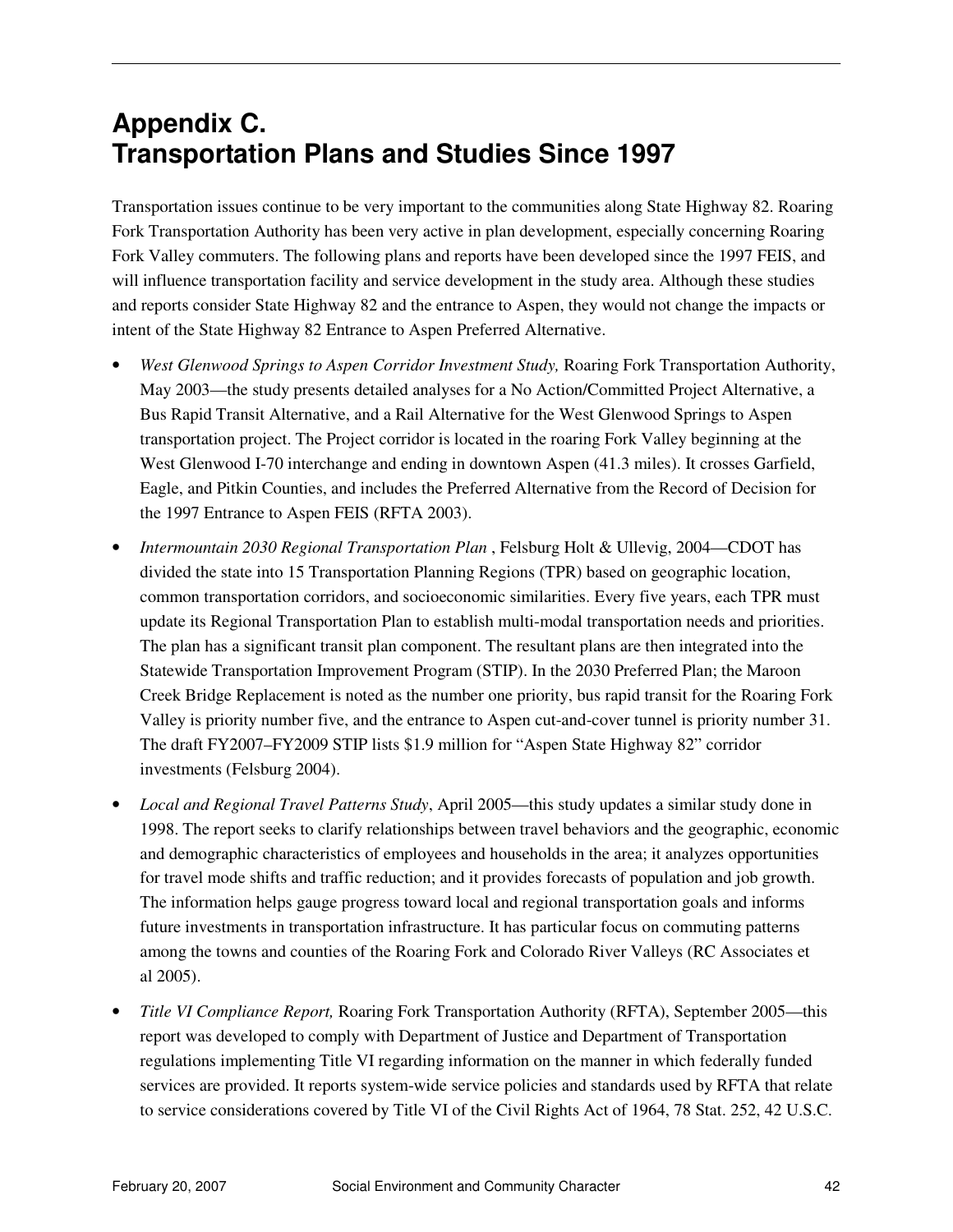2000d-42 U.S.C. 2000d-4. This does not impact the State Highway 82 Entrance to Aspen projects (RFTA 2005b).

• *Area-wide Job Access Transportation Plan for the Roaring Fork and Colorado River Valleys,*  Roaring Fork Transportation Authority for Colorado Department of Transportation and Federal Transit Administration, May 2005—the purpose of this plan is to provide a framework for the development of projects to help address the transportation needs of low-income individuals in reaching their jobs in the Roaring Fork and Colorado River Valleys. The plan covers a six-year time period (2003–2008) and must be included in the Regional Transportation Plan for incorporation into the STIP process. This plan does not propose impacts to the State Highway 82 Entrance to Aspen projects (RFTA 2005a).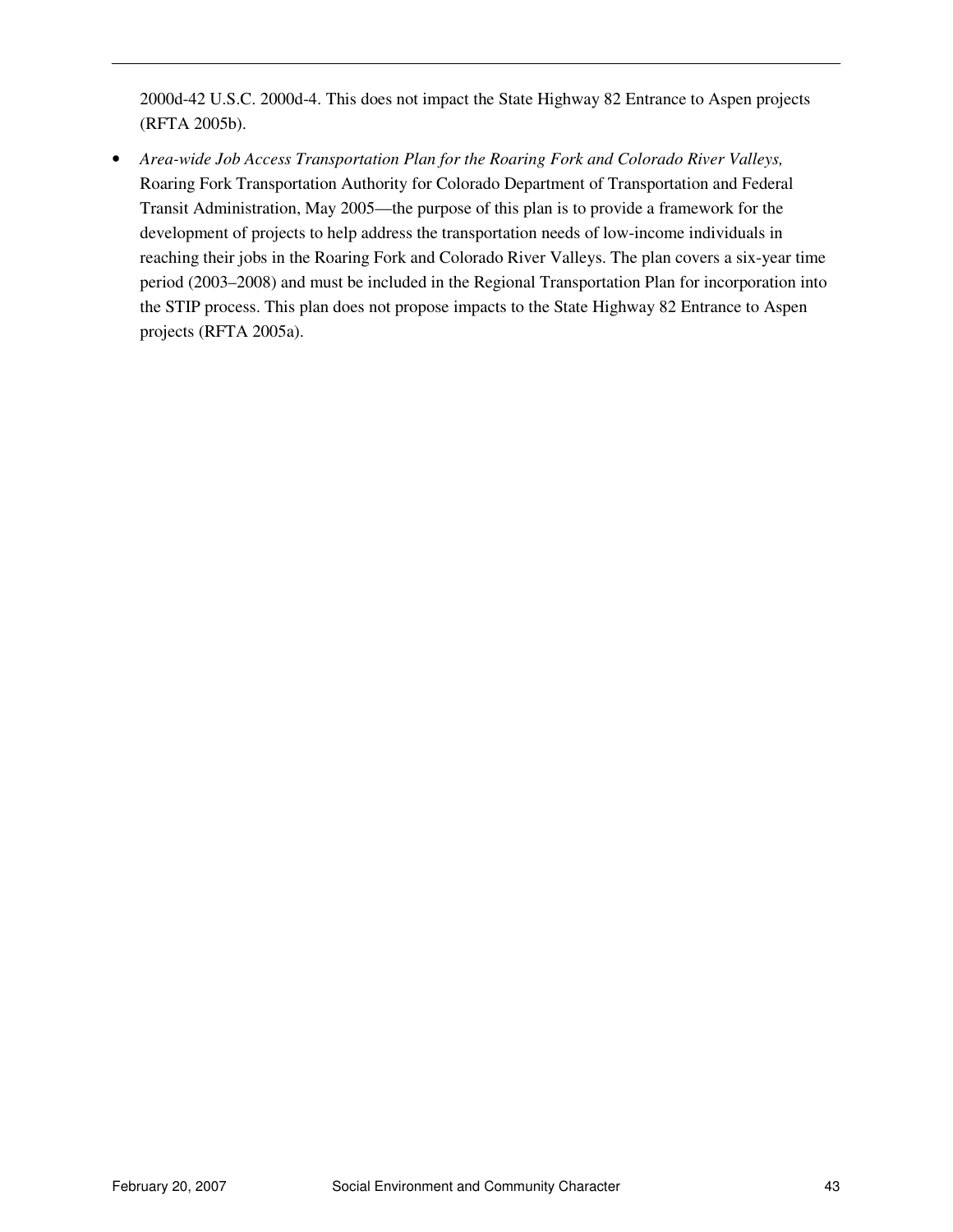# **Appendix D Plans and Policies Since 1997**

#### From FEIS 1997

The FEIS states that it and the proposed project comply with the following plans and policies:

- 1983 Goals Task Force Report
- *State Highway 82 Corridor Master Plan* (1985, Aspen/Pitkin Planning Office)
- Roaring Fork Transit Agency Development Program 1986–1990
- 1987 Aspen/Pitkin County Growth, Population and Housing Report
- *Down Valley Comprehensive Plan* (1987, Aspen/Pitkin Planning Office)
- High Occupancy Vehicle Facility Feasibility and Conceptual Design Study, 1988
- Colorado State Implementation Plan (IP) for Particulate Matter 10 Microns or Smaller in diameter (PM10) Aspen Element (adopted November 1991 and revised September 1994)
- Aspen Area Community Plan (February 2, 1993)
- City of Aspen Transportation Implementation Plan
- City of Aspen: Parks, Recreation and Open Space Needs Assessment and Master Plan
- The Pitkin County Public Works Department: Mission, Goals, Road Management and Maintenance Objectives and Alternative Transportation Investment Objectives

Since 1997, additional plans and studies have been developed. They include the following:

- *Interim Aspen Area Citizen Housing Plan*, July 1998—this plan is Appendix B *2000 Aspen Area Community Plan*, of the intended to serve as a framework and guide to local officials, staff members and private property owner/developers in the identification, purchase and development of citizen hosing sites. This plan does not affect implementation of the State Highway 82 Entrance to Aspen Preferred Alternative (Aspen/Pitkin 1998).
- *2000 Aspen Area Community Plan* (AACP), February 2000—this plan updated the 1993 AACP and added four new themes to help address changes in he community since the original Plan: Capturing the Impacts of Growth and Change; Containing Development to Limit Sprawl; Economic Sustainability; and Arts, Culture and Education. By adopting the 2000 AACP, the City of Aspen and Pitkin jointly approved Aspen's Urban Growth Boundary (UGB). This plan advocates infill and increased density, but does not affect implementation of the State Highway 82 Entrance to Aspen Preferred Alternative (Aspen/Pitkin 2000a).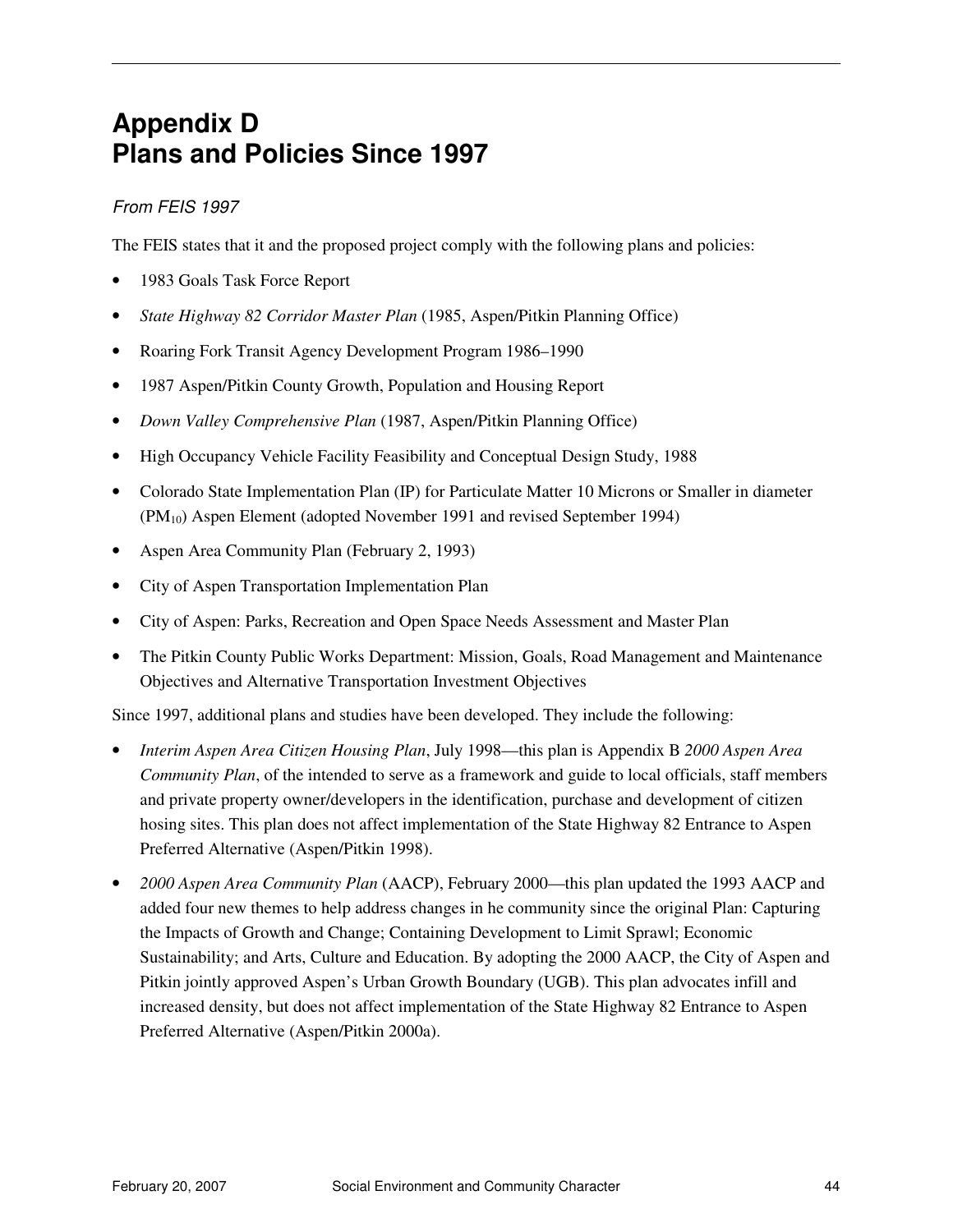- *Aspen Area Community Plan Action Plan 2000–2005*—this plan is Addendum A to the AACP. It outlines 99 Work Program Priorities for 2000–2005. It does not affect implementation of the State Highway 82 Entrance to Aspen Preferred Alternative, but does support it (Aspen/Pitkin 2000b).
- *City of Aspen Economic Benchmark Report* (Rural Planning Institute, 2001)—the report was compiled to aid in the larger process of analyzing changes taking place both in the local and regional economies of the Roaring Fork Valley. Its intended use was to begin a dialogue leading to a comprehensive understanding of the economic principles that shape Aspen and Pitkin County. It does not affect implementation of the State Highway 82 Entrance to Aspen Preferred Alternative, but supports its need (Rural Planning Institute 2001).
- *Cemetery Lane Neighborhood Character Area Plan*, November 2001—this plan is a further refinement of the 2000 AACP and a blueprint for future action in the Cemetery Lane Neighborhood. The plan charts an approach to enhancing the character of the area in a way that residents and the City can follow. It does not affect implementation of the State Highway 82 Entrance to Aspen Preferred Alternative (City of Aspen community Development Department 2001).
- *Infill Program Report*, January 2002—this report is the work of the Infill Advisory Group established by the City Council in July 2000, to craft a strategy to restore a sense of vitality to the city's neighborhoods. It does not affect implementation of the State Highway 82 Entrance to Aspen Preferred Alternative, but does imply its need (City of Aspen Infill Advisory Committee 2002).
- *Annexation Plan City of Aspen*, September 2005—the plan reflects the land use policy of the Aspen Area Community Plan with regard to adding urbanized land, and land appropriate for urbanization surrounding Aspen to the city's jurisdiction. It does not affect implementation of the State Highway 82 Entrance to Aspen Preferred Alternative (City of Aspen Community Development Department 2005b).
- *Demographic Forecasts, An Interim Report 2005–2030*, Fall 2005—the Growth Scenarios Project grew out of the work of the Watershed Collaborative to better understand how the region ill grow in coming decades. It was formed by local planning staff to review and update or revise the population forecasts for Eagle, Garfield, and Pitkin Counties and to consider the implications of the county forecasts for the sub-areas within the region. It does not affect implementation of the State Highway 82 Entrance to Aspen Preferred Alternative (Watershed Collaborative 2005).
- *Draft Canary Action Plan*, City of Aspen Canary Initiative, 2006—in response to global climate change, and the City's commitment to reduce this greenhouse gas emissions (government only) by 1 percent per year by joining the Chicago Climate Exchange, this plan identifies five primary components with specific greenhouse gas reduction targets and a sixth element—polity, research, and education—to enhance the success of the other five strategies. It does not affect implementation of the State Highway 82 Entrance to Aspen Preferred Alternative, but does support it by acknowledging the project's goal of maintaining State Highway 82 traffic volumes at 1992 level, developing a TDM program, and proposed transit improvements (City of Aspen Community Development Department 2006c).